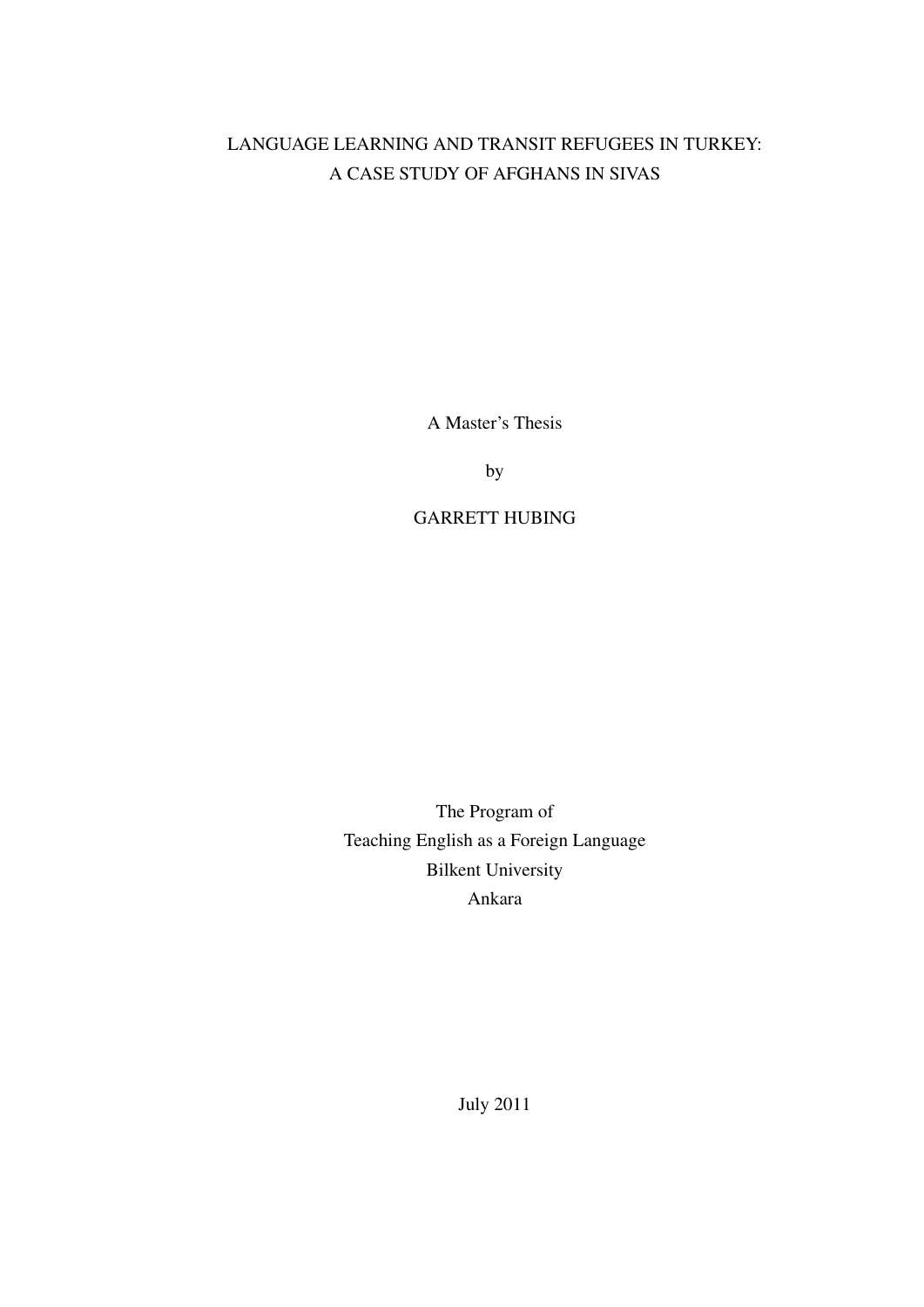Language Learning and Transit Refugees in Turkey: A Case Study of Afghans in Sivas

> The Graduate School of Education of Bilkent University

> > by

Garrett Hubing

In Partial Fulfillment of the Requirements for the Degree of Master of Arts

in

The Program of Teaching English as a Foreign Language Bilkent University Ankara

July 2011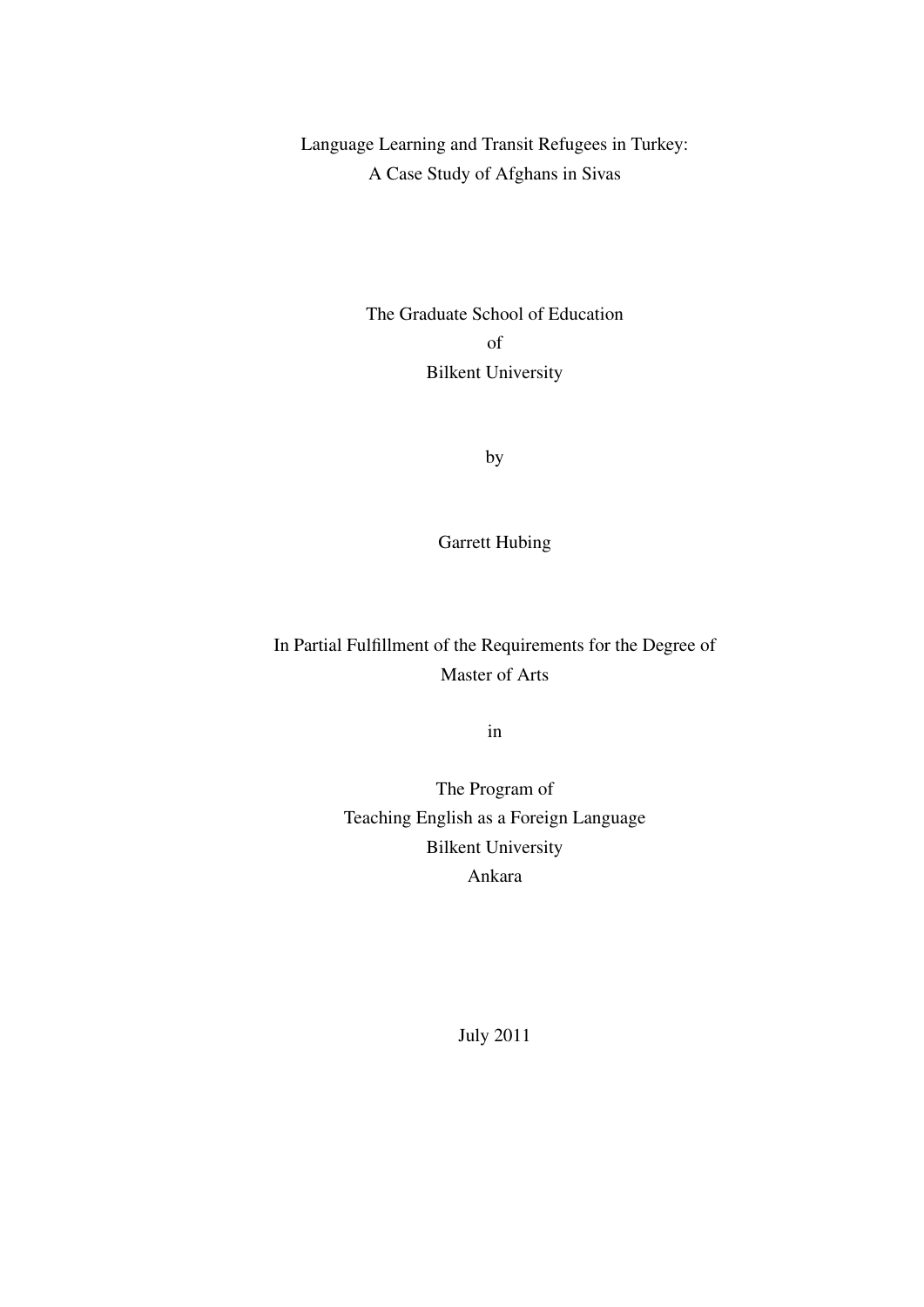# BILKENT UNIVERSITY THE GRADUATE SCHOOL OF EDUCATION MA THESIS EXAMINATION RESULT FORM

July 15, 2011

# The examining committee appointed by The Graduate School of Education for the thesis examination of the MA TEFL student Garrett Hubing has read the thesis of the student. The committee has decided that the thesis of the student is satisfactory.

| Thesis Title:   | Language Learning and Transit Refugees in Turkey:   |
|-----------------|-----------------------------------------------------|
|                 | A Case Study of Afghans in Sivas                    |
| Thesis Advisor: | Asst. Prof. Dr. Philip Durrant                      |
|                 | Bilkent University, MA TEFL Program                 |
|                 | Committee Members: Asst. Prof. Dr. JoDee Walters    |
|                 | Bilkent University, MA TEFL Program                 |
|                 | Asst. Prof. Dr. Ilker Aytürk                        |
|                 | Bilkent University, Department of Political Science |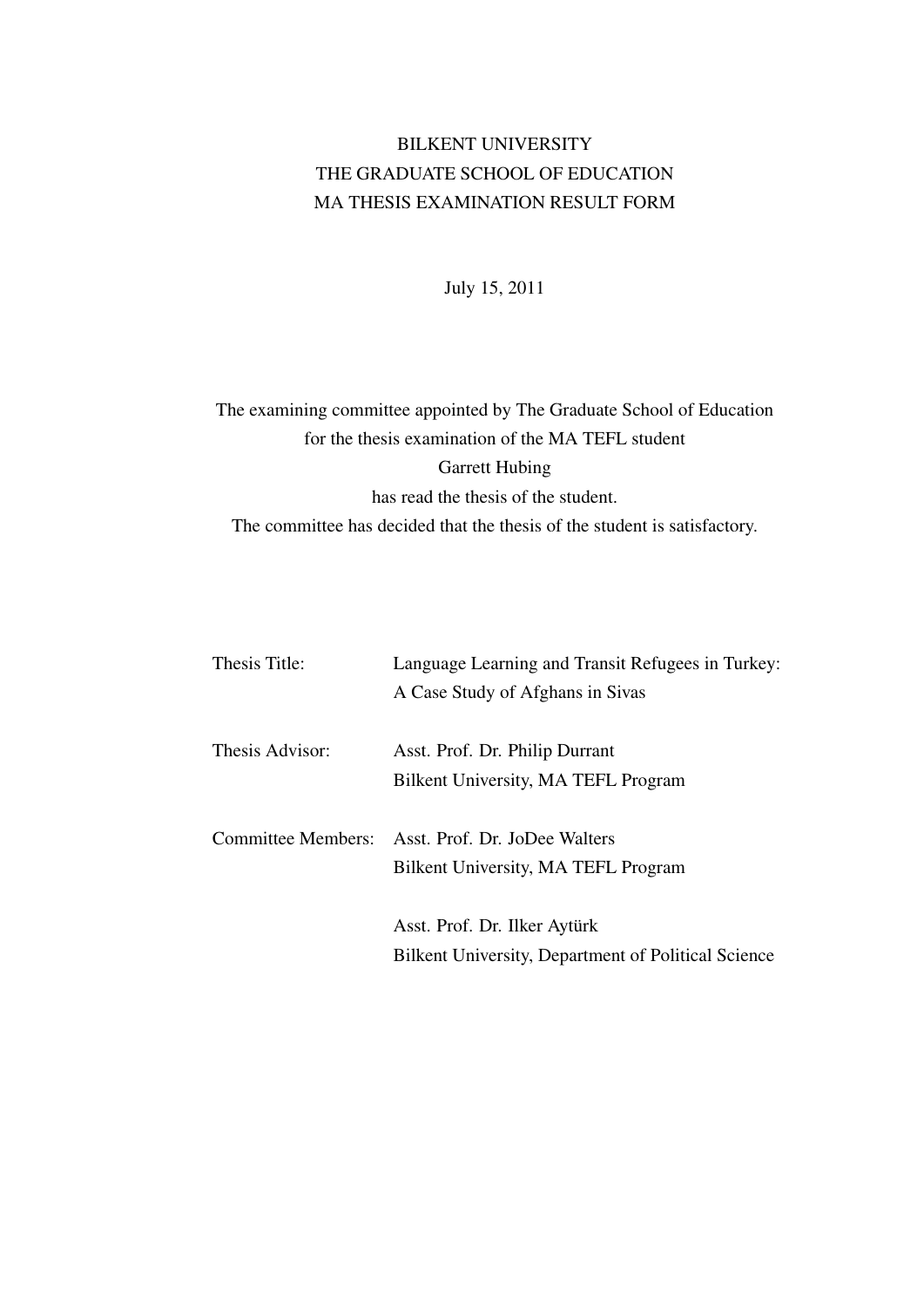# ABSTRACT

# LANGUAGE LEARNING AND TRANSIT REFUGEES IN TURKEY: A CASE STUDY OF AFGHANS IN SIVAS

Garrett Hubing

M.A. The Program of Teaching English as a Foreign Language Supervisor: Asst. Prof. Dr. Philip Durrant

July 2011

This work characterizes the sociological and sociolinguistic situation faced by refugees and asylum seekers living temporarily in Turkey. Despite the fact that such information could be of direct use to refugee aid organizations and refugee-receiving countries, there has been no serious attempt to research the ways in which these particular transit refugees obtain education. This study is an initial attempt to address this research gap, in particular with regard to language learning.

The study has three main components: First, it characterizes the linguistic challenges faced by refugees both while living in Turkey and after they have resettled to a third country. Second, it gives an overview of the opportunities currently available to refuges and asylum seekers to learn Turkish and English, either privately or through formal instruction, while living in Turkey. The final component gives informed speculation on what sorts of systematic changes, either to the Turkish legal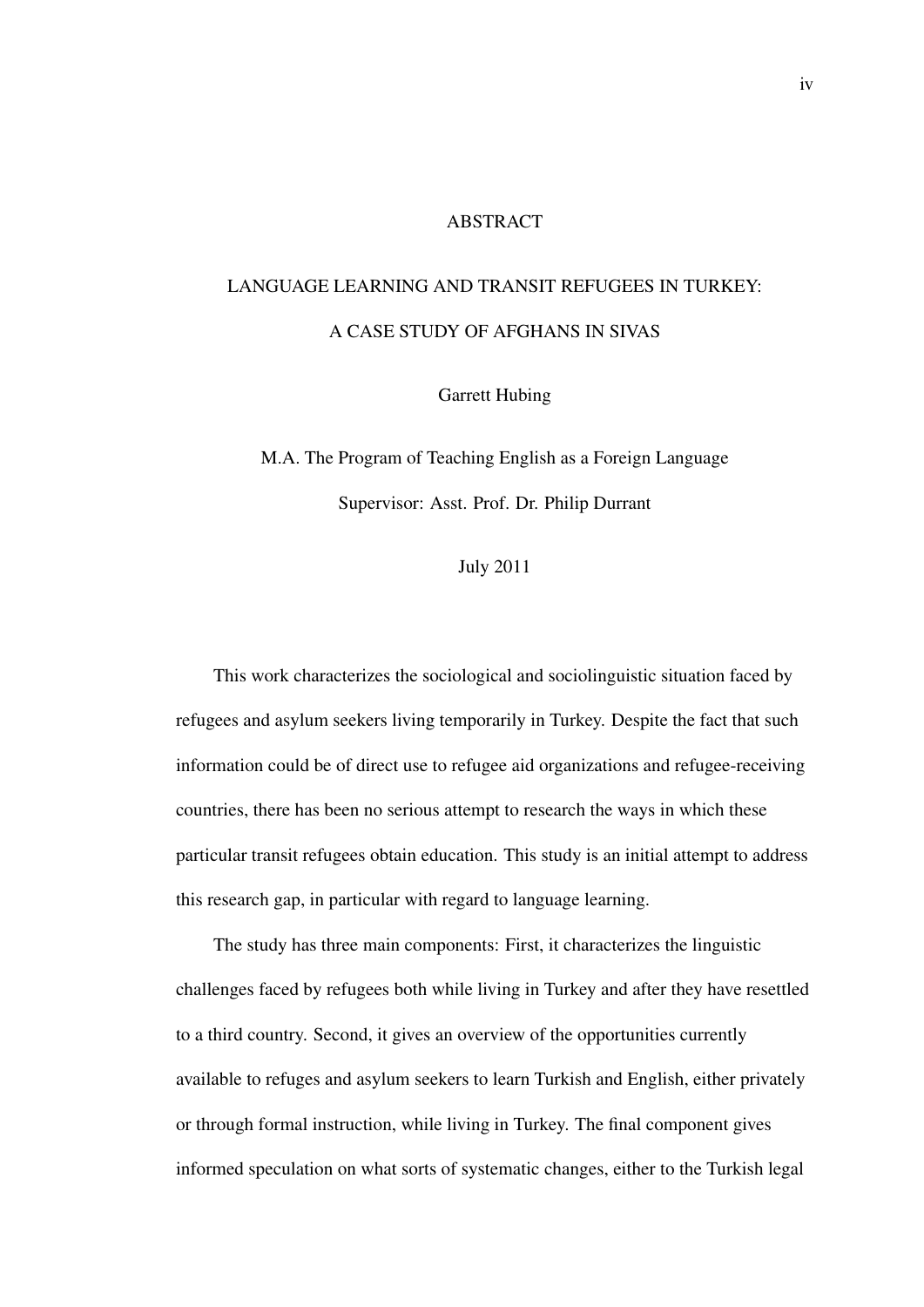system or to the aid programs offered by non-governmental organizations, might ameliorate some of the problems present in the current system. The study is based on a series of interviews with refugees and representatives of various aid organizations.

The results of the study indicate that there are a variety of traditional and non-traditional forms of refugee language learning going on in Turkey, but that these are viewed as grossly insufficient both by aid organizations and refugees themselves. Afghan refugees interviewed in Sivas, for instance, consistently spoke of language acquisition as one of the biggest challenges they face, and a crucial aspect of how they spend their time in Turkey. Interviewees were acutely aware of the fact that they would need English in order to lead successful lives after resettlement, while aid organizations generally saw the need for new educational structures, but had not been able to offer broad support outside of Istanbul and Ankara.

In the analysis portion of this study, some of the main difficulties faced by aid organizations interested in providing language support are addressed, and suggestions are made concerning how future aid projects might sensibly be implemented.

Keywords: refugees, asylum, EFL, Sivas, NGO (non-governmental organization)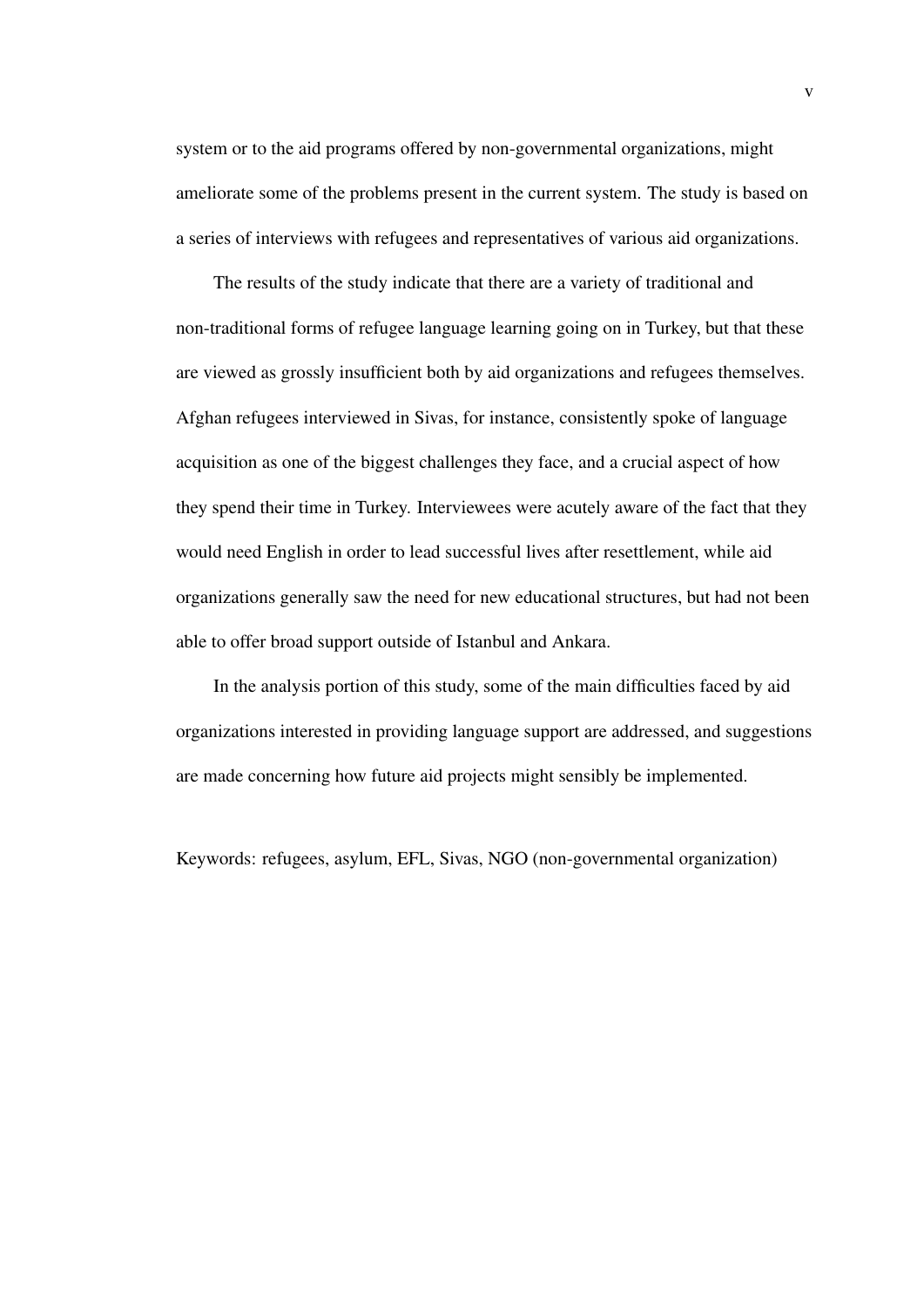# **ÖZET**

# TÜRKİYE'DEKİ TRANSİT MÜLTECİLER VE DİL EDİNİMLERİ: SİVAS'TAKİ AFGANLAR HAKKINDA BİR ÖRNEK-OLAY İNCELEMESİ

Garrett Hubing

Yüksek Lisans, Yabancı Dil Olarak İngilizce Öğretim Programı Tez Yöneticisi: Yrd. Doç. Dr. Philip Durrant

Temmuz 2011

Bu çalışma Türkiye'de geçici olarak yaşayan mültecilerin ve sığınma arayanların sosyolojik ve sosyolinguistik durumunu tanımlıyor. Bu konudaki bilgiler mülteci yardım örgütleri ve mültecilere sıgınma imkanı veren ülkeler için çok önemli ˘ olmasına rağmen, bu mülteciler ve onların eğitimleri hakkında ciddi bir araştırma yapılmamış. Dil edinimi üzerine olan bu çalışma literaturdaki bu boşluğu doldurmaya yöneliktir.

Bu çalışma üç aşamalıdır: 1. Mültecilerin Türkiye'deki ve Türkiye'den ayrılıktan sonraki dil sorunları, 2. Mültecilerin halihazırdaki resmi ve resmi olmayan dil (Ingilizce ve Türkçe) öğrenme firsatları, ve 3. Dil ve eğitim hakkındaki güncel sorunlara yönelik çözüm önerileri. Bu çalışmanın verileri genel olarak mültecilerle ve bazı yardım örgütü temsilcileriyle yapılan görüşmelerden oluşmaktadır.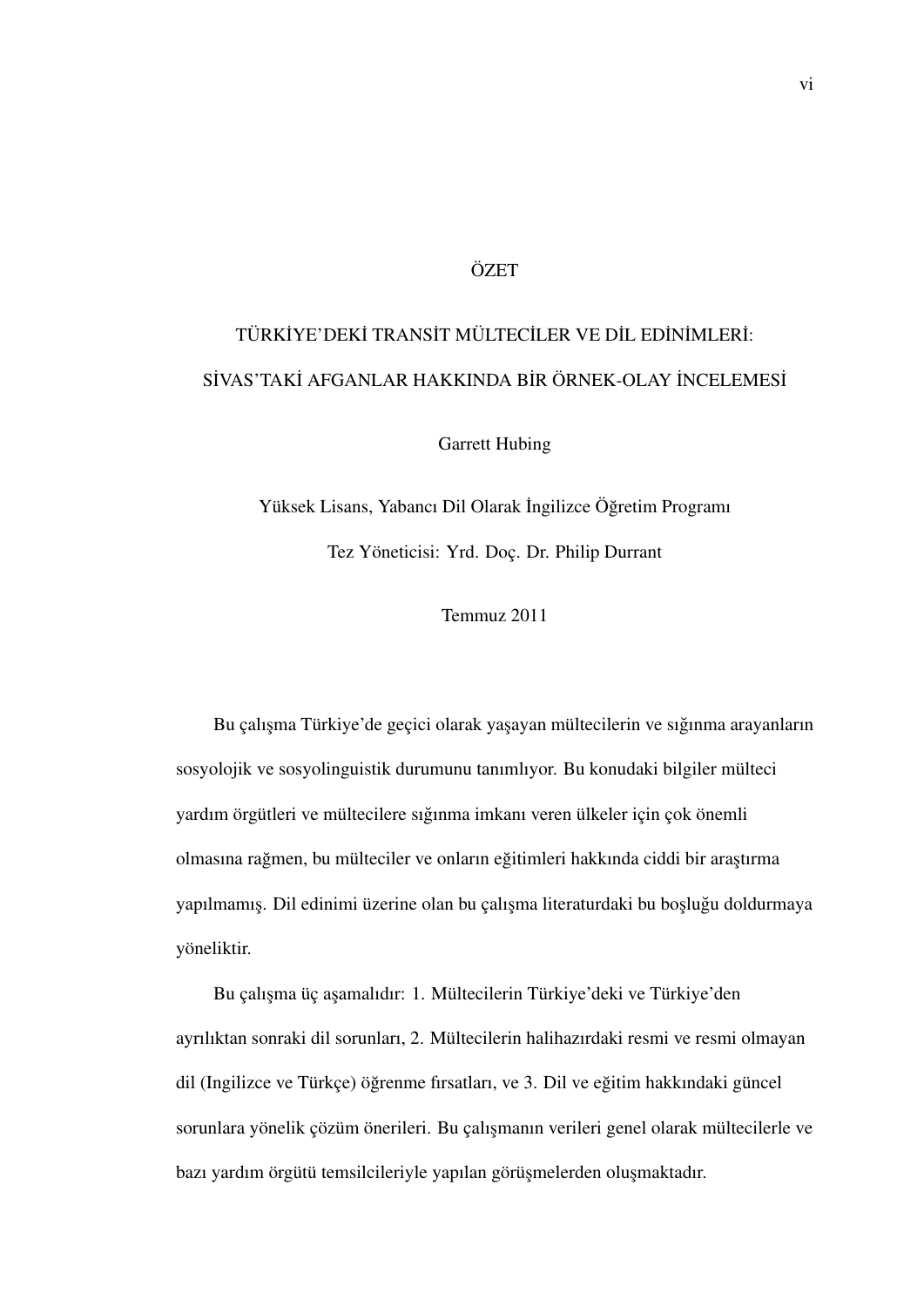Çalışmanın sonuçları Türkiye'de bir çok doğrudan ve dolaylı eğitim çeşitleri olduğunu gösteriyor. Ancak bunlar hem mülteciler hem de örgütler bu eğitim olanaklarının yeterli olmadığını belirtiyor. Örneğin, Sivas'taki Afganlar ilerki hayatları için çok önemli oldugunu bildikleri dil edinimi konusunda çok fazla ˘ problem ya¸sadıklarını söylüyorlar. Yardım örgütleri de her zaman daha kapsamlı bir eğitim desteği vermeye çalışıyorlar fakat şu anda Istanbul ve Ankara dışında yeterli değiller..

Çalışmanın analiz bölümünde, dil eğitimi ile ilgilenen yardım örgütlerinin karşılaştığı ana zorluklar ve gelecekteki olası yardım projelerinin gerçekleştirilmesine yönelik tavsiyeler verilmiştir.

Anahtar Kelimeler: mülteci, sığınma, yabancı dil olarak İngilizce öğretimi, Sivas, sivil toplum örgütü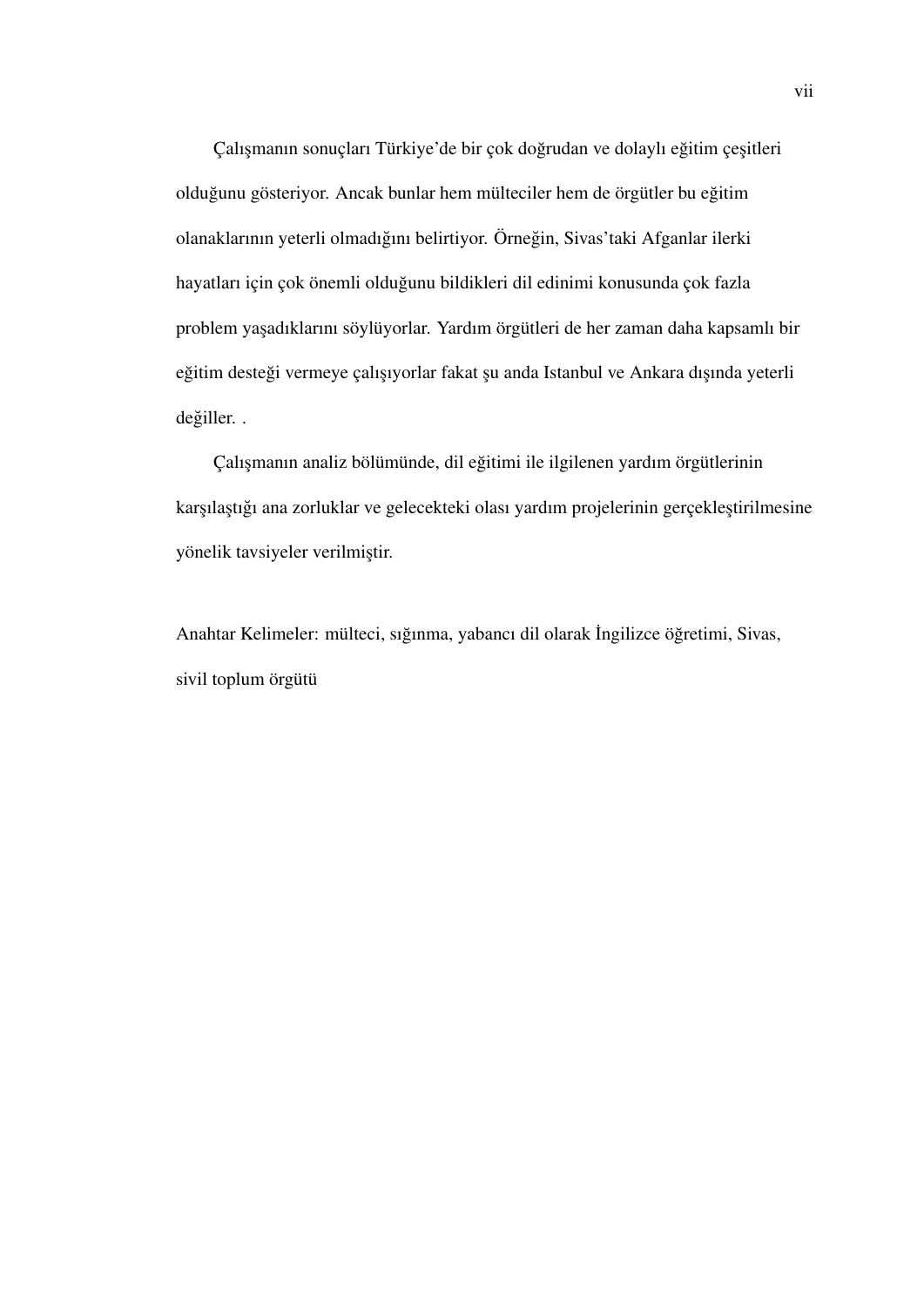#### ACKNOWLEDGMENTS

I would like to thank the MA TEFL students, faculty and staff for their guidance and support this past year. Getting through this intense program was a team effort, and would have been extremely difficult to manage with less supportive friends, colleagues and instructors.

Most of all, I would like to thank the refugees and NGO representatives who took time out of their lives to give me information for my research. Especially A. and his wife M., who showed more hospitality and gave more support during my data collection than I could have hoped for. I will one day repay that debt.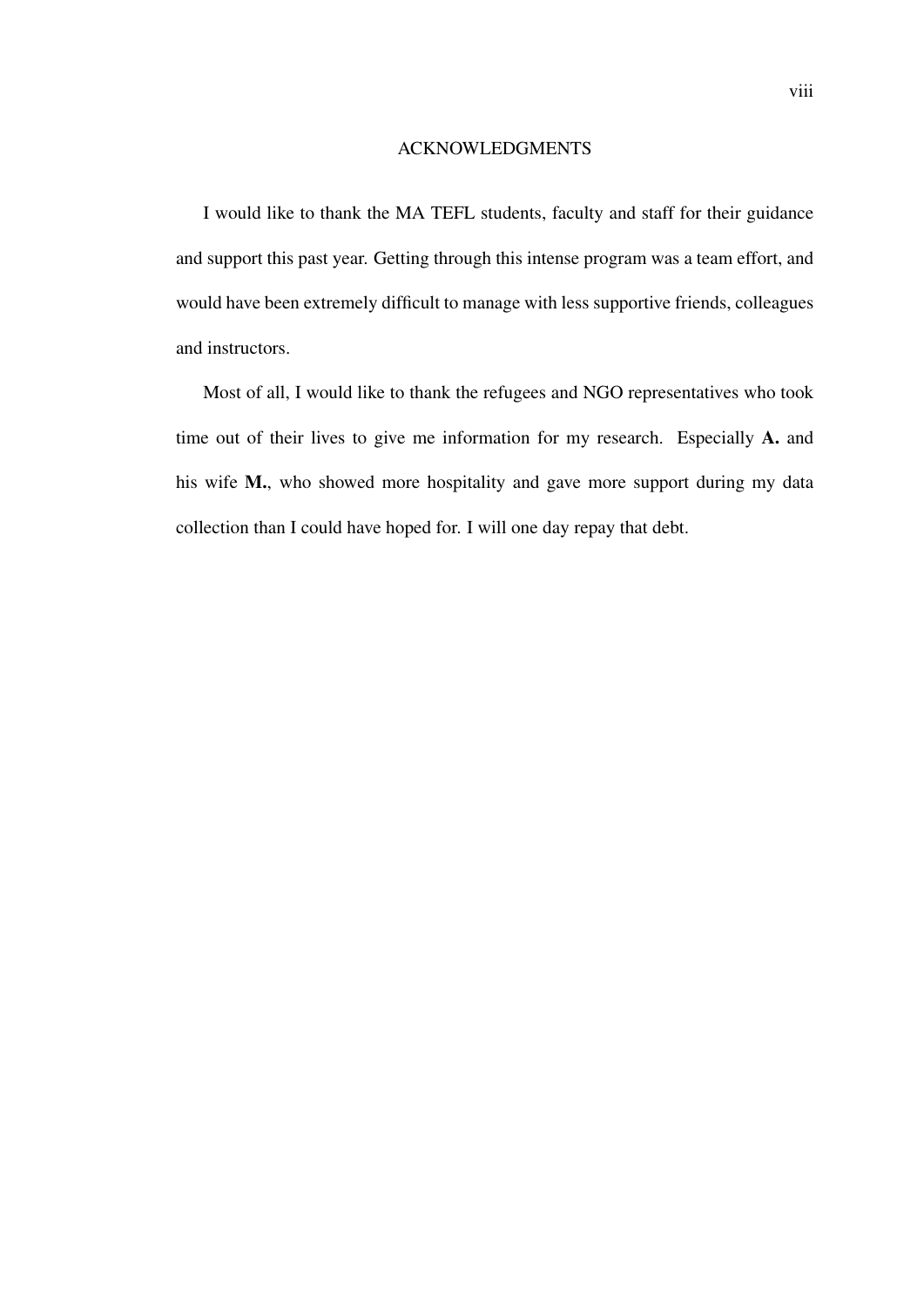# TABLE OF CONTENTS

|                   | iv             |
|-------------------|----------------|
|                   | vi             |
|                   |                |
|                   | ix             |
| <b>CHAPTER I:</b> | $\mathbf{1}$   |
|                   | $\overline{2}$ |
|                   | 5              |
|                   | 6              |
|                   | 7              |
|                   | 8              |
|                   | 10             |
|                   | 10             |
|                   | 14             |
|                   | 19             |
|                   | 22             |
|                   | 22             |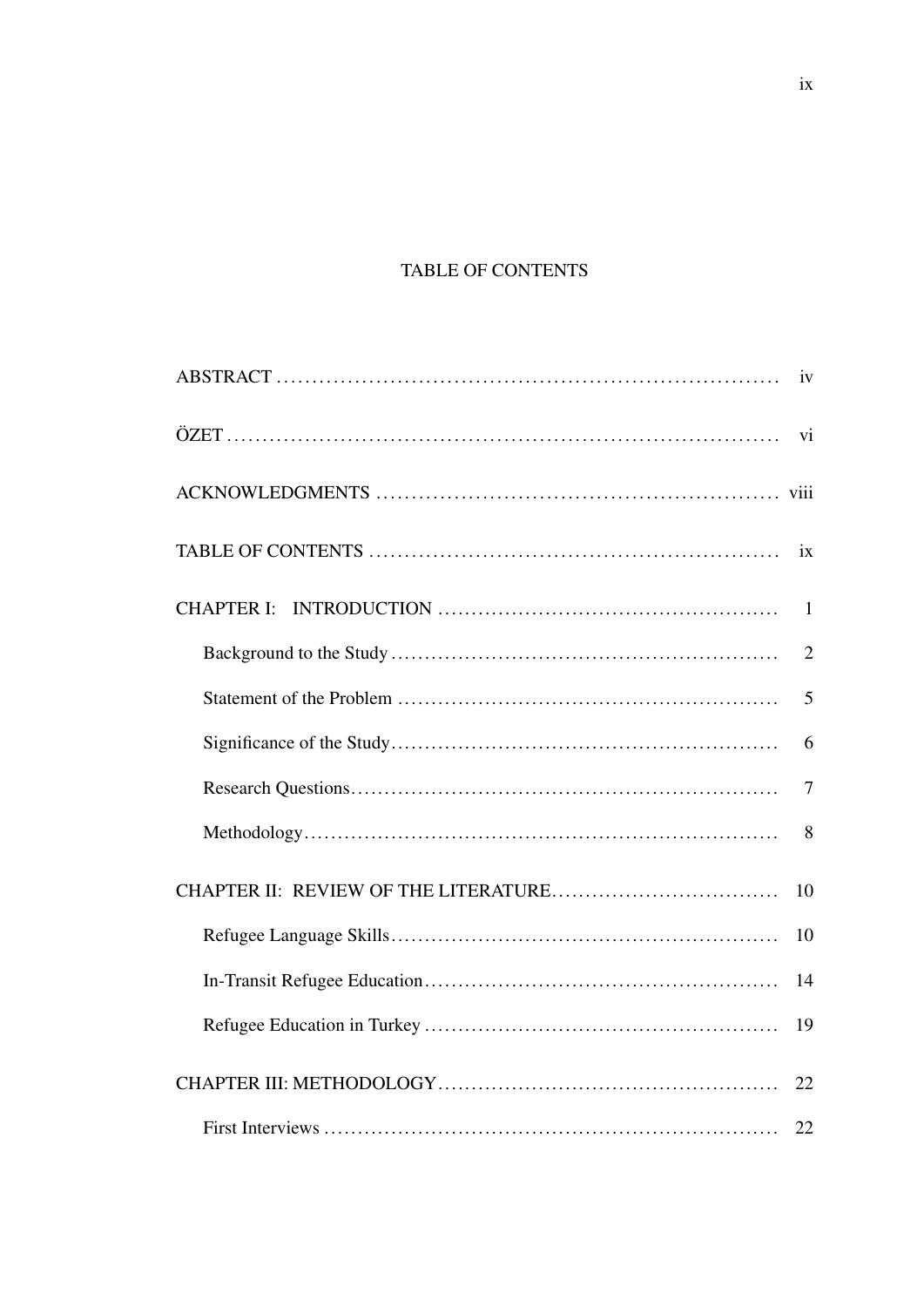| 23 |
|----|
| 24 |
| 24 |
| 26 |
| 28 |
| 28 |
| 29 |
| 30 |
| 31 |
| 33 |
| 34 |
| 37 |
| 41 |
| 43 |
| 44 |
| 47 |
| 47 |
| 49 |
| 49 |
| 50 |
| 51 |
| 51 |
| 52 |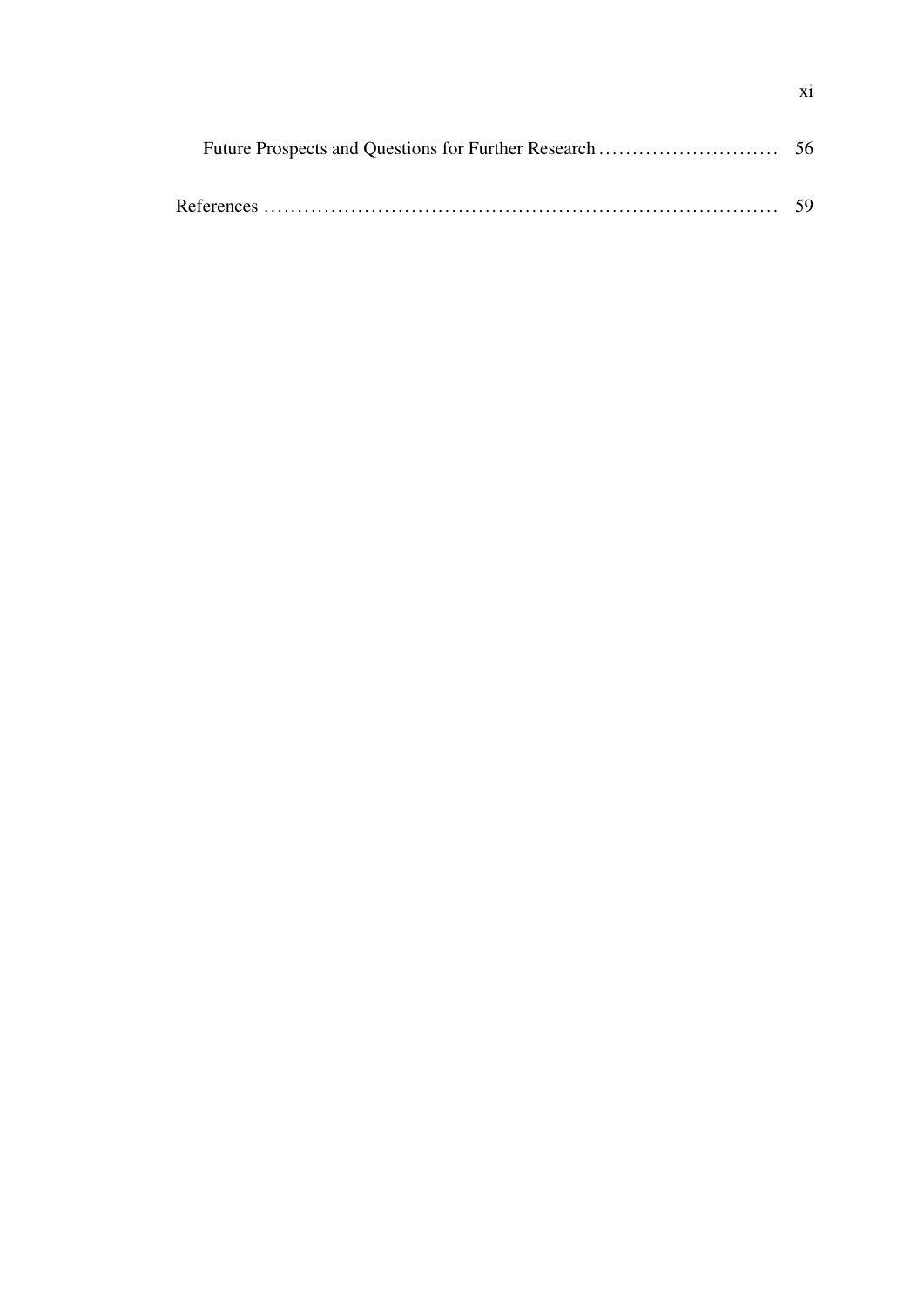# CHAPTER I: INTRODUCTION

While Turkey's role as a migrant- and refugee-sending country during the past several decades has been well documented in sociological literature, considerably less attention has been paid to its role as a receiving and a transit country. Far from being a purely academic issue, this oversight has practical consequences for thousands of people each year.

Research on migrants, and especially forced migrants, is not simply an intellectual exercise or a dispassionate collection of knowledge. Accurate, up-to-date information on various aspects of the migration process is the basis for large-scale policy decisions and aid planning, and can thus have a direct influence on the well-being of large numbers of people. In the case of Turkey, several current issues regarding migrants make the need for well-informed shifts both in policy and in support infrastructure clear, including:

- human trafficking, dangerous border crossings and forced prostitution (IOM, 2008)
- inconsistent legal treatment, danger of refoulement<sup>1</sup> (Levitan, Kaytaz, & Durukan, 2009)
- inconsistent access to basic resources and services (Frantz, 2003)

This thesis primarily addresses refugee<sup>2</sup> and asylum seekers' access to language education in Turkey. The following sections first give evidence that foreign language

<sup>&</sup>lt;sup>1</sup>i.e. the forced return of an asylum-seeker or refugee to his/her country of origin

<sup>&</sup>lt;sup>2</sup>The terms "refugee", "asylum seeker" and "migrant" have precise meanings in certain academic and legal contexts, but those meanings are not always consistent with each other. A "refugee" according the UNHCR is not necessarily recognized as a refugee by the Turkish government, for instance. For the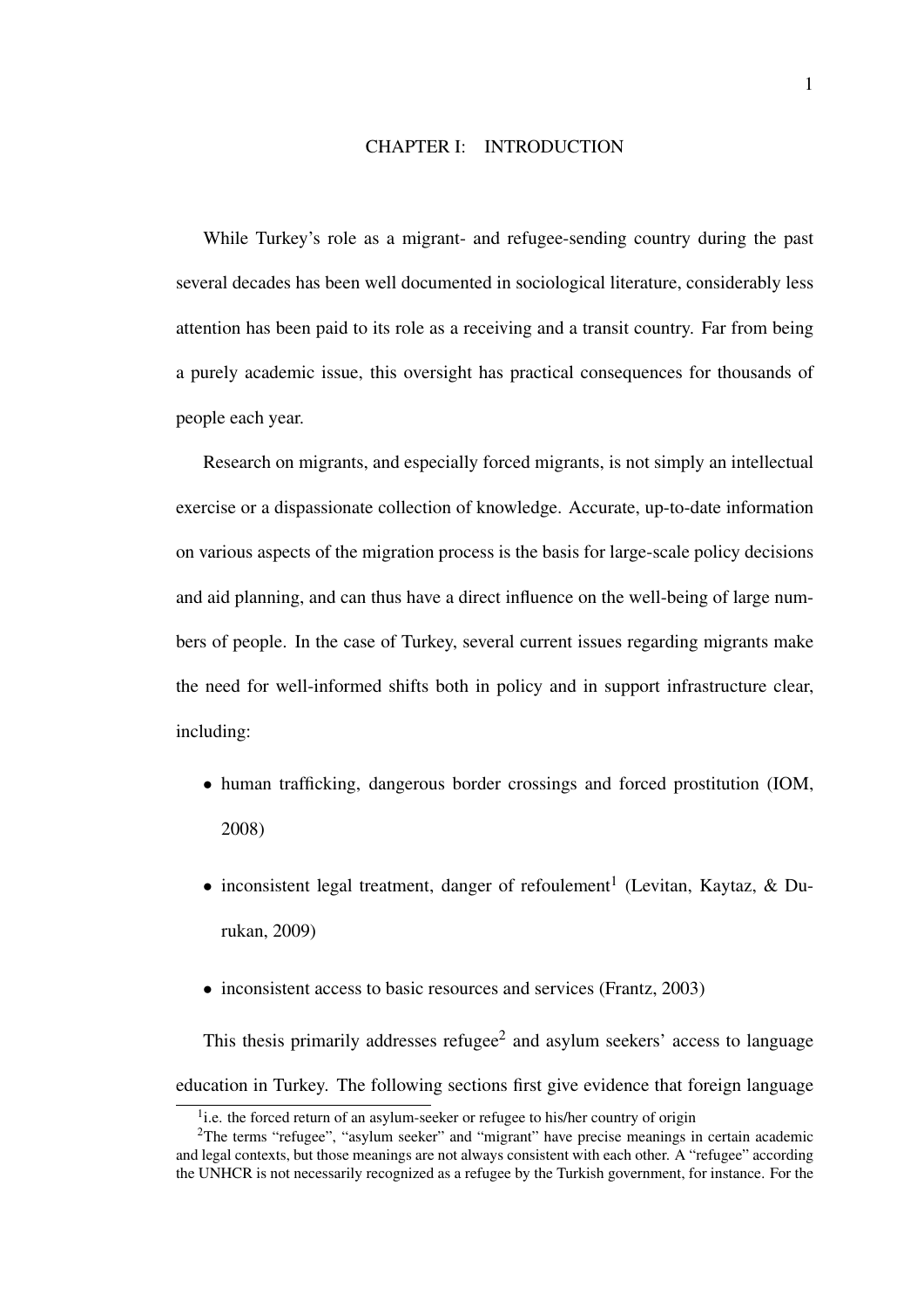skills are vital to the current and future quality of life of refugees in transit through Turkey and then address the question of whether additional refugee education structures in Turkey are in demand, feasible and potentially beneficial. The basis for these conclusions was a series of in-depth, exploratory interviews undertaken by the author from Fall 2010 through Spring 2011. The interviewees include refugees and asylum seekers, and NGO and  $IGO<sup>3</sup>$  representatives.

# Background to the Study

More than 16,000 documented refugees and asylum seekers were living in Turkey as of January 2010, according to the Turkish branch of the United Nations High Commissioner for Refugees (UNHCR). The UNHCR projects that this number will rise to over 20,000 in 2011.

The majority of these forced migrants come from Iran, Afghanistan, Iraq or Somalia. Asylum seekers from these countries have no legal prospect of being allowed to stay in Turkey permanently. Because Turkey maintains a geographical restriction to the 1951 "Convention Relating to the Status of Refugees", migrants of non-European, non-Turkic origin are not eligible to receive permanent asylum in Turkey. Instead, they may be granted temporary asylum, and allowed to live in Turkey while organizations like the UNHCR search for a receiving country to which they can be resettled. The primary countries of resettlement for Turkey's non-European refugee population are the US, Canada and Australia. The length of residence for transit refugees living in

sake of clarity, and to avoid awkward phrasing, I use the term "refugee" in the remainder of this thesis to refer to anyone seeking, or having been granted, political asylum in a country other than his/her country of origin. Where more precision is required, the relevant terms are clarified accordingly.

<sup>3</sup> International Governmental Organizations, like the UNHCR.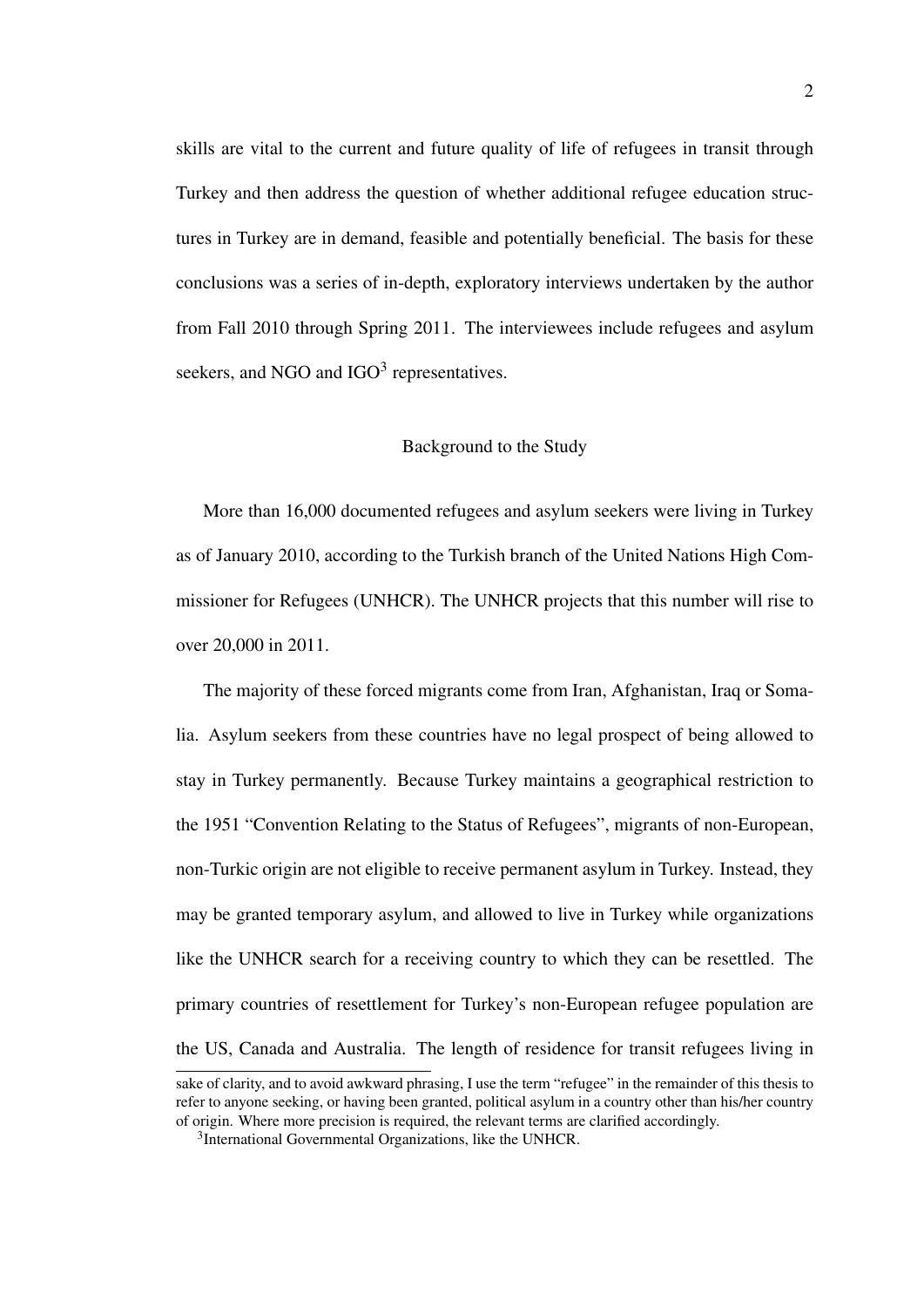Turkey varies widely, with some migrants being accepted for resettlement within a few months of their arrival, while others wait years for their application to be processed and, if the application is accepted, for a resettlement country to be found (Buz, 2008).

The academic literature on transit refugee populations in Turkey does not provide a complete picture of the current situation. This is partially due to the fact that a great deal of research on this subject is intended to produce data meant to inform policy decisions, either in Turkey or at the EU level. These works tend to focus exclusively on information directly relevant to policy decisions, which is then used to criticize or praise particular aspects of the current Turkish legal framework (Commissioner For Human Rights Of The Council Of Europe, 2009; Kaya, 2008). By focusing on legal frameworks and policy implications, studies such as these tend to describe the situation based on official opinions and statistics, reflecting the *de jure* situation, rather than *de facto* conditions.

Another factor that has prevented academic research from thoroughly exploring concrete aspects of transit refugee life in Turkey has been an occasional lack of government cooperation in research efforts (Levitan et al., 2009).

A handful of studies have been carried out that explore Turkey's transit refugees' backgrounds, living conditions and social interactions (Kolukirik & Hüseyin Aygül, 2009; Akcapar, 2006, 2009; Buz, 2008) from a sociological viewpoint. This research has tended to be of a very specific nature, focusing either on one small group of refugees or one narrow sociological research question. One exception to this trend is Elizabeth Frantz's 2003 exploratory study, which characterizes a wide range of aspects of the lives of transit refugees in Turkey, drawing on data gathered from interviews with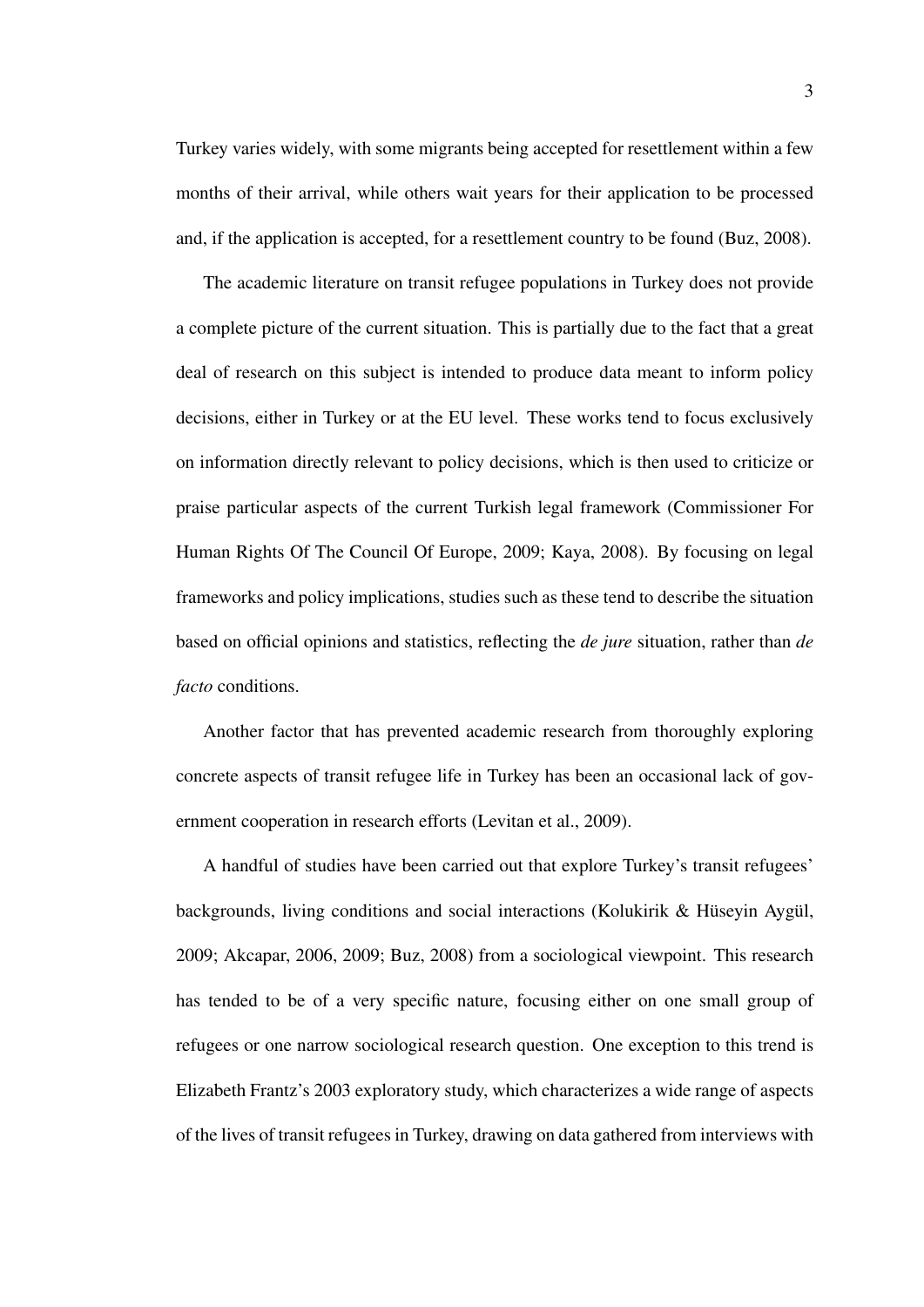NGO, IGO, and governmental representatives as well as several groups of refugees and asylum seekers living in Istanbul, Ankara, Van and Eskişehir. Frantz (2003) provides a starting point for further research by giving a general, apolitical overview of the concrete issues relevant to transit refugees and how those issues are viewed by the various people and organizations involved.

Frantz (2003) briefly addresses the issue of transit refugees' access to education while living in Turkey. She characterizes the relevant legal framework: a constitutional guarantee of education access, and describes practical restrictions to this legal guarantee, for instance the (inconsistently applied) requirement that only children with valid residence permits can attend Turkish primary schools. She cites an interview with a high-ranking UNHCR official, who says that some refugees see no reason to send their children to Turkish schools, since their stay in Turkey is temporary. Frantz also briefly describes some small-scale educational programs offered by the UNHCR and three different NGOs.

Aside from this brief section in Frantz (2003), the literature mentioned above does not address educational issues associated with transit migration through Turkey. There has been no research directly focused on literacy rates, levels of education or ways in which Turkey's transit refugees attempt to educate themselves while waiting for resettlement, though several studies have attempted to address these questions for refugees living temporarily in other countries (Preston, 1991; Hanbury, 1990; Sinclair, 2001). These studies are presented in more detail in Chapter II.

While literature on educational opportunities for Turkey's transit migrants is lacking, there is substantial literature on language education provided to refugees after they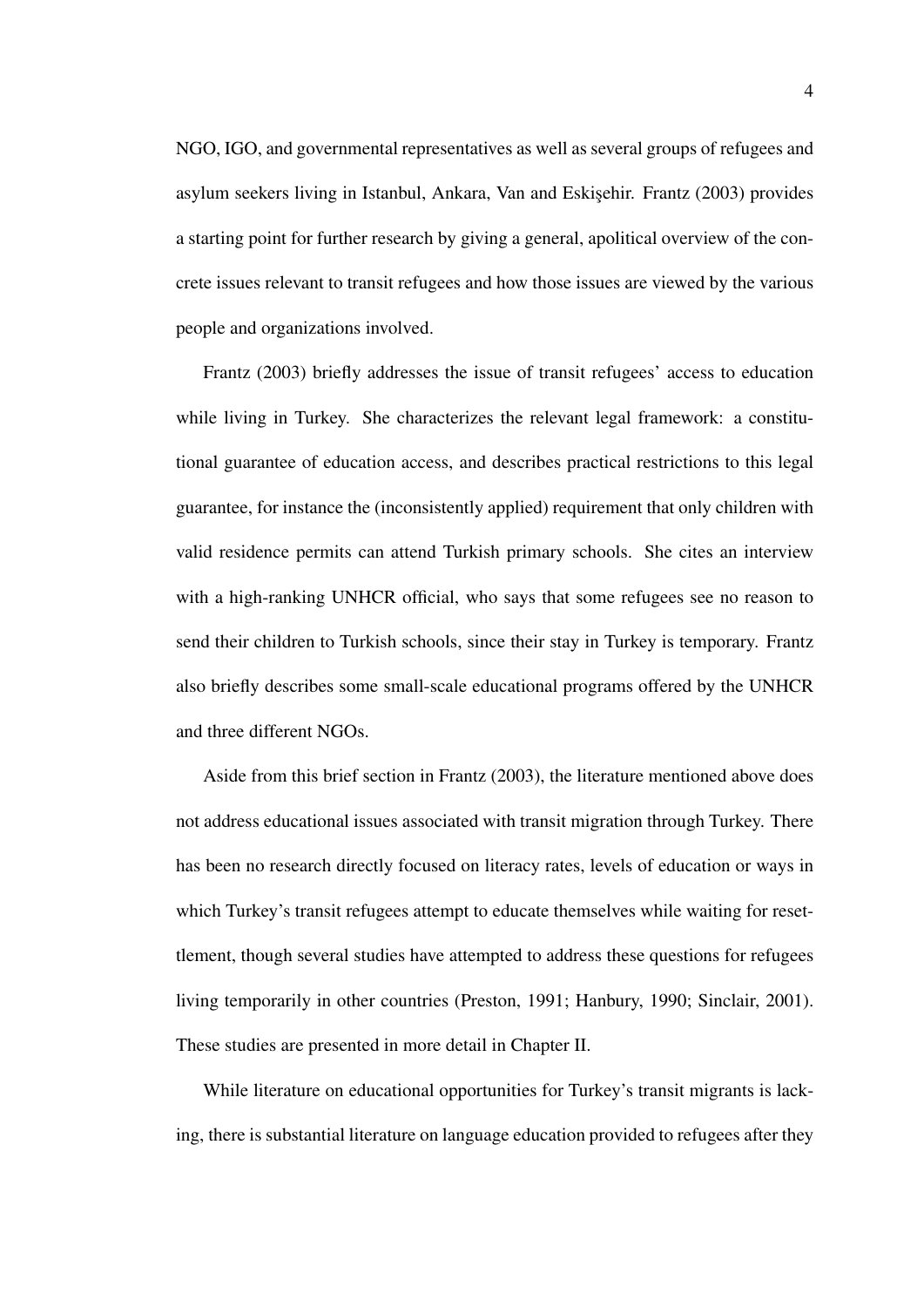have received asylum and are resettled in a destination country. These works, which for instance examine data from the US, Canada and England, point to a common situation among resettled refugees in which they are unable to find work appropriate to their vocational skills because of insufficient language ability (Bloch, 2002; Wooden, 1991). Research indicates that pre-resettlement language knowledge significantly increases the odds of successful economic and social integration for refugees (Godin, J., & Renaud, 2002; Watson, 2006).

#### Statement of the Problem

While sociological and governmental/intergovernmental literature has examined certain aspects of the lives of transit refugees in Turkey ((Kolukirik & Hüseyin Aygül, 2009; Akcapar, 2006, 2009; Buz, 2008), other aspects have been largely neglected. As described in the previous section, this neglect can be at least partially attributed to the relatively narrow range of motivations that have fueled research in this field. While the legal struggles and financial issues faced by refugees have been the focus of various research agendas, topics like in-transit education have thus far remained outside of the scope of both sociological and policy-oriented research. No academic works have examined the opportunities for and role of language education in Turkey's transit migrant populations.

Literature on post-resettlement educational structures in the US and England indicates that one of the most problematic aspects of refugee integration in host countries is language acquisition, and that existing pre- and post-resettlement language instruction suffers from a variety of shortcomings (Phillimore, Ergün, Goodson, & Hen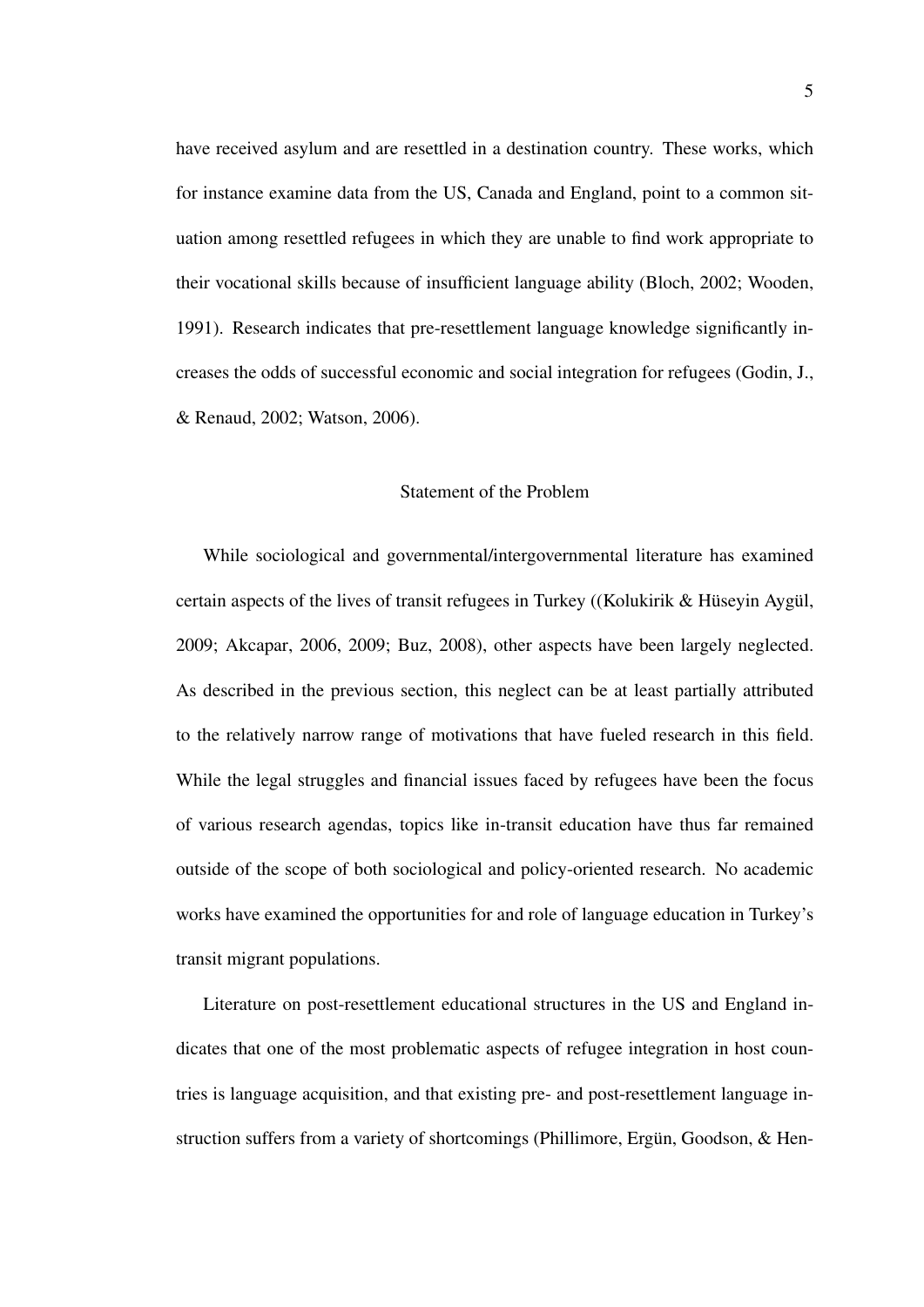nessy, 2007; Columbia University School Of International And Public Affairs, 2010). Two reports produced by a New York-based advocacy and research group (Women's Refugee Commission, 2007, 2009), make a specific plea for additional educational structures for refugees in transit, rather than waiting for those refugees to resettle to the US. The 2009 report states "There was resounding consensus in all interviews with refugees, teachers, resettlement agency staff and employers that English-language training would have been the most helpful element in preparing refugees for resettlement and life in the U.S." (Women's Refugee Commission, 2009, p. 3). The report also stresses the need for other forms of in-transit education, including "basic education" as well as "transferable vocational skills, such as farming, healthcare, information and communication technology and financial literacy." (Women's Refugee Commission, 2009, p.2).

# Significance of the Study

The current study examines the issues mentioned above that have been neglected in academic literature. Through a series of exploratory interviews with transit refugees, asylum seekers and NGO/IGO representatives, I attempt to give a broad summary of the general educational opportunities available to transit refugees in Turkey. Particular attention is given to destination-language learning opportunities available to refugees, as well as the attitudes of all involved parties toward the concept of refugees learning languages as preparation for future resettlement. Opportunities to learn Turkish are also explored, since the long stays of many refugees in Turkey make it possible for them to benefit from a knowledge of the country's language. The results should be of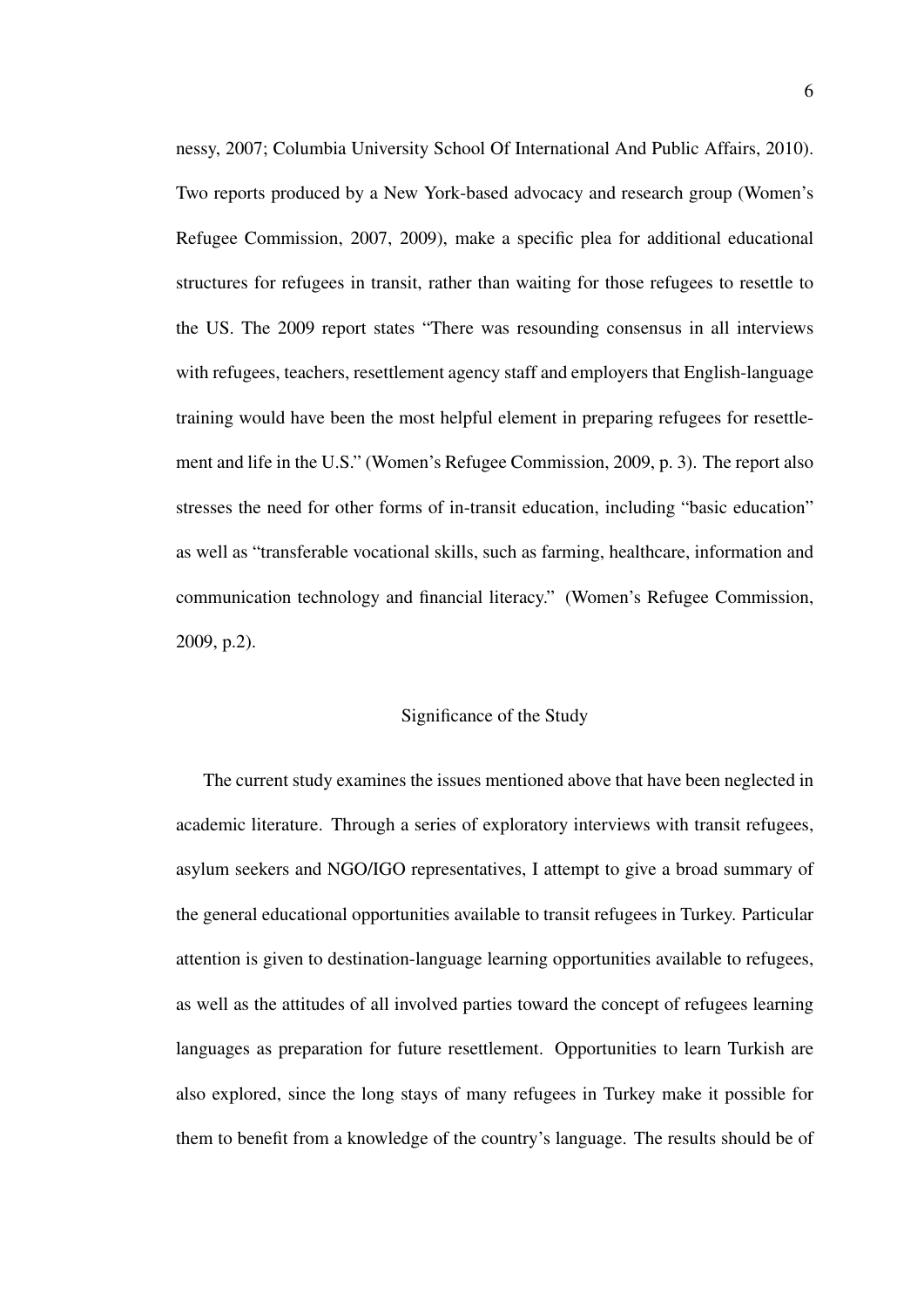interest to sociologists who work with theoretical models of the journeys undertaken by transit migrants, and should add significantly to the the small body of literature on the specific conditions faced by transit refugees in Turkey.

The primary goal of this study is, however, practical in nature. As mentioned above, there is evidence that improvements in the transit country educational structures available to refugees would lead to substantial post-resettlement advantages for refugees, the countries that accept them and the various organizations that support them. By further clarifying the current educational opportunities available to refugees in Turkey, I hope to provide the initial framework for a possible expansion of those services. This thesis includes sections examining questions of funding and feasibility that are specifically directed at organizations interested in educating refugees in Turkey.

# Research Questions

This thesis attempts to provide provisional answers to the following questions:

- 1. What sorts of formal and informal language education opportunities are available to Turkey's transit refugees?
- 2. What experiences have long-term refugees living in Turkey had with language learning and language barriers, and what are their opinions concerning language aid?
- 3. What are the future prospects for refugee language instruction in Turkey?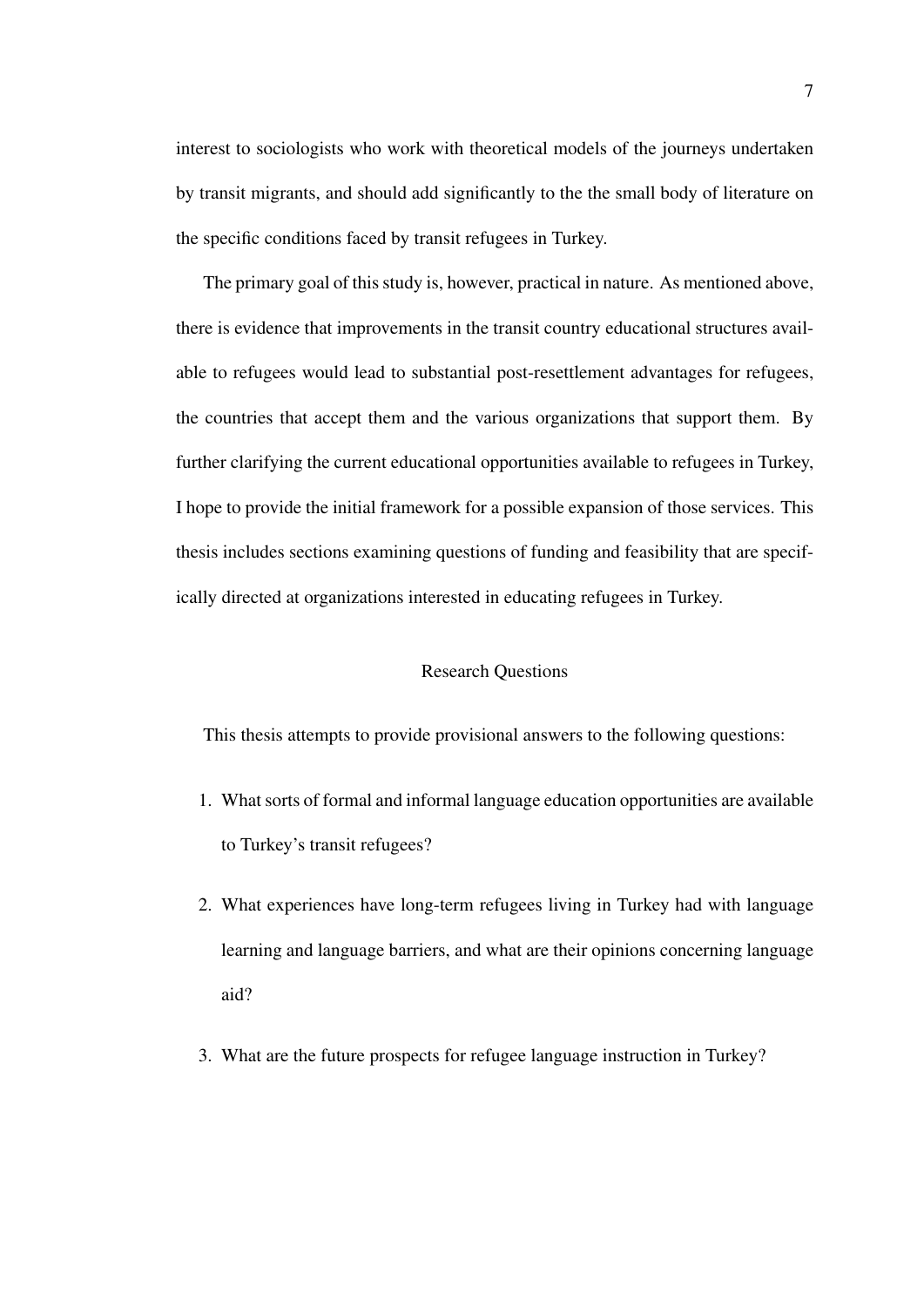#### Methodology

The data-gathering portion of this qualitative study consisted of a series of semistructured in-depth interviews. Each interview covered certain predetermined topics relevant to the research questions listed in the previous section, the nature of many other questions asked and issues considered depended to a large extent on the results of interviews conducted up to that point.

This flexible approach to the interview process, in which each interview has the potential to steer the researcher in new directions, was largely motivated by the lack of literature on the topic of refugee language education in Turkey. The study could not be planned in detail at the outset because such planning would have involved making definite decisions about the topic before collecting reliable evidence on which to base those decisions.

One area of data collection consisted of personal interviews and group sessions with Afghan refugees waiting for status determination, appeal processes or resettlement. These interviews were conducted in informal settings, usually in the interviewee's homes. Since the UNHCR, like most groups working with refugees in Turkey, is hesitant to provide researchers with access to refugees, the selection of interviewees was non-random, and dependent on the author's success in establishing contact via word of mouth. The geographical distribution of interviewed refugees and asylum seekers was also based on the practical issue of access, and was restricted entirely to the city of Sivas.

The second area of data collection consisted of formal and informal interviews with UNHCR representatives as well as various representatives of other groups that deal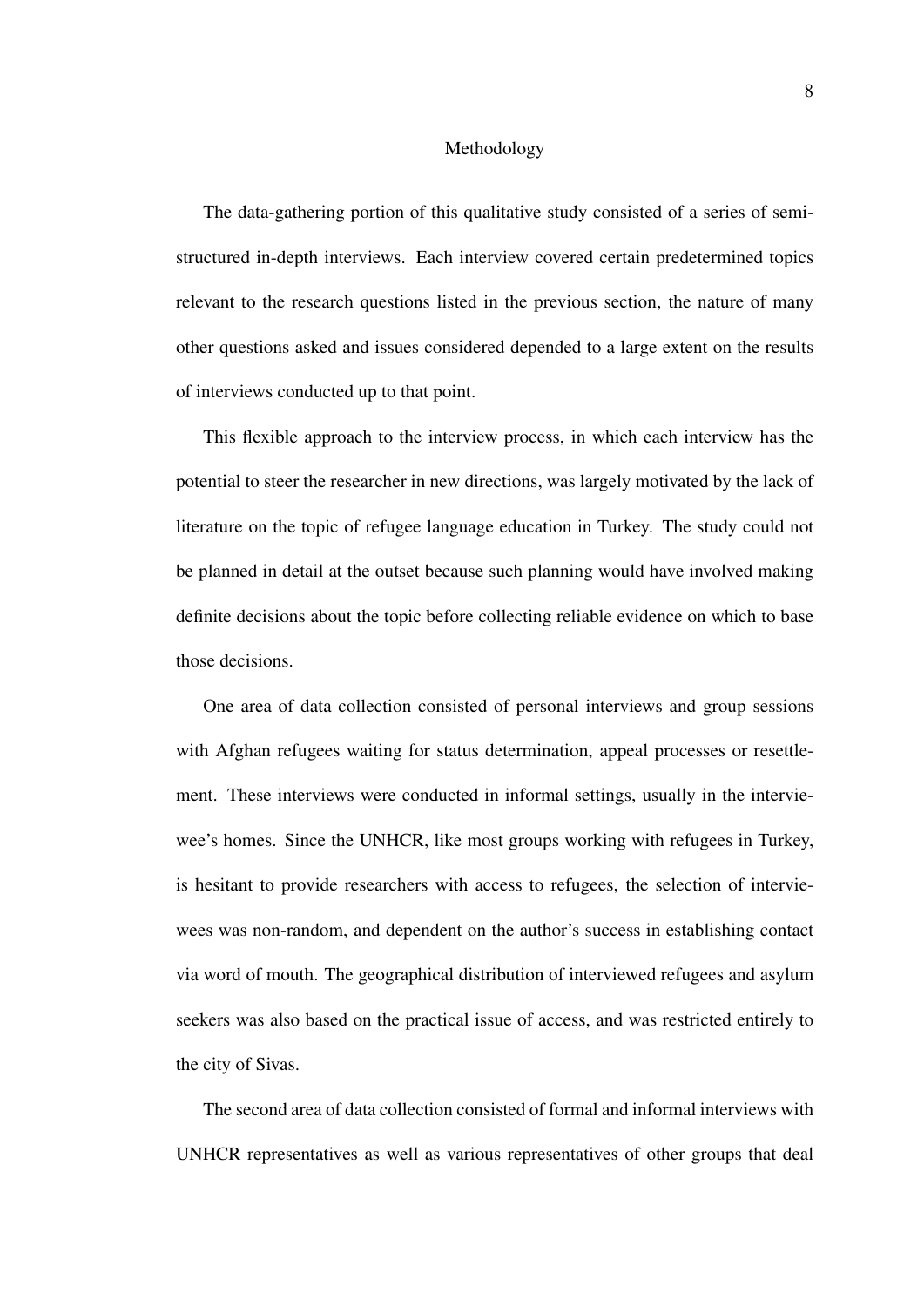with refugee issues in Turkey. Attempts were made to contact and gather information from a wide variety of organizations, though some groups were hesitant to provide details, a fact which is discussed further in Chapter IV.

A few of the initial interviews were recorded with an audio recording device, and later transcribed. However, after these interviews I had the impression that interviewees were somewhat intimidated by the device, and decided to use traditional notetaking for the remainder of the interview process. Email interviews were simply cataloged.

The evaluation and selection of interview materials for inclusion in this work was largely subjective. An attempt was made to recognize themes and majority views in each set of interview data. No statistical procedures were used to analyze interview results, since the sample is likely skewed by non-random factors and also since the interviews conducted did not follow a standardized format conducive to statistical analysis. Where relevant, details of the specific conditions of individual interviews are given.

The data collection portion of this study consisted of three phases:

- 1. A handful of initial interviews were carried out in order to establish contacts and solidify the research questions that guide the remainder of the study.
- 2. A series of email interviews were conducted in order to find out about refugee language courses currently being offered in various Turkish cities.
- 3. The bulk of this study's data collection took place during this phase, which consisted of interviews with 10 refugee families in in Sivas. This phase helped test the validity of initial impressions and provided additional nuances and a few unexpected ideas.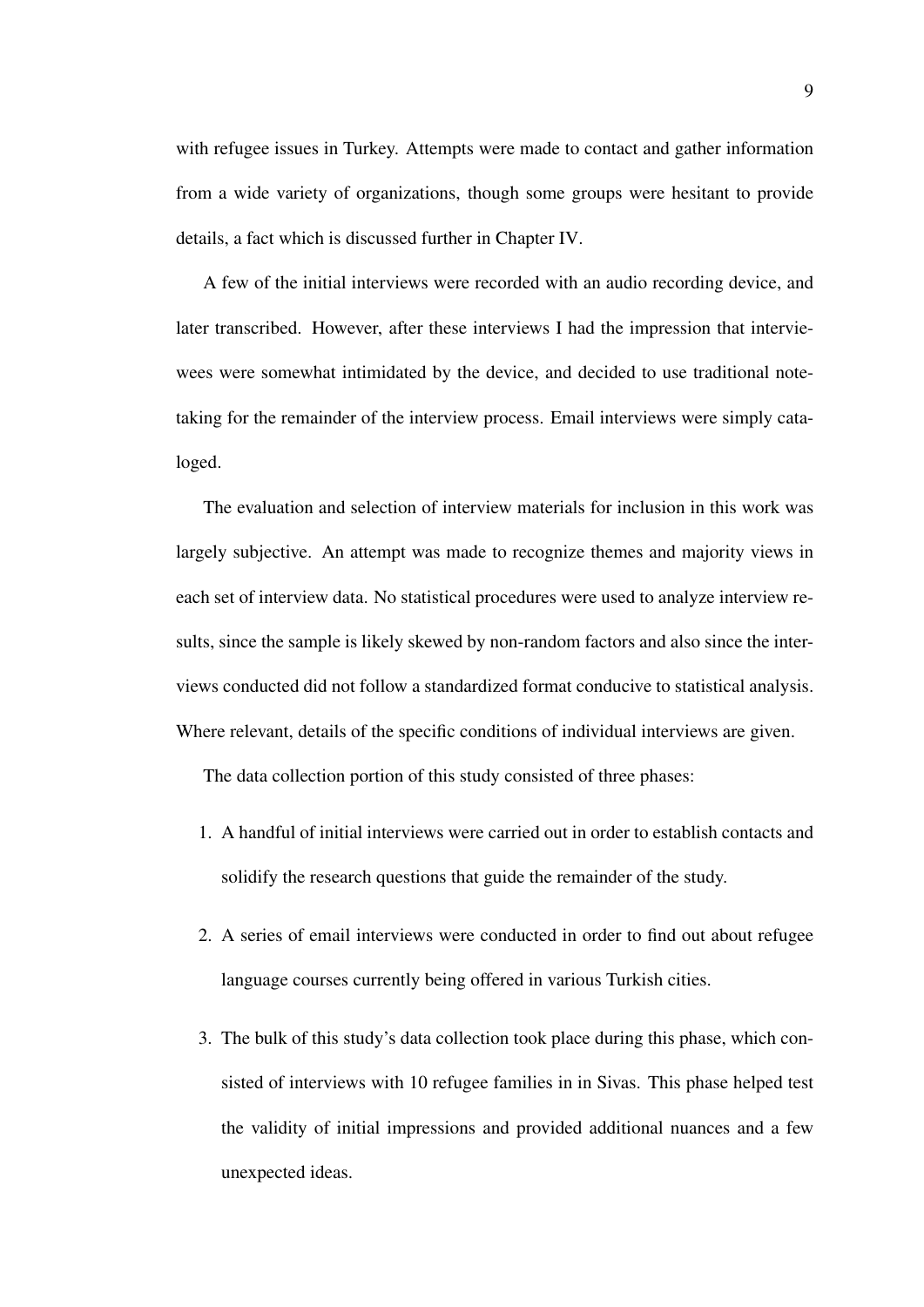# CHAPTER II: REVIEW OF THE LITERATURE

This chapter presents research grouped into three main subject areas:

- 1. Language needs of refugees in destination countries
- 2. General aspects of in-transit refugee education
- 3. The current state of refugee education in Turkey

The conclusion drawn from this overview is that there is a clear need for additional research regarding the language education available to refugees in Turkey, and that the present study has been specifically designed to address that need.

### Refugee Language Skills

As mentioned in Chapter I, there is a large body of academic literature on refugee integration in host countries. The are several reasons for academic focus on this phase of refugee life, the most obvious of which is access. Research institutes in refugeehosting countries can much more easily study aspects of post-resettlement refugee life than pre-resettlement aspects. Post-resettlement refugees are well-documented legally and in close physical proximity to host-country researchers. Another reason that postresettlement research is more common than in-transit research is that host countries are most interested in learning about those refugee who will integrate into their own society. After resettlement, that group is clearly defined. In contrast, a refugee who is in transit is often unsure of his/her final destination, i.e. whether he/she will be resettled and if so, to which country. Thus, research that is funded by national organizations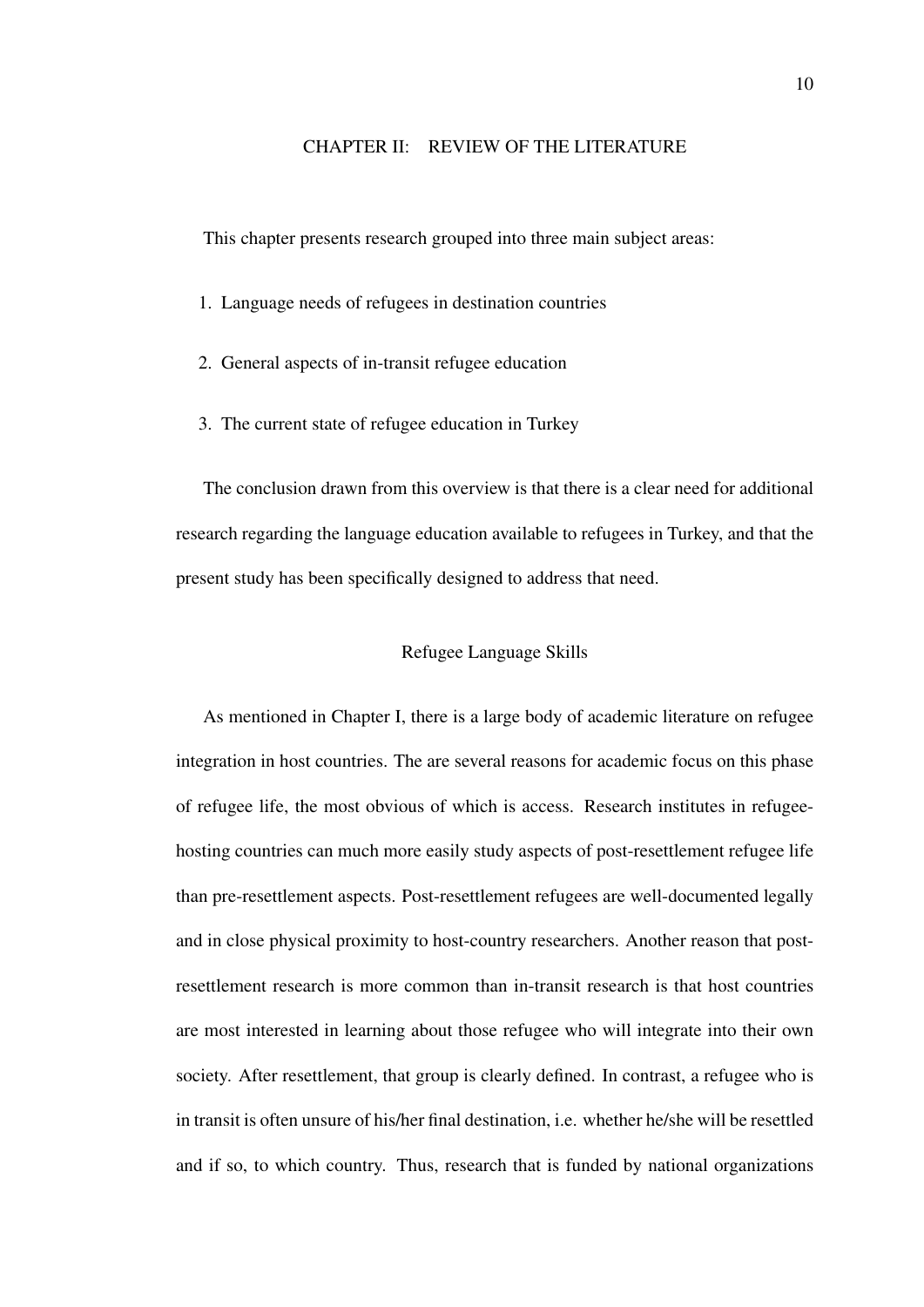interested in that particular nation's refugee population is more likely to emphasize post-resettlement research, which is guaranteed to focus on the specific refugees of greatest interest to that nation.

The question typically asked in such post-resettlement research is the following: "What factors determine the success of refugees' economic and social integration into Country X's society?". The factors that are of greatest interest to this thesis are those that can be influenced by in-transit access to education, like literacy and language competence.

McBrien (2005), in his review of literature on post-resettlement educational issues for US refugees, sees a natural division (based on Sinclair (2001)) of research on the needs of post-resettlement refugees in the US into two main topics: psychosocial wellbeing and language acquisition. Concerning the second issue, McBrien (2005)'s survey describes the results of several studies on refugee language acquisition, noting (unsurprisingly) that "all of the studies indicated that immigrant students with good English language skills were better adjusted to their U.S. school environments." (McBrien, 2005, p. 341-342), and further, that "children's language retention and acquisition related not only to academic achievement but also to their success with acculturation and a sense of continuity with their parents and others from their native country. Bilingual children had the highest test scores, lowest levels of depression, highest self-esteem, and highest education and career goals." (McBrien, 2005, p. 343). He also describes problems with language-based discrimination and mistreatment, which are cited in a variety of sources as major obstacles to refugee integration.

A 2010 study carried out by a group of researchers at Columbia University exam-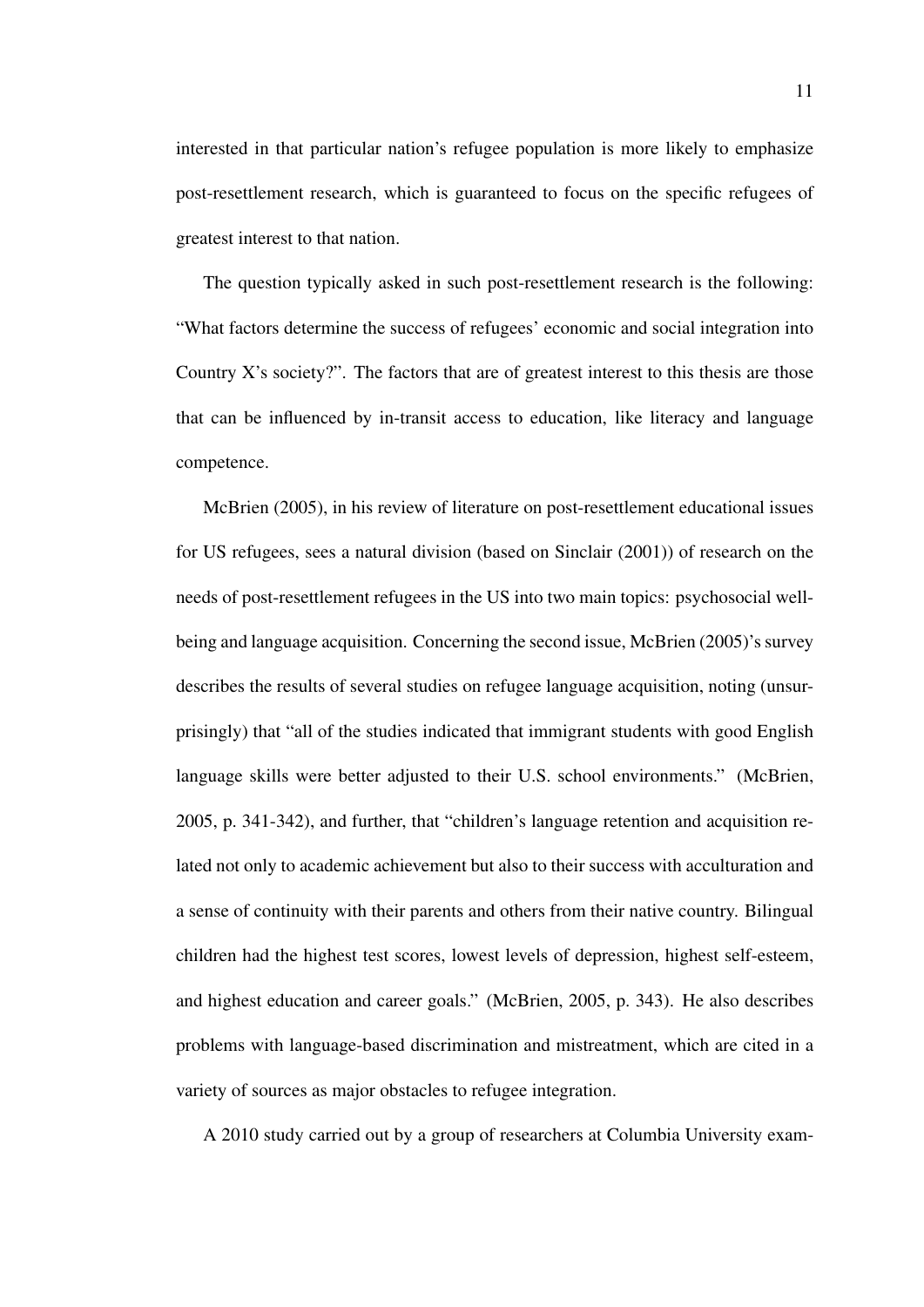ined the strengths and weaknesses of the refugee resettlement structures in place in the US. One of the aspects of the US system that is praised is the provision of postresettlement language assistance, which aids in integration because, "prior to resettling, many refugees have little experience with written or spoken English." (Columbia University School Of International And Public Affairs, 2010, p. 5). One of the "challenges" discussed is that current pre-departure orientation programs are insufficient and inconsistent, and that what is needed is a more "long-term and comprehensive orientation program run by OPEs [Overseas Processing Entities] that takes place while refugees accepted for resettlement to the U.S. await departure". This overhauled program should include "thorough cultural, linguistic, and vocational orientation" (Columbia University School Of International And Public Affairs, 2010, p. 16).

Two studies carried out by the US-based Women's Refugee Commission (2007, 2009) provide additional evidence of a need for pre-resettlement, post-displacement language training. The 2007 and 2009 reports are based on interviews with refugees and resettlement staff at facilities in San Diego, California and Tucson, Arizona respectively. Both reports make strong recommendations for the provision of pre-settlement services based on information gathered from those interviews. The 2007 report notes that:

IRC program staff and employers working with resettled refugees had many suggestions for services they would like to see implemented overseas, specifically, more vocational training programs, more language instruction, especially English as a Second Language, and more realistic cultural-orientation programs as preparation for resettlement. Resettlement program staff were, in general, surprised at the limited services available in refugee camps and often unaware of the harsh realities of life for refugees living in camps or in urban areas overseas. (Women's Refugee Commission, 2007, p. 3)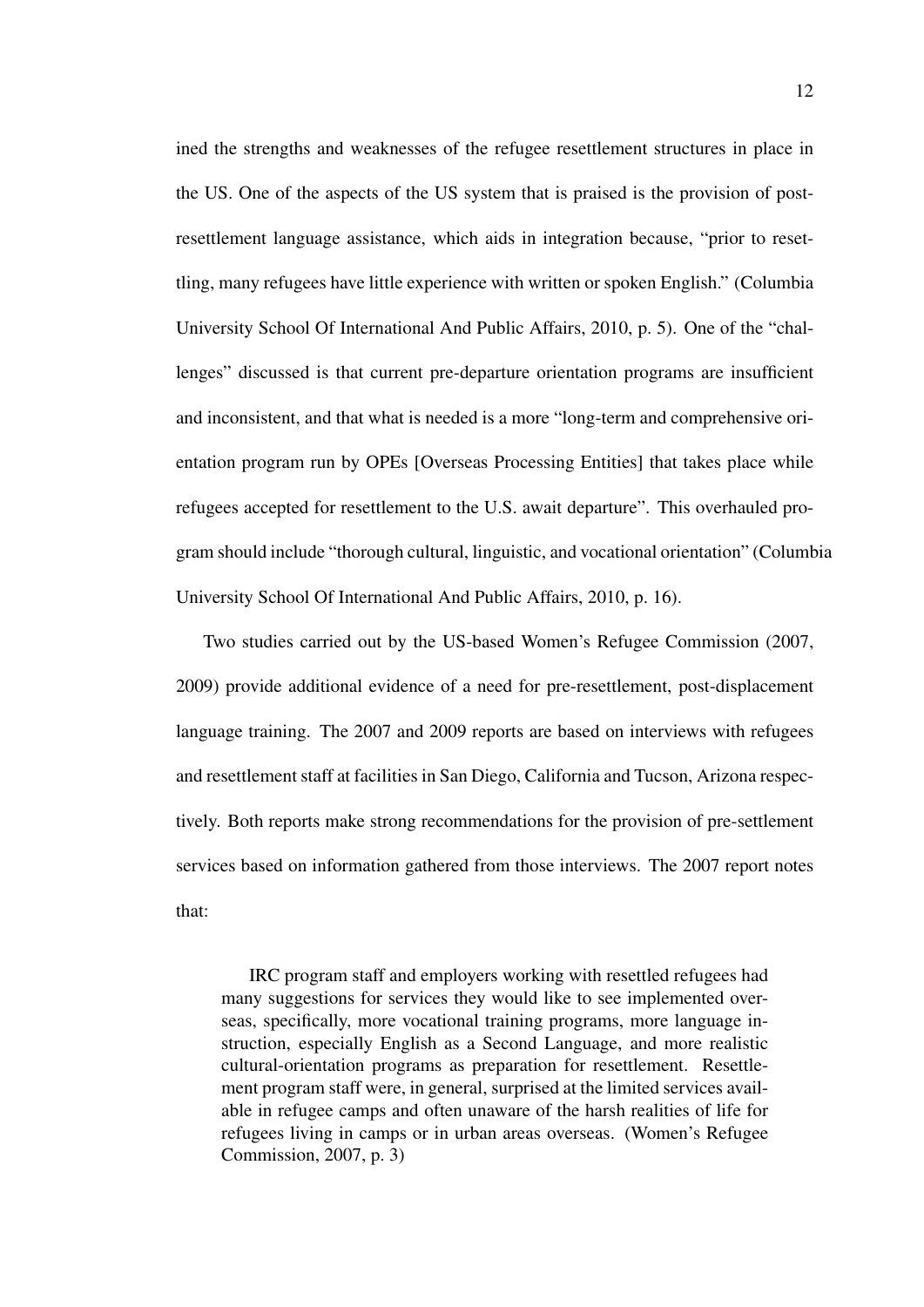The 2009 report notes that:

There was resounding consensus in all interviews with refugees, teachers, resettlement agency staff and employers that English-language training would have been the most helpful element in preparing refugees for resettlement and life in the U.S. With refugees 18 and older expected to find employment within weeks of their arrival, they have little or no time to become even remotely functional in English." (Women's Refugee Commission, 2009, p. 3)

Both reports stress that refugees in transit will be able to use any education they are given, including language education, to improve their future lives, regardless of whether they return to their country of origin, settle in their current country or resettle to a third country. They also both specifically call for the expansion of existing predeparture language programs offered to refugees who have already been selected for resettlement to the US.

A study conducted in Canada, Watson (2006), involved a statistical analysis of data on 3,608 refugees resettled to British Columbia from 1998-2004, looking for predictors of which refugees would eventually receive welfare support. The dependent variable was binary (received or did not receive any welfare), and the independent variables analyzed were education, language, gender, marital status, source area, age, destination, family status and "special programs" (post resettlement employment and trade certificate programs). Watson (2006) draws upon the results of this analysis to make recommendations for potential changes in policy for the governmental department Citizenship and Immigration Canada.

One initial finding of the study (based on respondents' answers, not formal testing) was that over 80% of the refugees in question had no knowledge of either of the country's two main languages, French and English, at the time of their arrival in Canada.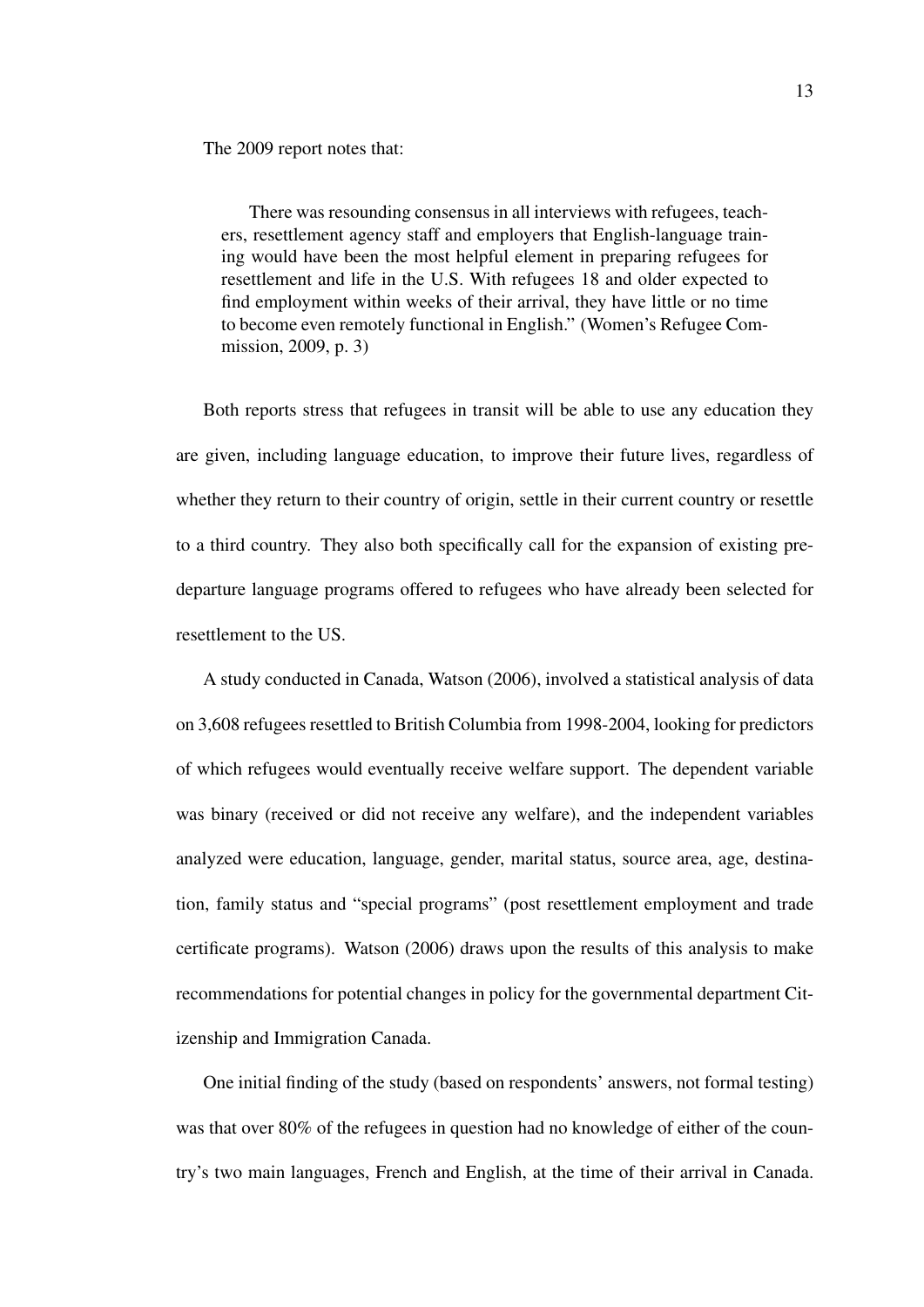The results of the main portion of the study indicate a significant correlation between lack of language skills on arrival and receipt of welfare: "Refugees that know English are 29.4 percent less likely to receive income assistance." (Watson, 2006, p. 60). Of the nine independent variables examined, language knowledge was the only one found to have a strong correlation with welfare receipt for both of the timeframes examined in the study<sup>1</sup>. Based on these results, Watson  $(2006)$  discusses a variety of future policy options, including maintenance of the status quo, and concludes that the best option in terms of effectiveness, political feasibility, equity and cost would be to expand English language education services offered to recognized refugees overseas, who are waiting to be resettled to Canada.

The range of studies considered in this review of the literature is somewhat limited, but the message is clear. Effective pre-departure language education can have a major positive effect on the ability of refugees to integrate into their target country's society, and from the perspective of those target countries, offering this sort of education might well be the most cost-effective way to solve integration difficulties.

### In-Transit Refugee Education

This section gives a survey of the literature on the education of refugees in transit situations. This literature, none of which covers the specific case of Turkey, can be a source of ideas about how refugee language education in Turkey might be approached, both academically and practically. By briefly exploring how refugees have been provided with educational opportunities in other countries, I hope to enable a bet-

<sup>&</sup>lt;sup>1</sup>The time period of the study was split into two periods,  $1998-2001$  and  $2001-2004$ , since a significant shift in British Columbia's welfare policy in 2001 led to a sharp decline in the number of refugees receiving income assistance.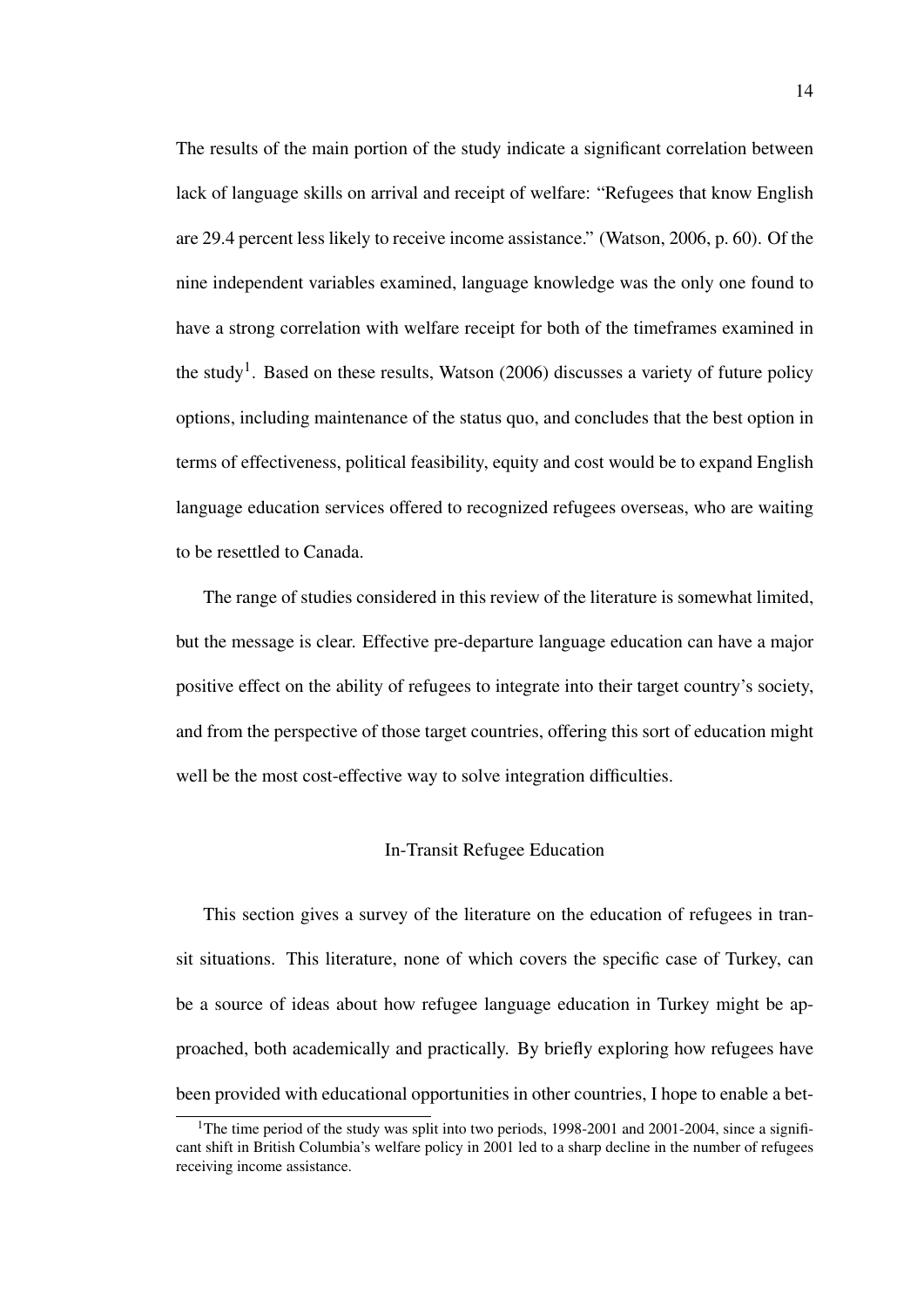ter understanding of the situation in Turkey, which is the focus of the section "Refugee

Education in Turkey" below.

The following two quotes give a broad indication of the state of refugee education in the world.

Everyone has the right to education. Education shall be free, at least in the elementary and fundamental stages. Elementary education shall be compulsory. Technical and professional education shall be made generally available and higher education shall be equally accessible to all on the basis of merit.

Article 26, UN, Universal Declaration of Human Rights

Although education is an internationally accepted right, over 120 million primary school-aged children are not in school; more than 52 million of those children are in situations of conflict or post-conflict recovery

Women's Commission For Refugee Women And Children (2006, p. ii)

The section "Refugee Language Skills" above provided evidence that additional language education prior to resettlement would help refugees successfully integrate into their target country's society and economy. While this sort of evidence might very well convince refugees and target-country policy makers of the utility of in-transit instruction, it does not provide the governments of transit countries with a compelling reason to support such endeavors.

Literature on in-transit refugee education (not limited to language instruction) draws on a different motivation for providing eduction to refugees in all phases of their flight—the idea that access to quality education is a basic human right, rather than an optional service. This approach implies that refugees spending several years in transition countries have as much of a right to be educated as any other human being,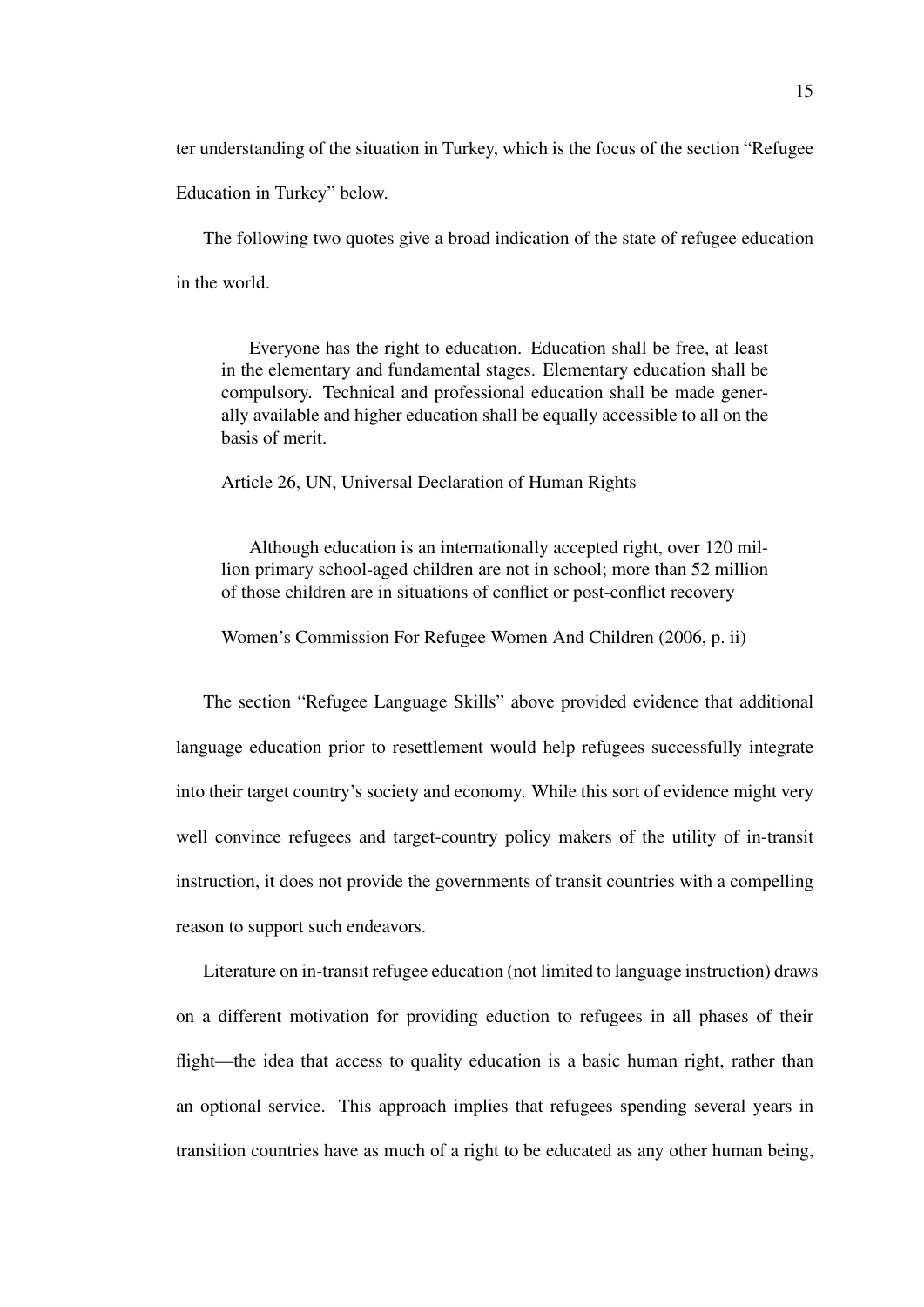and that the widespread lack of provision of education in such circumstances should be treated as an urgent human rights issue.

This is the approach taken by literature on transit refugee education like Preston (1991, 1990) and Inquai (1990), as well as more recent literature on "Education in Emergencies" (EIE)<sup>2</sup> like Courtney (2007), Sinclair (2001) and Andina (2005).

Preston (1991) provides an overview of the issues related to transit refugee education. Although she mainly reports on the situations in closed refugee camps, many of the trends that emerge might, pending further study, hold true for other types of protracted refugee situations. Preston (1991) reviews broad legal issues and gives a general description of the state of refugee education in various countries of temporary asylum around the world. She notes that signatories to the 1951 Geneva Convention are required to "accord to refugees the same treatment as is accorded to nationals with respect to elementary education" (Article 22, Geneva Convention) and that "secondary schooling should be made available to the extent that it is for other non-citizen groups" (Preston, 1991, p. 4). Whether these provisions are the responsibility of the Turkish government is an open issue, since Turkey does not officially recognize "convention refugees" who are of non-European origin.

Preston (1991) also examines issues of funding and possible sources of educational resources for refugees, an issue which is explored in more detail in Chapter V. Of particular interest to this thesis are Preston (1991)'s attempts to identify patterns and trends in the provision of in-transit refugee education, since these patterns might provide a sensible starting point for research into refugee education in Turkey, which has

<sup>&</sup>lt;sup>2</sup>a general term that includes as a subcategory pre-resettlement refugee education in situations of sustained displacement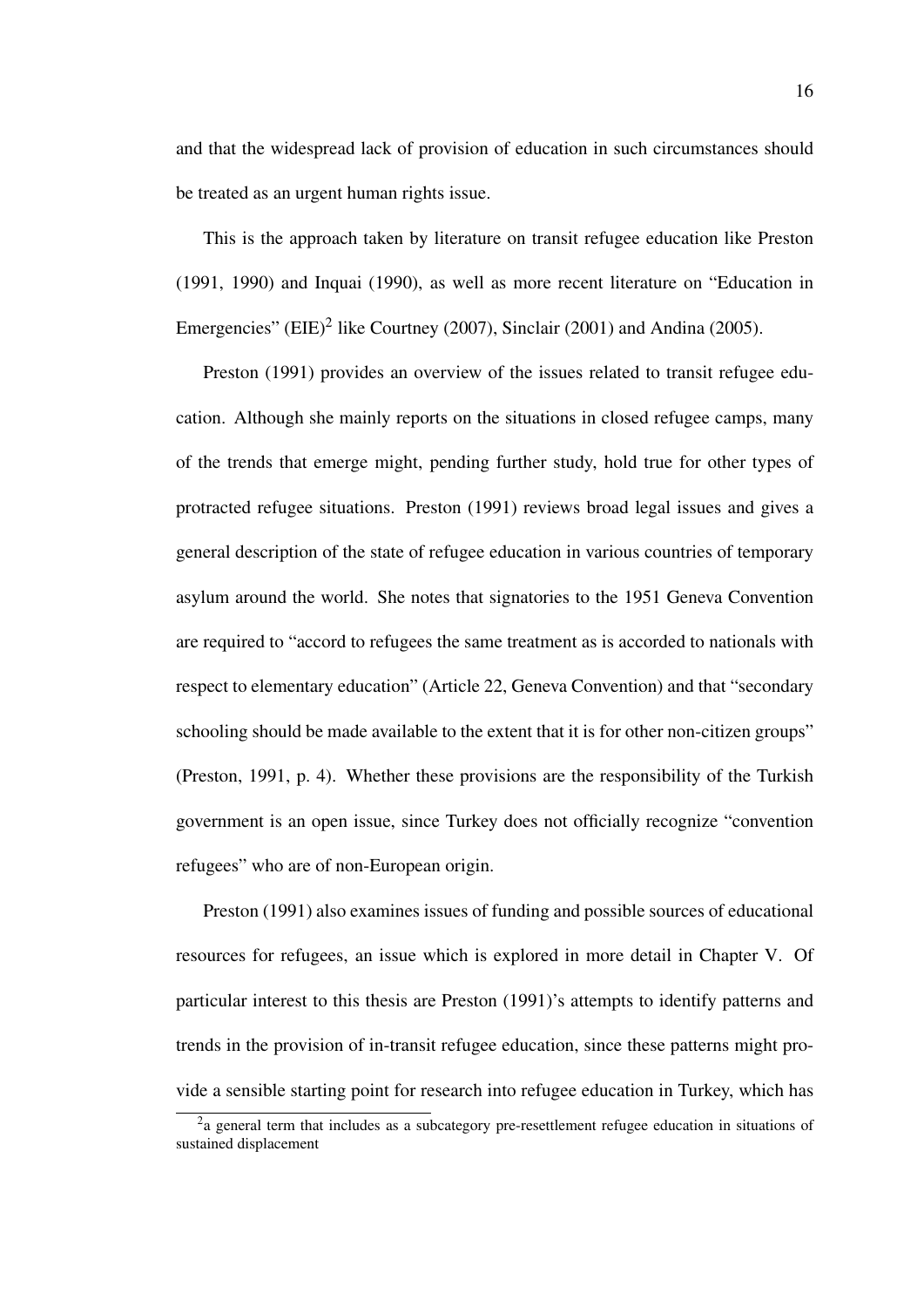yet to be properly studied. She cites studies that essentially see the following stages in the provision of refugee education (modified to incorporate information from other sections of Preston (1991)):

- 1. Refugee-initiated, informal instruction, including some language instruction
- 2. Formal government-assisted instruction for refugees expected to settle in that country
- 3. Education organized by refugee organizations (or camp officials)
- 4. Language and cultural instruction organized by foreign countries for incoming refugees

To what extent each of these possible forms of refugee education is present in, or could be implemented in Turkey is examined closely in the remainder of this thesis, especially in Chapter V.

One of the more interesting trends that Preston (1991) describes is that of refugeeinitiated educational projects and the related practice of providing teacher-training to refugees so that they can teach one another in formal and informal instruction. In widely varying refugee contexts, the first forms of education to emerge has been initiated and carried out by refugees, most often in the form of primary education for children (Preston, 1991, p. 66). In many refugee camps and other protracted refugee situations, refugees have also been specifically trained to teach one another by camp administrators or other organizations. In Thailand and Hong Kong, for example, "refugees are being trained to teach English as a foreign language to refugees anticipating resettlement in English-speaking countries" (Preston, 1991, p. 73). The concept of refugees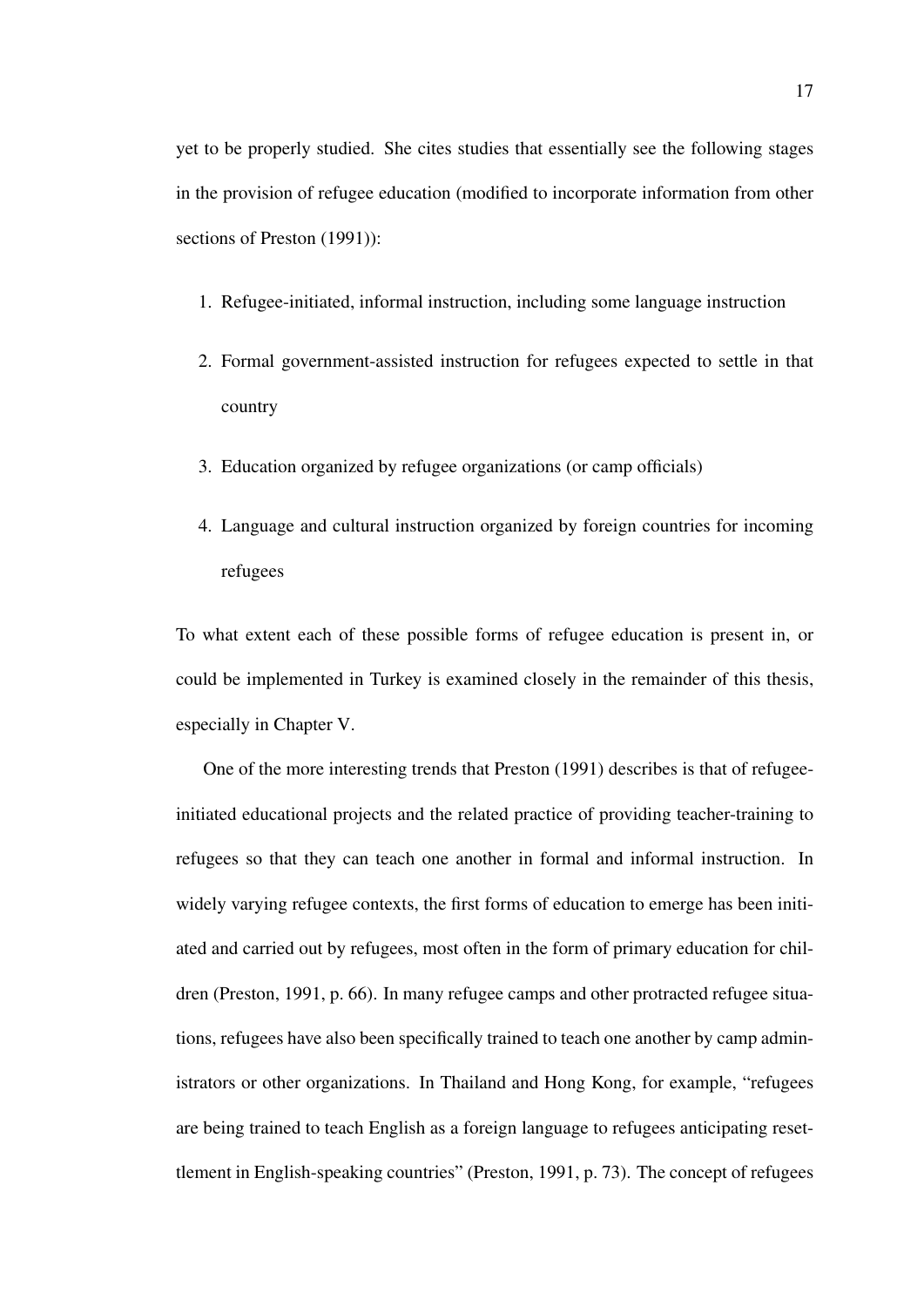as teachers and organizers of refugee education in transit situations is discussed thoroughly in the following chapters.

Preston (1991) briefly mentions distance education utilized in a transit refugee context, a topic that is covered in more depth in Inquai (1990). Citing problems of poorlytrained teachers and inadequate funding for facilities and materials, Inquai (1990) suggests that distance education can be a practical solution to such problems.

Inquai gives information on specific instances in which refugee distance education has been implemented, for instance the provision of in-service teacher training to around 5,000 Palestinian refugees in the Near East, starting in 1964. The program, organized by the United National Relief and Works Agency (UNRWA) and UNESCO, resulted in a rise in the percentage of qualified teachers in the participating schools from 10% to 94% in its first 15 years. Inquai describes a similar program initiated in Somalia in 1981, in which Ethiopian refugees living in camps separate from the Somali population were provided with distance-based in-service teacher training, organized by a Somali governmental institute in cooperation with the UNHCR. This course included English language instruction in an advanced phase of training. Other projects described include a distance-based secondary education program in Sudan for refugees from Eritrea and Ethiopia and parallel programs set up in Tanzania and Zambia for refugees from South Africa and Nambia respectively. The trend that emerges from each of the studies described in Inquai (1990) is that distance-based refugee education has the potential to be effective, popular and comparatively inexpensive.

A more recent study, Courtney (2007), draws on qualitative interviews with resettled Sudanese refugees to assess in-transit education. While the concrete recommenda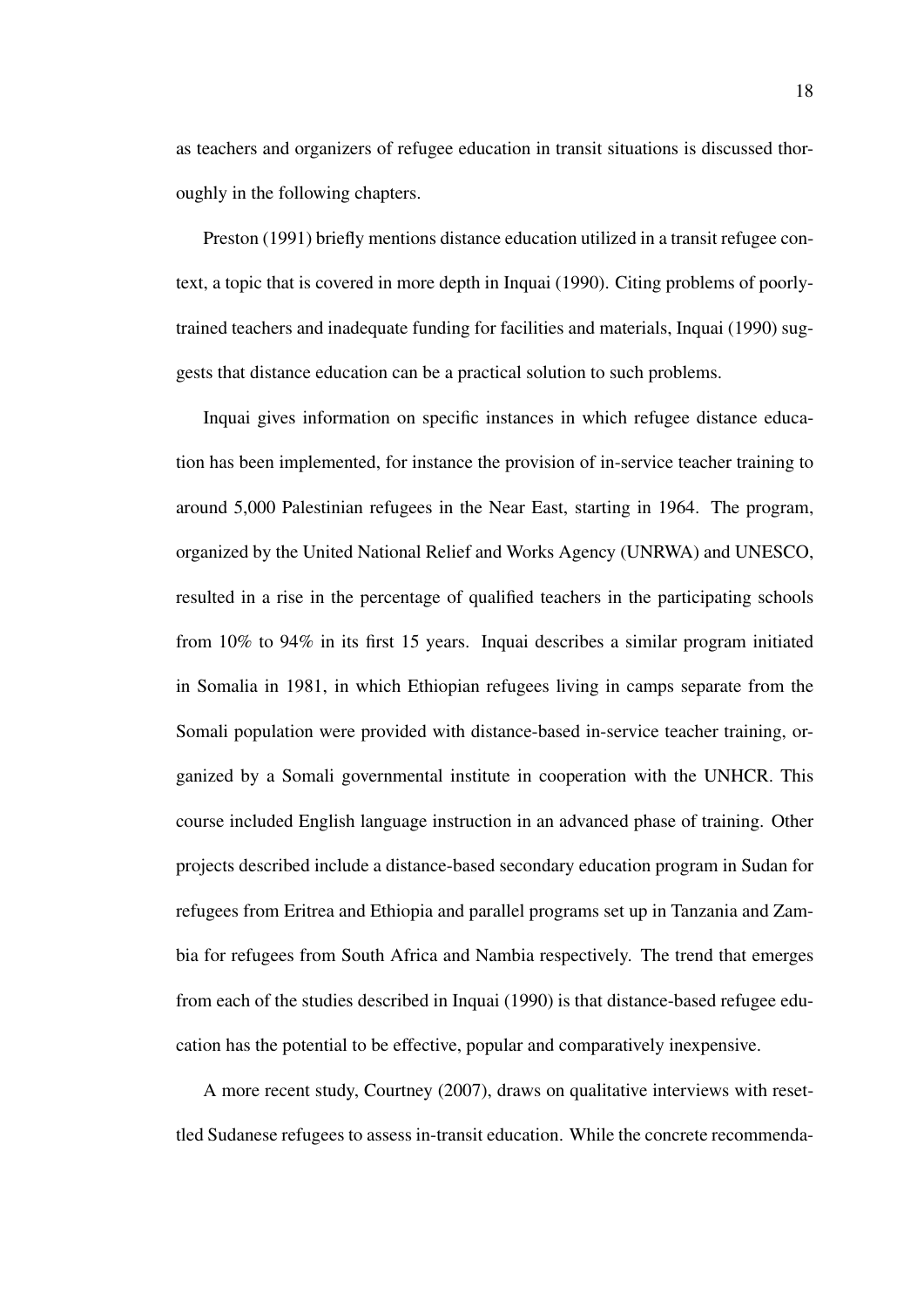tions Courtney (2007)'s interviewees make are mostly not transferable to the Turkish context, one important finding is worth mentioning. The refugees interviewed strongly felt that their opinions about what sort of education they needed while in transit should have been taken into account by the organizations attempting to provide that education. A substantial portion of this thesis is devoted to attempting to gather refugee opinions about their own educational (and specifically language) needs, rather than basing recommendations solely on official statistics and NGO assessments.

# Refugee Education in Turkey

Frantz (2003) provides the most comprehensive overview of the *de facto* refugee situation in Turkey, despite having been conducted eight years ago. More recent overviews have been published by organizations like the United States Committee for Refugees and Immigrants (United States Committee For Refugees And Immigrants (USCRI), 2009), the UNHCR (UNHCR, 2009) and the International Organization for Migration (IOM, 2008). Each of these three reports devotes a handful of words to refugee education. The USCRI report mentions that refugee children are guaranteed primary education in the Turkish constitution, but that in practice they must have a valid residence permit to enroll in public schools. The UNHCR report notes that the organization has contributed to "education assistance" (UNHCR, 2009, p. 3), and that school attendance rose between 2008 and 2009. The IOM report simply notes that "lack of access to education" is a problem faced by refugees in Turkey (IOM, 2008, p. 48).

In contrast to the works mentioned above, Frantz (2003) gives fairly substantial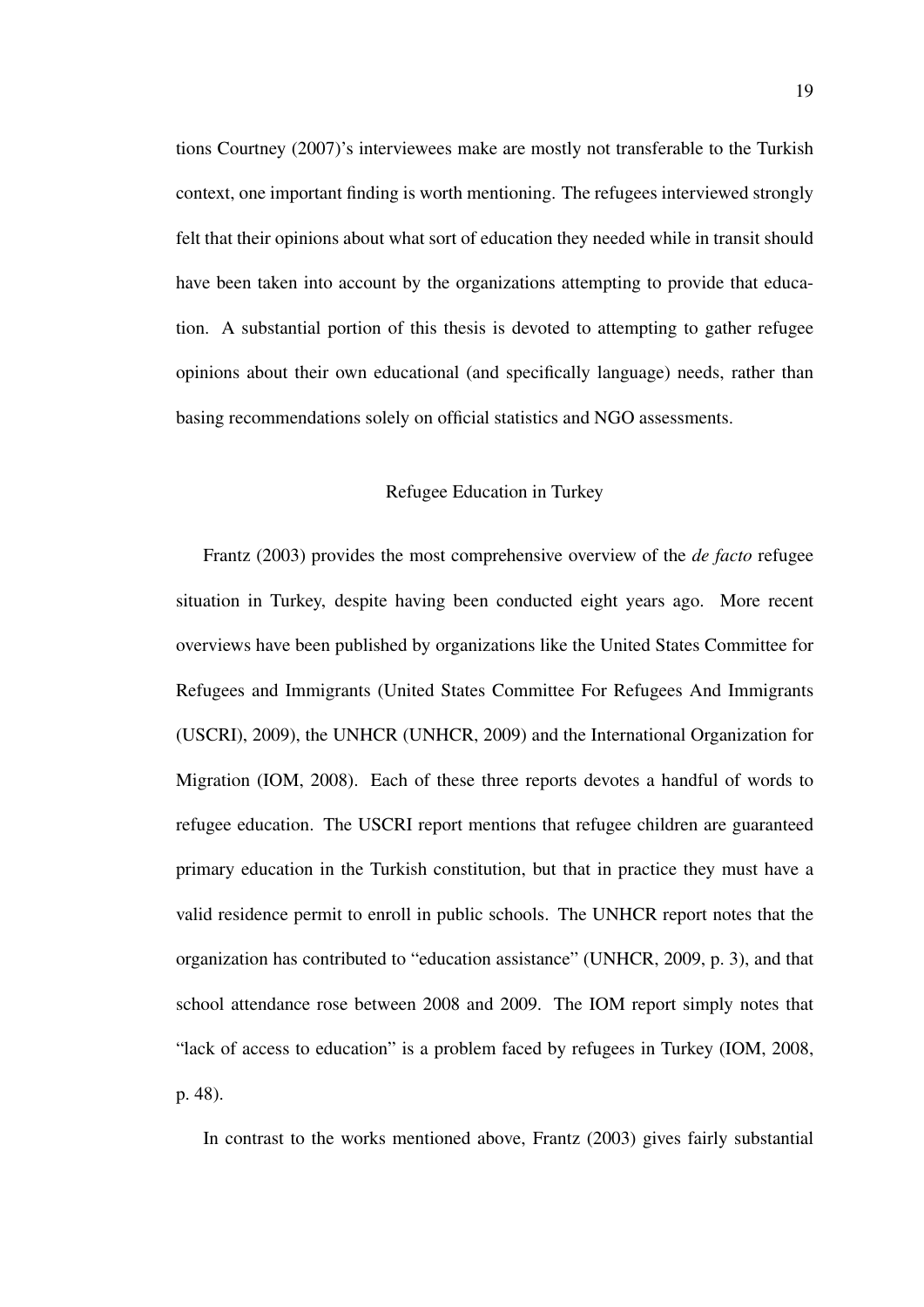coverage of refugee education in Turkey. As described in Chapter I, she draws on interviews with refugees, information provided by the UNHCR, and Turkish legal documents to paint a succinct portrait of a general lack of educational provision. She does note, however, that while refugee children are generally not allowed to enter primary school without a valid residence permit, they are at times allowed to do so by local authorities. The main goal of this thesis is to greatly expand on this brief coverage provided in Frantz (2003), both by bringing it up to date and by increasing the amount of qualitative information collected on the specific issue of language education.

Though I have implied that no research has looked directly at refugee education in Turkey, it should be mentioned that a 2005 study, Busch (2005), did cover that topic, but produced results that for the most part do not significantly add to the literature cited above. Busch (2005) does mention small educational programs run by the UNHCR, the ICMC and the Turkish Educational Volunteers Foundation (TEGV), calling such efforts promising but inadequate. In the following chapters, I give a more comprehensive account of this sort of small, NGO-sponsored educational programs offered to refugees.

The basic situation can thus be described in the following manner: For a variety of reasons, and despite clear guarantees in the Turkish constitution and a 1994 Turkish law, Turkey's government does not provide consistent access to primary education to refugees and asylum seekers, unless they pay for a residence permit. By not allowing refugees to work in Turkey without a work permit, which is very difficult to obtain, refugees are also effectively prevented from paying for private education at any level. A handful of NGOs in Turkey offer (or coordinate) courses for refugees, but these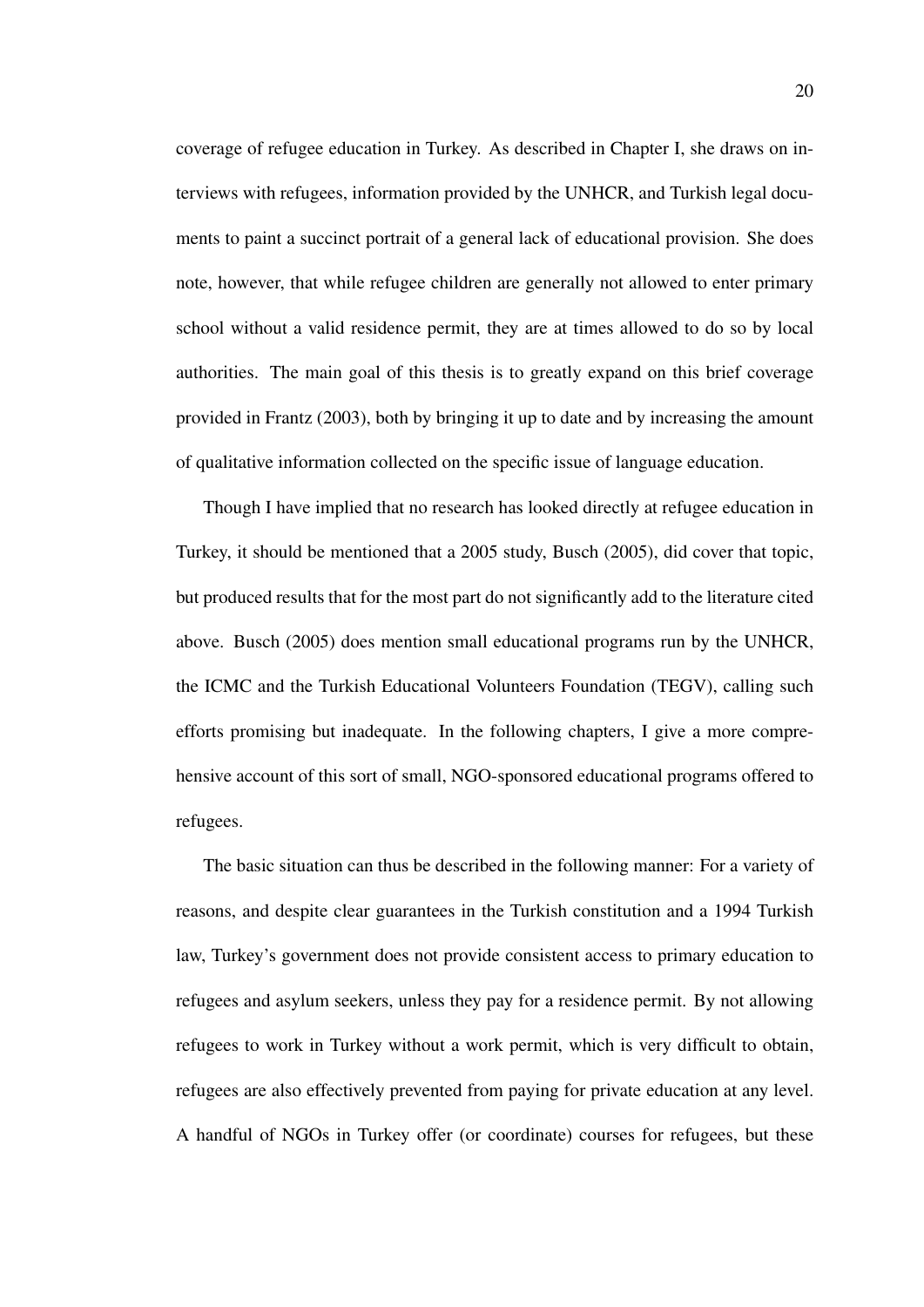programs are limited in scope and largely undocumented in academic literature. There are no reliable estimates, or even guesses, as to how many refugees in Turkey receive some sort of education, what sort of education they need/prefer, or how those needs and preferences might best be met.

As will be explained further in Chapter V, the Turkish government does not allow refugees living in Turkey to stay in the country's biggest cities (Istanbul, Ankara). Instead, they are sent to 30 so-called "satellite cities" around the country. These cities do not contain refugee camps. Instead, refugees sent there find their own housing, and are reliant on whatever aid provision is available in that particular city. Sivas is one satellite city of around 30 in Turkey. Others include Kirsehir, Tokat, Burdur and Eskişehir.

This is the starting point for the data collection involved in this thesis. The first phase of data collection involved initial interviews with UNHCR workers in Istanbul and Ankara, as well as with an Afghan refugee family living in Sivas. These interviews pointed to a major demand for formal or informal English language instruction among transit refugees living in Turkey. The remainder of this thesis attempts to characterize the nature of that demand, and further investigate the poorly understood NGO-led educational structures currently in place.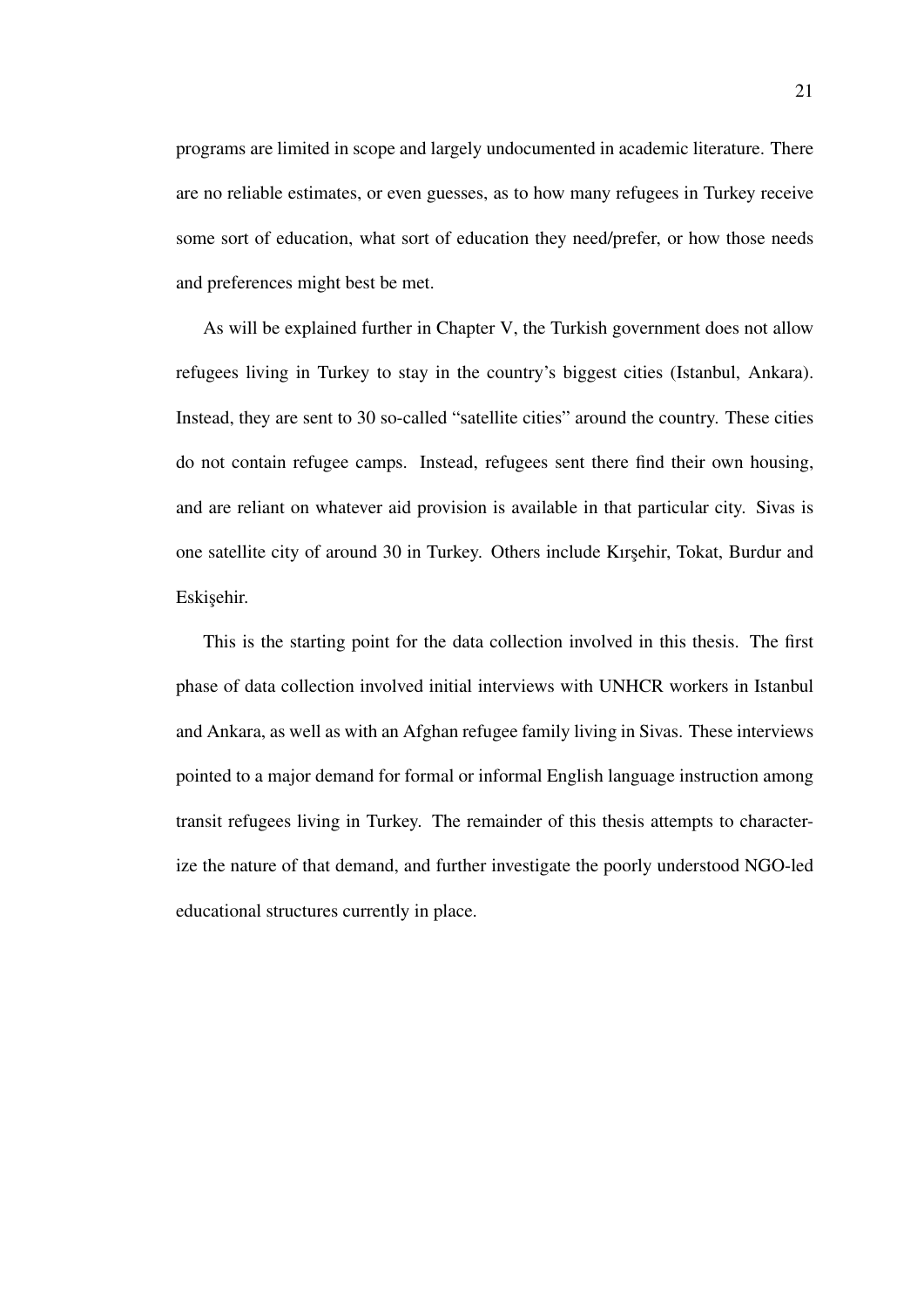# CHAPTER III: METHODOLOGY

This chapter presents the methodological details of three phases of data collection and analysis:

- Initial interviews with: a UNHCR worker and one Sivas-based refugee family.
- Email-based interviews with a variety of refugee support organizations.
- A series of interviews with 10 Sivas-based refugee families.

The following sections describe each of these phases in detail.

# First Interviews

In the first phase of this thesis, while I was still learning basic details about the sociological and legal situation in which transit refugees live in Turkey, I also conducted three interviews. The interviewees were chosen via convenience sampling: I quite simply asked all of my friends and colleagues in Turkey whether they knew any refugees or people who were working for refugee support organizations. I received quite a few leads, which led to informal interviews with two UNHCR workers and one refugee family.

One of the UNHCR workers was based in Istanbul, and I spoke with her via Skype. I essentially asked for details of any refugee language programs she was aware of, and for her general impression of whether there was a need for additional language support. She mentioned a variety of refugees with whom she had worked who had expressed a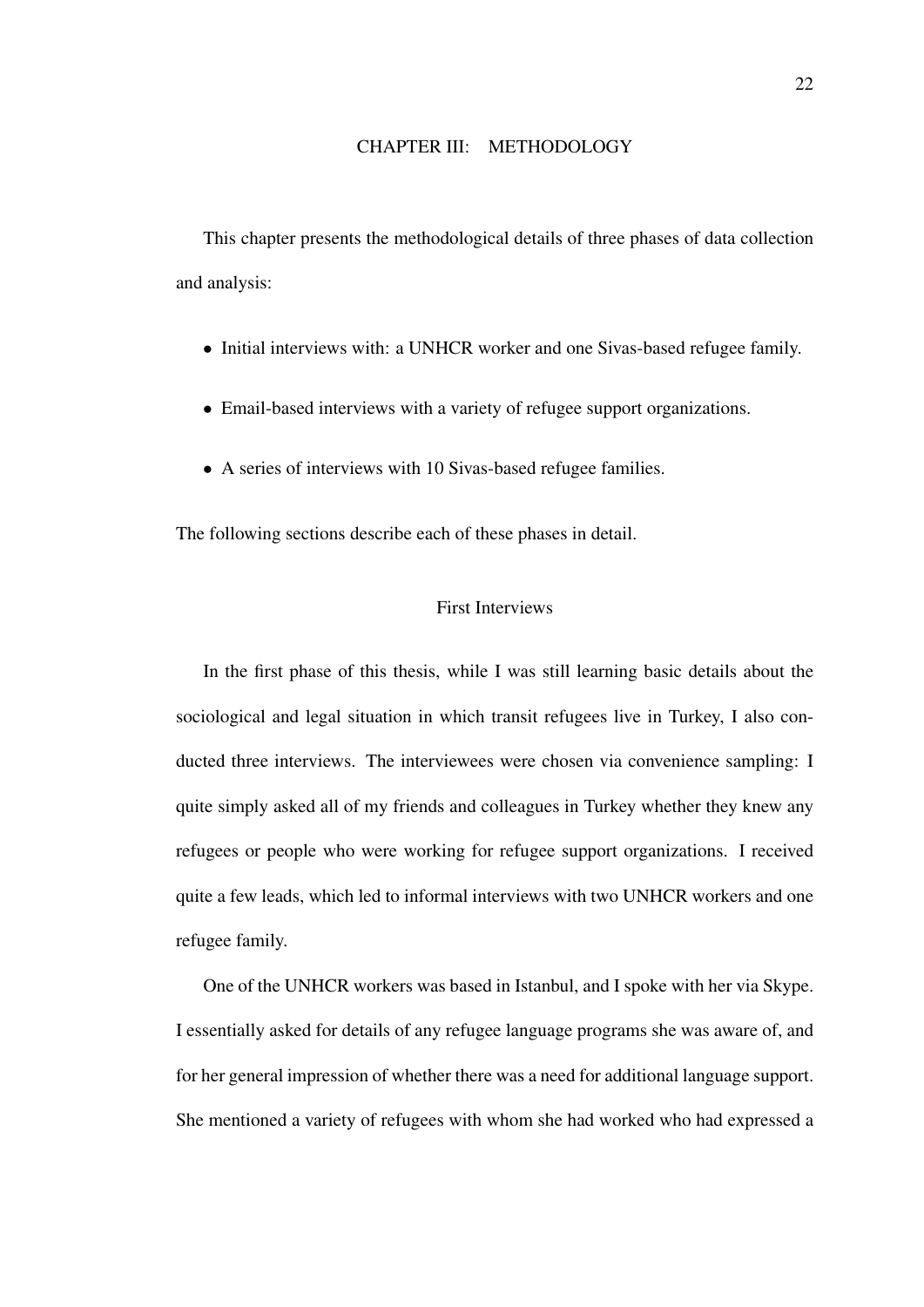strong desire to learn English, because they had very little else to do while waiting in Turkey.

The second UNHCR worker was based in Ankara, and I spoke with her in person. She told me that Afghan refugees generally wait much longer for resettlement than those from Iraq and Iran. She also gave me some tips for how to interact with refugee communities.

The final interview of the first phase of my data collection was conducted in Sivas, with an Afghan refugee who speaks fluent English, with whom I coincidentally share a mutual friend. I traveled to Sivas and met with this refugee, and later with his wife and young daughter. I asked a wide variety of questions, in an attempt to understand the family's background and current situation. Results of this interview are included partly in Chapter IV.

These three interviews gave me a great deal of direction in the early phases of designing my study. Most importantly, they gave me information that allowed me to ask the right sorts of questions in the remainder of my interviews.

# Email Interviews with Aid Organizations

For this phase of data collection I simply emailed dozens of refugee aid organizations, and asked them the following basic questions:

- Does your organization offer any sort of language assistance to refugees?
- Do you know of other organizations that offer language assistance?
- If you do offer this sort of aid, can you give me some details on the participants and on the dynamics of the program itself?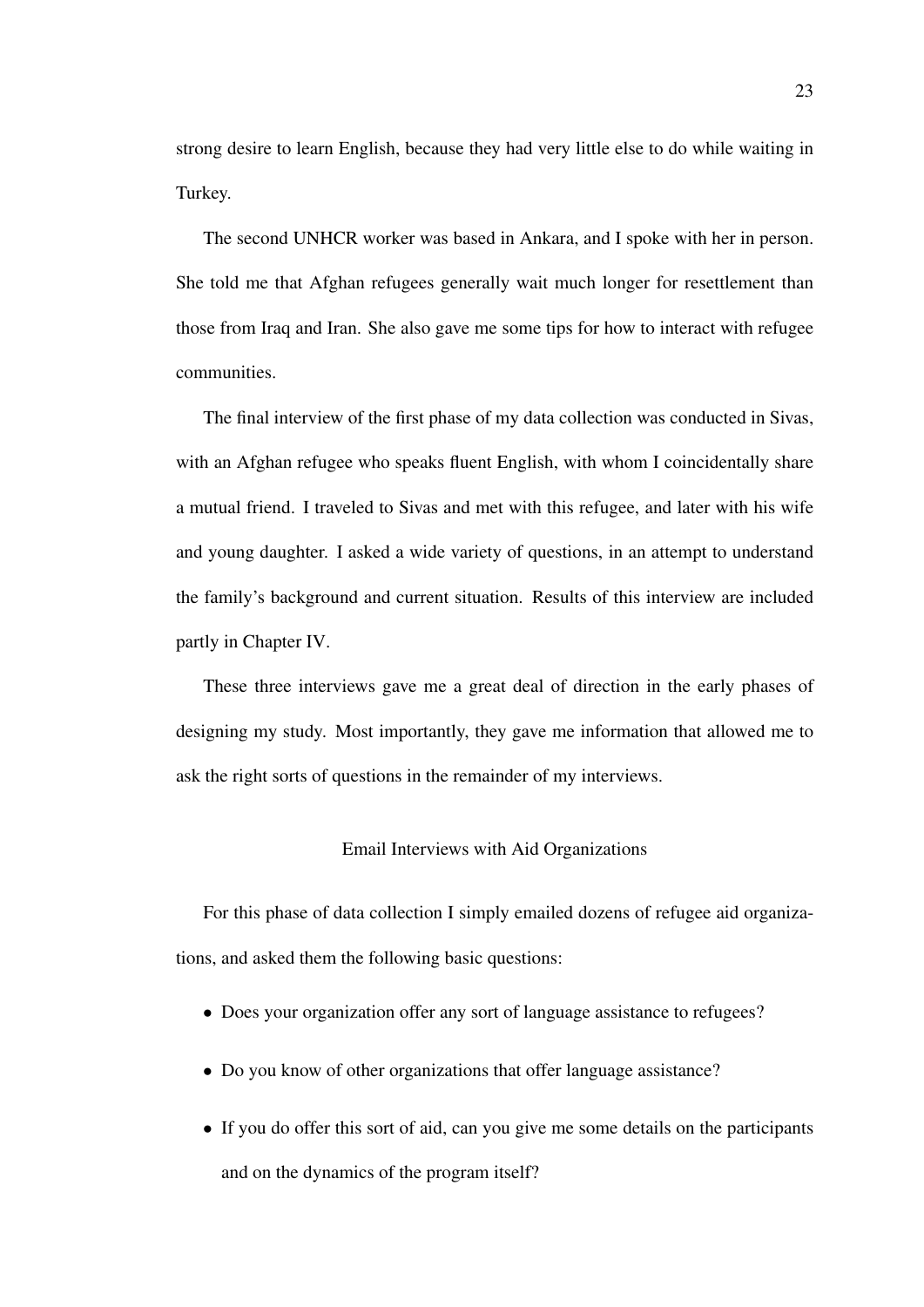I began sending out such emails in the Fall of 2010, and continued to send out more, and correspond with organizations that sent responses, through Spring 2011. I gathered contact information from academic literature, web searches and through tips provided by other organizations. The results of this phase of data collection are given in detail in Chapter IV.

# Sivas Refugee Interviews

This phase of data collection was conducted over the course of three days in April 2011. It consisted of a series of interviews of varying levels of formality, varying lengths, and varying scopes of topics covered. The reason for this variation was that I had the impression that formal, structured interviews would not provoke the sort of personal, unscripted responses I wished to receive. This is also the reason I chose to conduct these interviews without a recording device, using traditional note-taking to record the data given. All of these interviews were conducted with the help of an interpreter, who is also the same refugee whom I interviewed in the first phase, described in Chapter III. I refer to this refugee as A. in Chapter IV, as well as in the present section.

#### Selection of Participants

The decision to include only Afghan refugees in this portion of the study was a practical one. It proved quite difficult to gain access to refugee communities, especially since I do not speak Arabic or Farsi, and my level of Turkish proficiency is not high enough to properly conduct interviews (though I did conduct a portion of one of the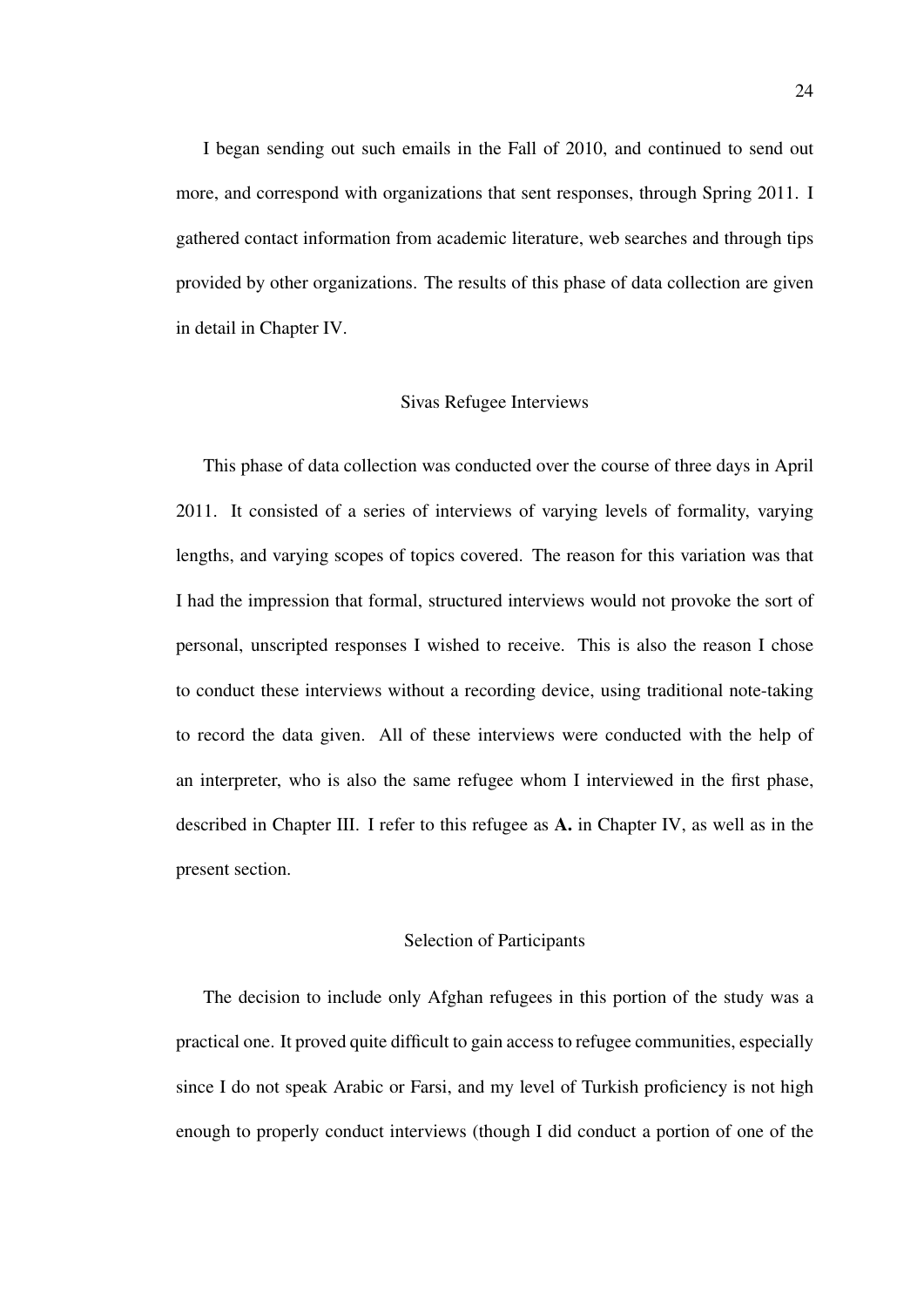Sivas interviews in Turkish, while my interpreter was not available). If I had had access to an Iranian or Iraqi refugee community, I would have included them in the study, which would have made the study more effective. Likewise, if I had gained access to an Afghan community in another city, I could have increased the generalizability of my results.

I consider the present study acceptable, however, for two reasons. First, including only Afghans in the study does make some sense. According to my UNHCR sources, the length of Afghan refugees' stays in Turkey is on average considerably longer than that of refugees from Iran or Iraq. For reasons which were never adequately explained to me, but which seem to be political in nature, receiving countries have a strong preference for Iranian and Iraqi-origin refugees, compared with Afghans. This means that while it is not unusual for an Iranian refugee to spend six months in Turkey, and then be resettled, Afghans can expect to spend several years waiting, even after being granted full refugee status.

In terms of language learning, this means that the Afghan refugee community in Turkey has the most to gain from spending their time learning languages–both Turkish and English. They will have more time to use any Turkish they learn, and they will have more time in general to work on preparing for their post-resettlement future. In this sense, my interviewees have the most to gain from learning languages while in Turkey.

Interviewees for this phase were chosen among the Afghan refugee community in Sivas via convenience sampling, since I simply interviewed as many different families as I had access to. This sample might also be biased, since the interviewees were all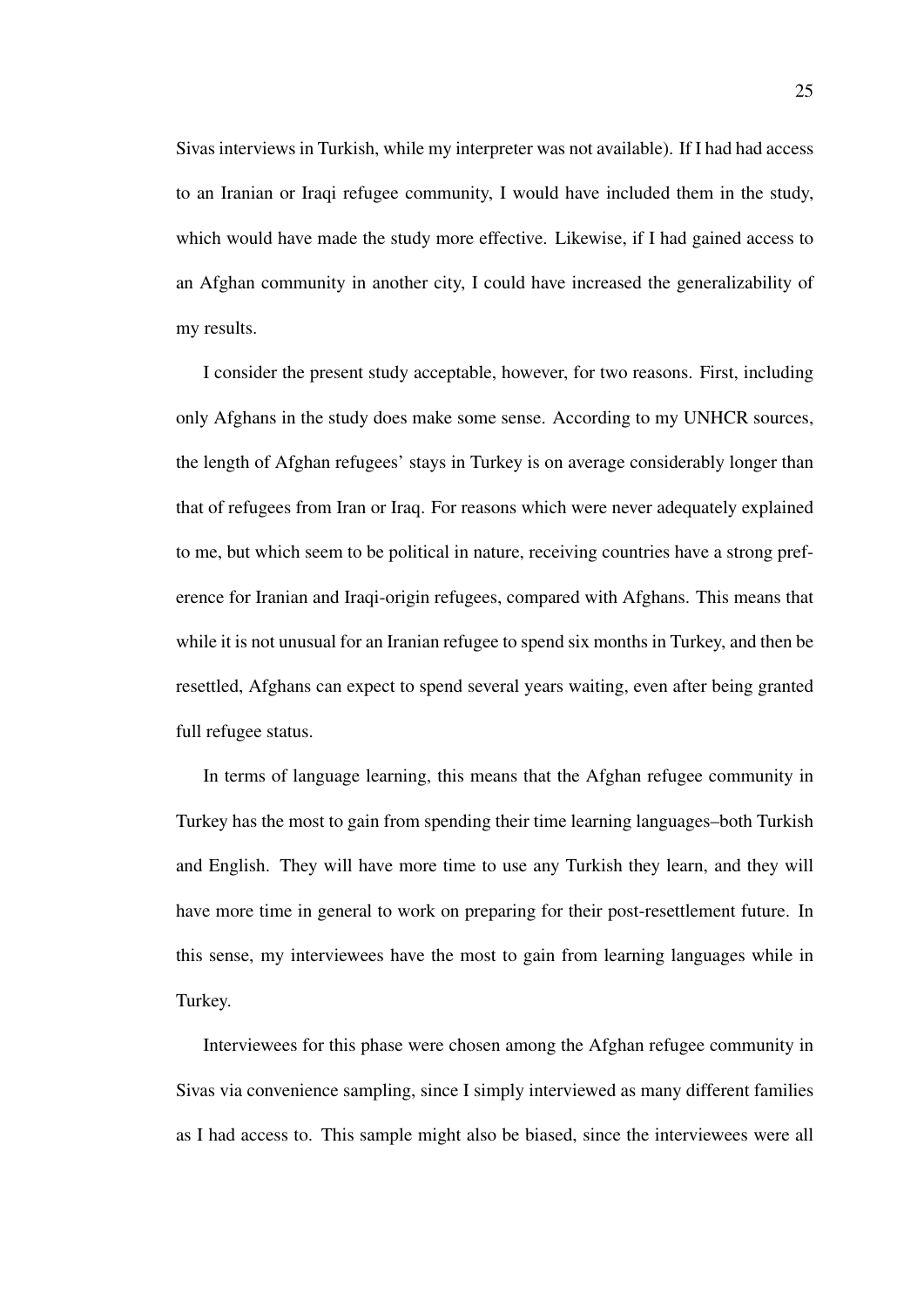people with whom A. was on good terms. One example of this potential sample bias is that A. told me that one or two of the Afghan refugee families in Sivas were very conservative, and refused to send their children to Turkish schools. I got the impression that A. was not particularly close to these families for ideological reasons. This means that the families that I had access to might have had a tendency to be less conservative than the families that I did not get the chance to speak with.

Another non-ideal aspect of the interviews conducted in this phase is that I very seldom had direct access to the women of the community. I was only able to directly ask questions to two different women, A.'s wife and a widowed woman who had not remarried. The patriarchal nature of the community's family structures were such that when I visited the houses of families, it was simply assumed that I wanted to speak with the men of the house. While I asked many questions *about* their women and children, it was made clear to me that it would be inappropriate to direct my questions to anyone but the men. This difficulty was exacerbated by the fact that my interpreter was an Afghan male, so I could not play the "foreigner's card", so to speak, by breaking the community's conventions and hoping that any irregularities in my behavior would be attributed to my being unfamiliar with their customs.

#### Setting and Procedure

Most of the interviews were conducted in the homes of the refugee families being interviewed. Some of the meetings were unplanned, including one chance meeting on the street and one instance where a visit to one refugee's home turned into a group interview with three refugees who were all there by chance. In some cases, family members of those being interviewed were present, and in other cases they were else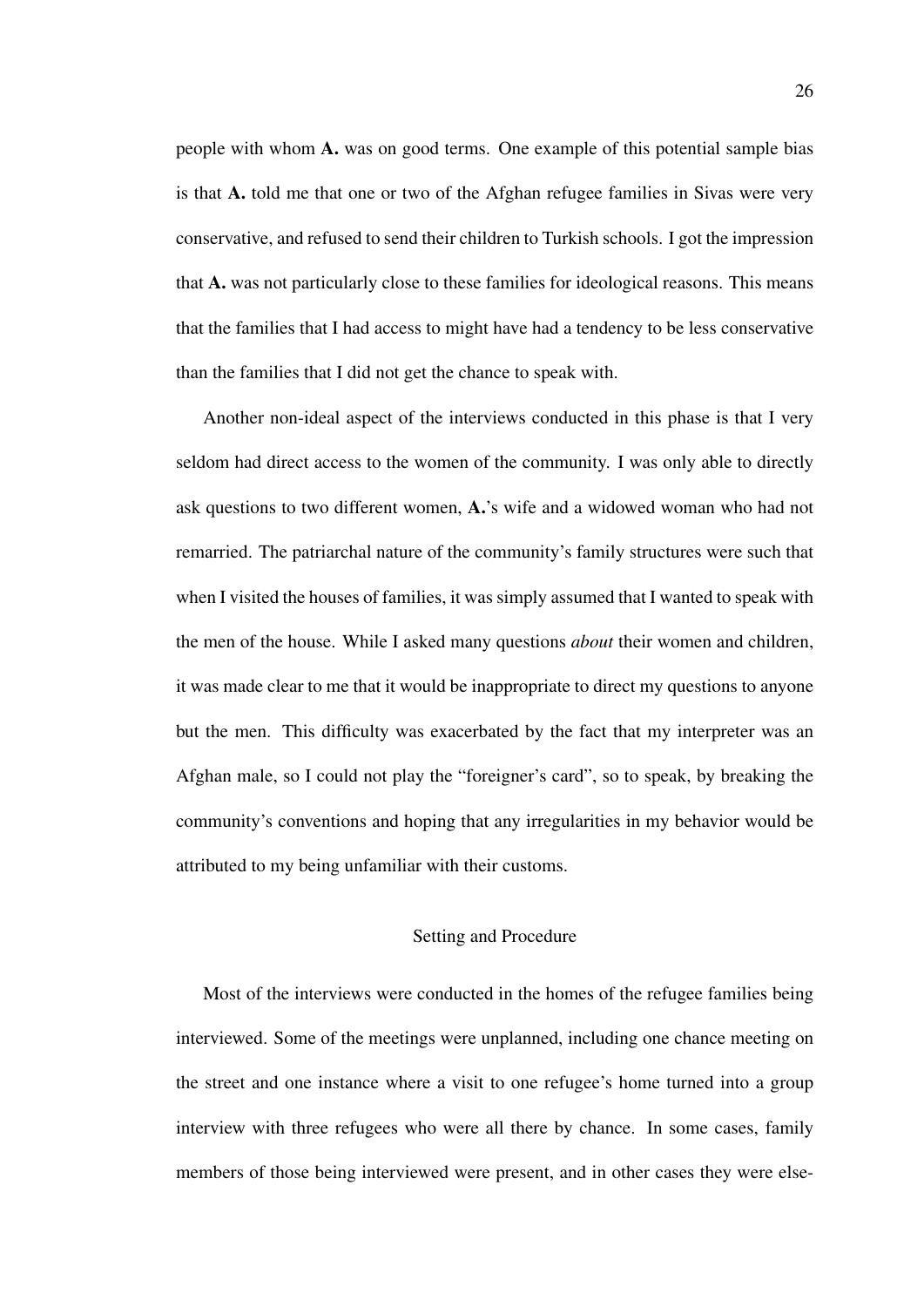where.

The procedure of the interviews also varied considerably. I asked each interviewee questions about his/her family's experiences with Turkish, and attempts they had made to learn both Turkish and English. In most cases I asked for information on their previous professions and attempts to find work in Turkey. I also made sure to give each interviewee the chance to express any concerns or suggestions they could think of that I had failed to mention. Chapter IV gives a more detailed picture of which specific questions I asked in each interview.

I recorded the data given by hand. Because the translation process took time, and because I used a variety of time-saving shorthand techniques, I generally had enough time to write down exact quotes when they seemed relevant. It should be noted that the quotes are all reliant on A.'s interpreting skills, and where there were small language errors in what A. conveyed to me, I corrected them automatically, making every attempt to preserve the original message.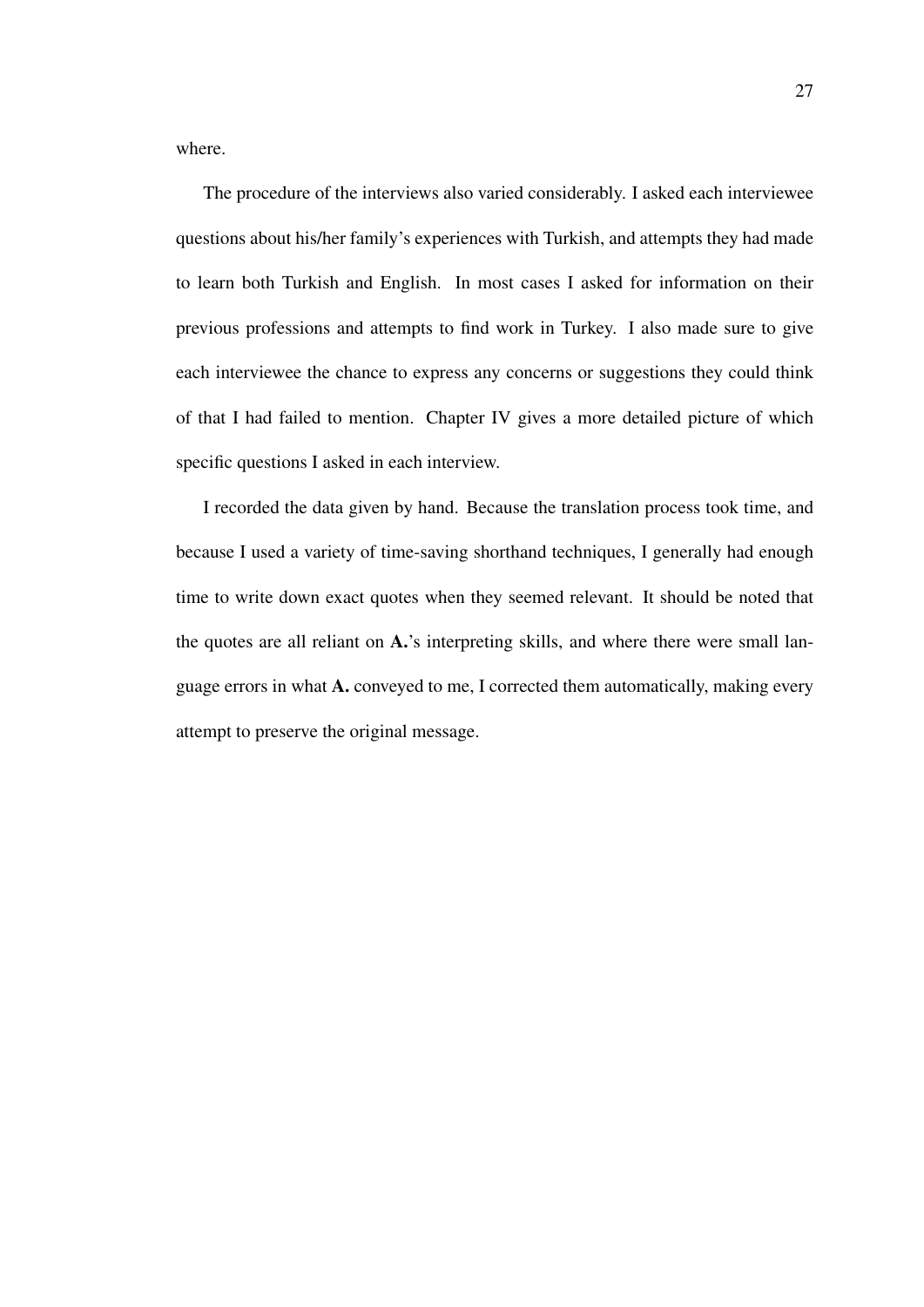# CHAPTER IV: DATA ANALYSIS

This section gives the main results of the two primary components of my data collection phase. The section "current language support" describes the information I was able to obtain about language aid currently offered to refugees in Turkey. The following section, "Refugee Interviews", describes the themes that emerged from the interviews I carried out in Sivas.

# Current Language Support

This section summarizes the results of my attempts to gather information on current language-learning aid offered to refugees and asylum seekers in Turkey. It proved unexpectedly difficult to gain access to consistent, reliable and comprehensive information on this subject, for the following reasons:

- 1. There is no comprehensive list of refugee aid organizations, including detailed descriptions of what services they provide, and where they operate in Turkey. This made a systematic approach very difficult, as I was forced to work with incomplete or local lists.
- 2. Many organizations that I contacted were reluctant to share detailed information about their educational offerings. Several also asked to be kept anonymous, which undermines the main point of presenting this information in the first place–providing an informative resource for people and organizations interested in refugee language education.
- 3. A few organizations did not respond to my queries, for unknown reasons.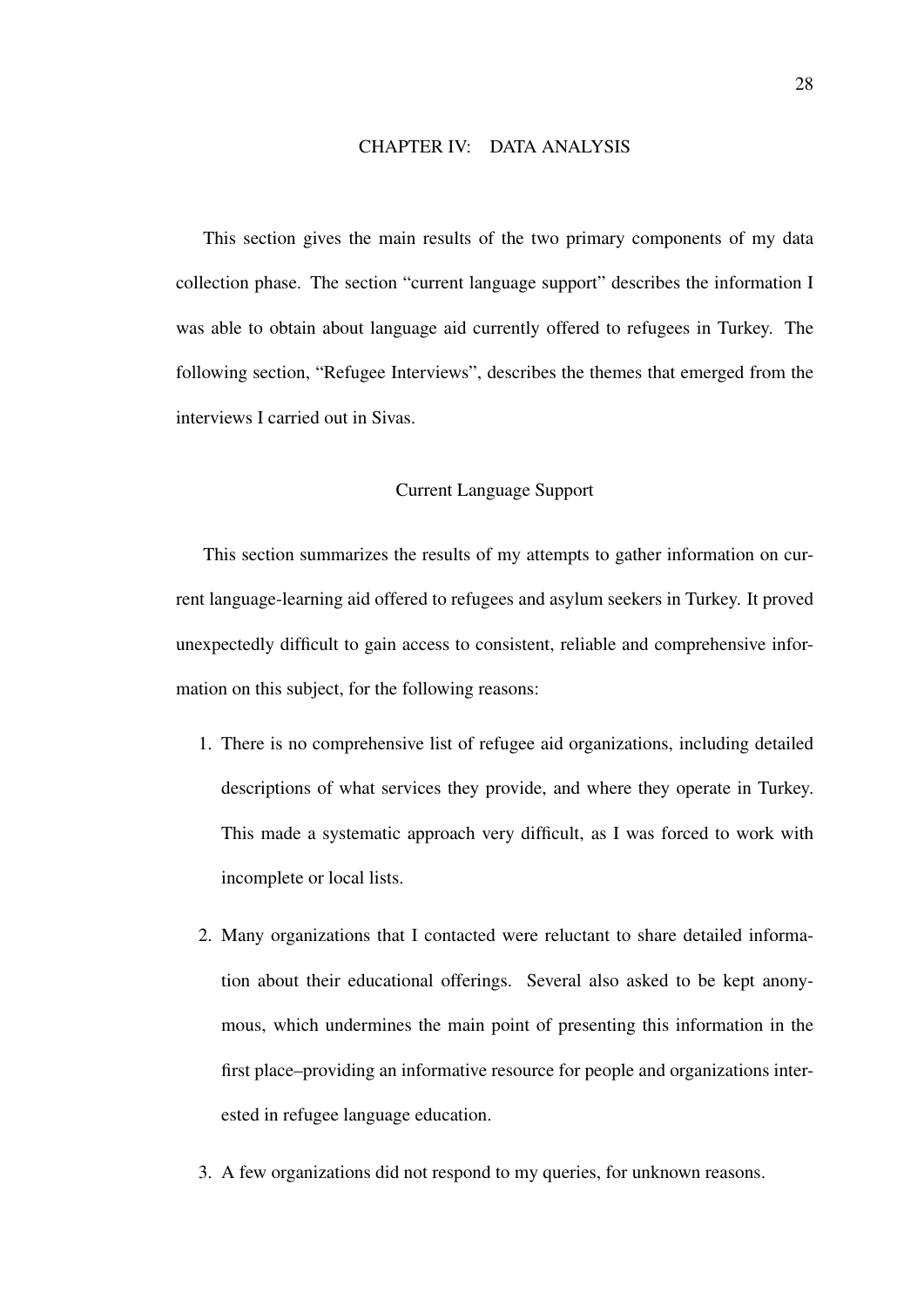One of the organizations that wished to remain anonymous explained that they were uncertain about the legal ramifications of the courses they offer, considering that they do not ask refugees for a valid residence permit before offering them language assistance. It is unclear whether the Turkish government would attempt to shut down an organization supporting unregistered asylum seekers–I am not aware of a case in which this has occurred, but concerns about this sort of legal issue evidently shape the policy of some refugee aid organizations in Turkey.

Another organization explained its concerns in the following way:

We work voluntarily and informally. Our organization does not have legal status. We are not licensed by the Turkish Ministry of Education to provide education. Also we do not want our clients to be harassed in any way. It is very important to us to protect their privacy and safety. The places where we provide the classes are sometimes very sensitive.

It is good of you to want to get this information about language learning opportunities out to people passing through Istanbul; however, we always have more applicants than we have money to help. Even though we keep a low profile, migrants, refugees and asylum seekers find us and make good use of our services.

Anonymous Aid Organization Representative

ICMC Pre-Departure Orientation

Since the US is the most common receiving country for refugees who flee through Turkey, this section briefly describes the orientation program in place for refugees who have been accepted for resettlement to the US. This is the only official program aimed at easing refugees' transition to life in their receiving country.

As noted in Women's Refugee Commission (2009), the US does not typically offer English learning assistance prior to refugees' arrival in the US. The ICMC (the US's official Resettlement Support Center in Turkey) confirmed that the orientation program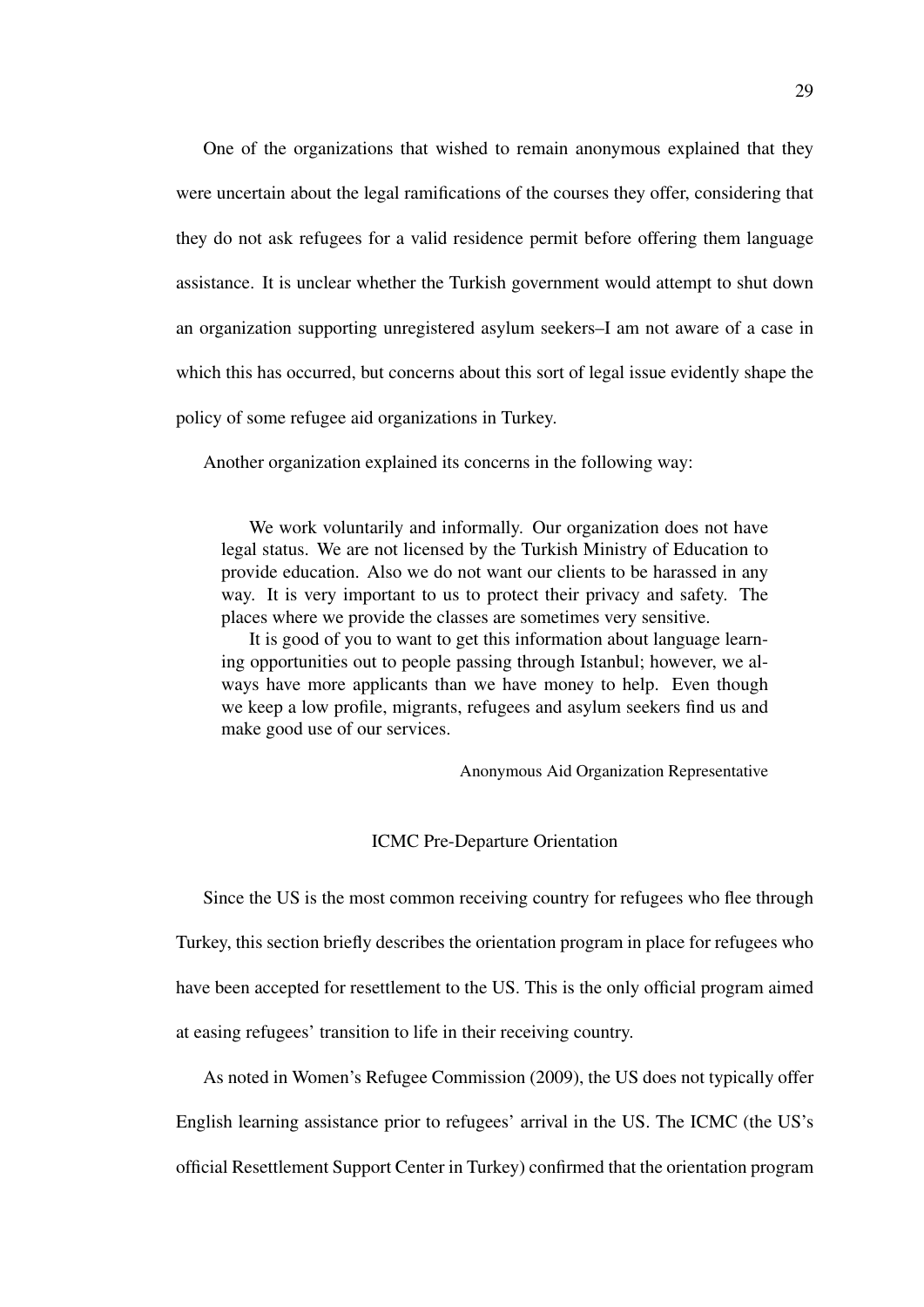in Turkey does not include a language component. The orientation consists of a single 3-day program carried out in Istanbul. Costs are covered by the ICMC, and the aim of the program is to "help refugees develop realistic expectations about life in the United States and to facilitate their successful resettlement." The sessions are conducted in English, with the aid of interpreters. Since this is the extent of the resettlement support provided by receiving countries, refugees wishing to prepare for their eventual integration into an English-speaking society have to find other sources of English materials, instruction and practice.

# Turkish

Asylum seekers typically arrive in Turkey with no knowledge of the Turkish language. The section "Refugee Interviews" below describes some of the consequences of this fact on an individual level.

Once in Turkey, of course, asylum seekers are surrounded by native speakers of Turkish, and hear and see the language on a regular basis. However, full immersion, with no guidance or previous experience with the target language, is not an ideal method for language learning, at least for adults. As is argued in greater detail below, this language barrier contributes to the isolation of refugee communities, based on country of origin, from Turkish society.

The formal opportunities for learning Turkish listed in the following section provide a possible means for refugees to improve their ability to successfully deal with social difficulties and find employment while living in Turkey.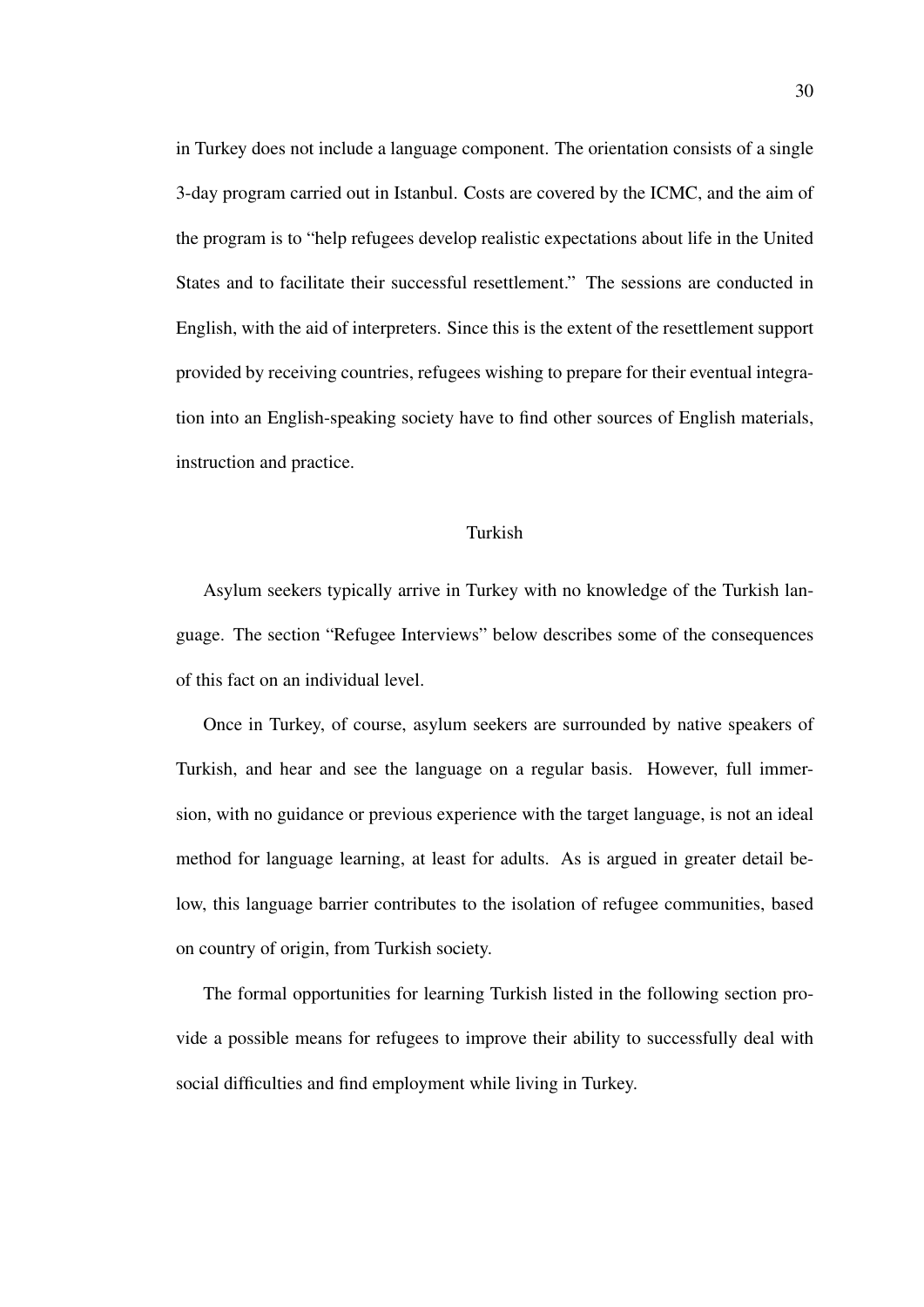#### List of Language Aid Programs

When I contacted the institutions mentioned in the list that follows, I asked for details about any language courses or assistance they provide to refugees, as well as any assistance they could provide in finding additional organizations offering such services in Turkey.

The following list includes all of the organized language assistance projects I was able to find.

### Assistance in Istanbul

- Anonymous Group 1: sends volunteer English teachers to a center for Iraqi refugees located in Istanbul, to assist the Iraqi teachers working there in providing classes in basic English. Classes are taught "several hours a week" and serve an unknown number of refugees.
- Anonymous Group 2: offers its own English and Turkish tutoring programs and send students to Turkish language schools for Turkish/English courses. They also send migrants to an English teacher training school, where they are taught by aspiring English teachers. Additionally, AG2 uses grant money to award educational scholarships to refugees and asylum seekers living in Istanbul.
- Helsinki Citizen's Assembly: offered one-time refugee community interpreter training programs in 2010, in both Istanbul and Ankara.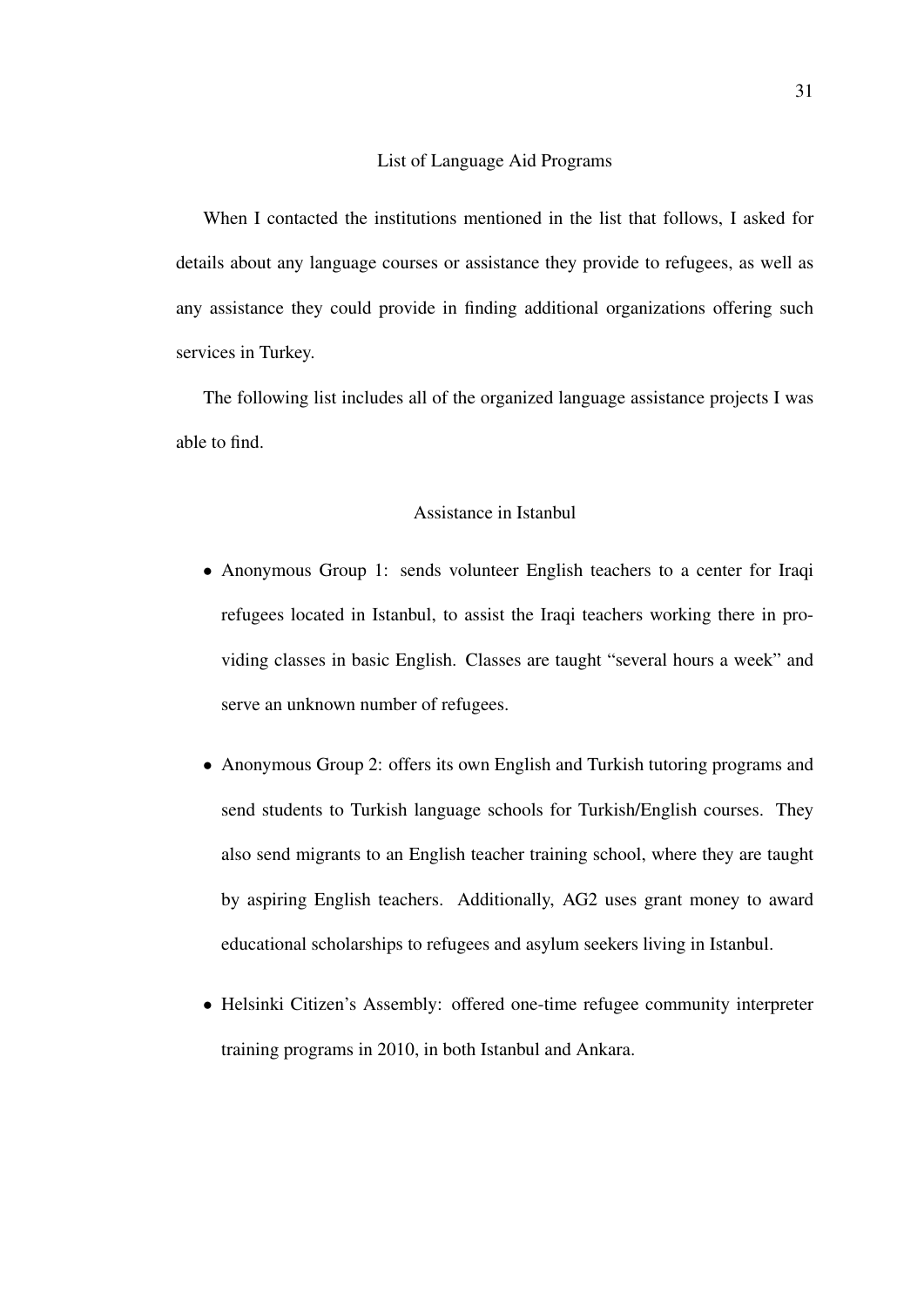#### Assistance in Ankara

- Anonymous Group 3: has provided English conversation practice to refugees and asylum seekers living in Ankara twice a week for the past two years and have sent many more to Turkish courses at Halk Eğitim ("People's Education", see below). They also offer informal assistance in writing resumes and job applications, and preparation for exams like the GED.
- Anonymous Group 4: offers language courses to refugees and asylum seekers in Ankara, but wishes to maintain a low profile regarding such activities.
- People's Education (Halk Eğitim): offers free Turkish (and vocational) courses to asylum seekers who have received permission from the governor's office.

# Aid in Satellite Cities

- AG3 (Ankara-based, see above): offered regular conversation practice (10 students) in Nevşehir, but these ended in 2010.
- Refugee Association (Mülteci Derneği): offered a small language course in Izmir for 20 refugees, but the course was canceled due to a high turnover rate. Students were either sent to satellite cities or left without giving a reason. The association plans to offer new educational programs in the near future.
- National Education and Health Ministries (Milli Eğitim ve Sağlık Bakanları): offers free Turkish and vocational courses in Sivas and other cities. New courses can be arranged if 10 students apply.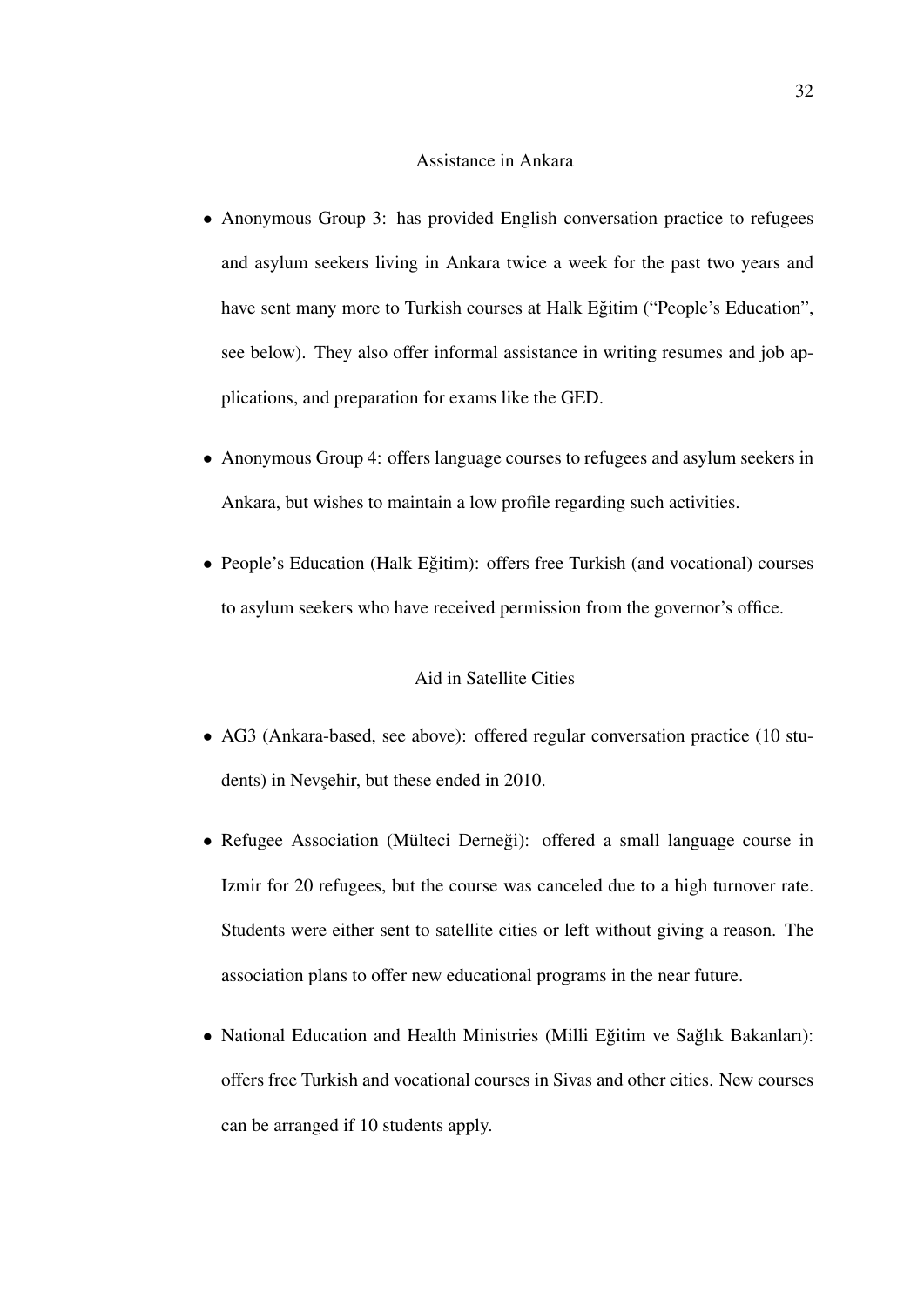• Education Volunteer Foundation of Turkey (Türkiye Eğitim Gönülleri Vakfı): offers free, regular Turkish and English courses to "refugee children and a limited number of women" living in Van, according to an ICMC representative.

This list, while certainly incomplete, gives a general impression of what kinds of organized linguistic support are available to refugees and asylum seekers living in Turkey. While several large organizations offer formal or informal language aid in Istanbul and Ankara, refugees who have been sent to the satellite cities have far fewer options. The most significant language aid program in the satellite cities comes from the National Education and Health Ministries. I give more details about their programs, and how they are utilized by the refugees in Sivas, in the following section.

# Refugee Interviews

I have four goals in this section. First, I would like to give some anecdotal data on actual situations faced by actual refugees and asylum seekers living in Turkey, to provide a more complete picture of the sorts of situations they face. This data is of course not generalizable, in a strict sense. It should, however, provide the reader with a better understanding of the possible linguistic dynamics found in refugee communities in Turkish satellite cities.

My second goal is to present my findings about informal language-learning opportunities that were not covered in section "List of Language Aid Programs". This includes self-learning, online courses and materials and community-internal instruction. This is covered in the following sections.

My third goal is to look for suggestions, made by the refugees and asylum seekers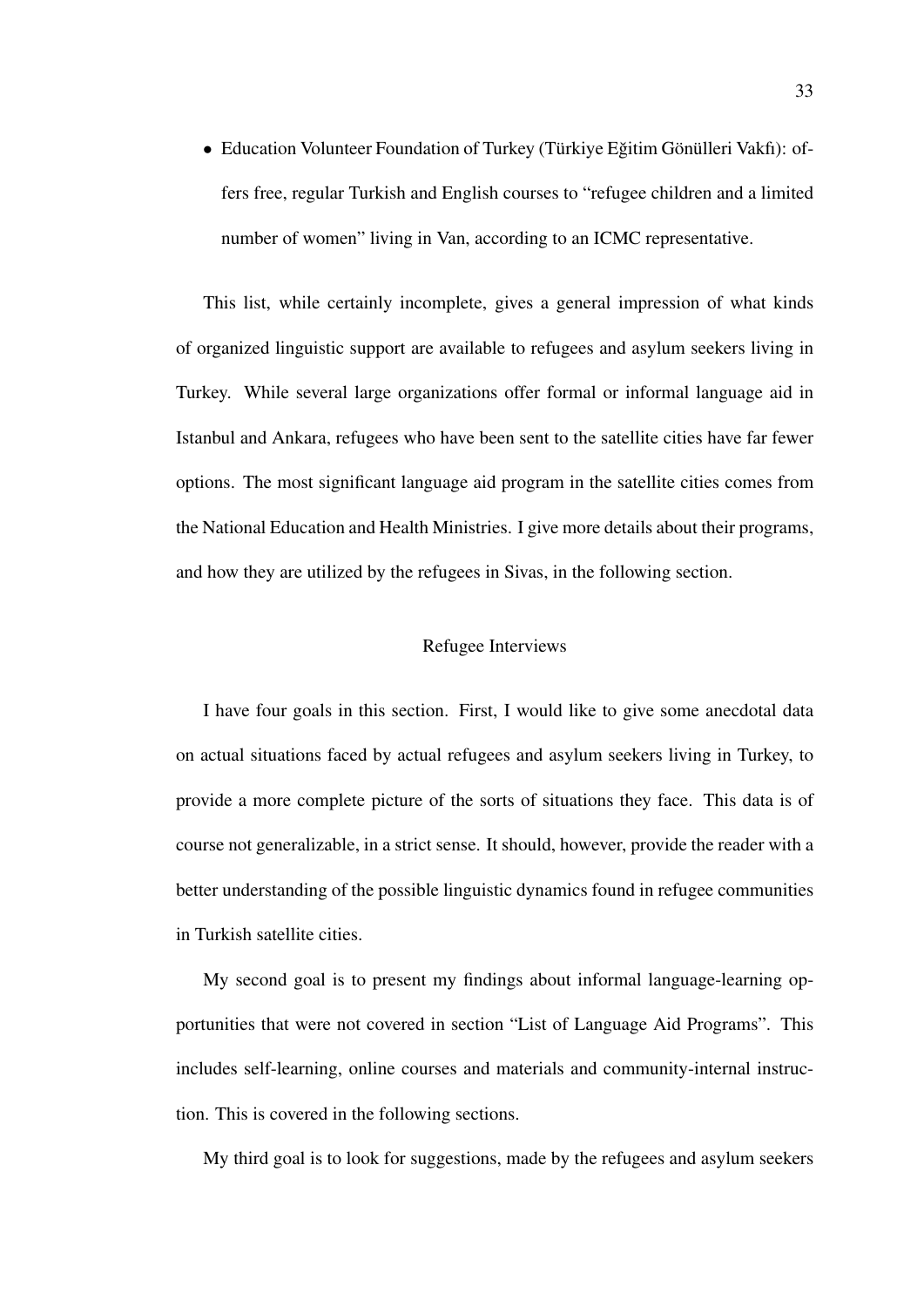themselves, for how their troubles and difficulties might best be addressed. This is a component that was largely absent in the literature I reviewed in Chapter II, but I think it is a crucial element in making informed decisions about how to give aid to refugee communities. A purely academic or statistics-based approach can overlook crucial, unexpected factors that refugees themselves are able to perceive.

The following sections are organized according to a few basic themes that arose during the interview process. Finally, in the section "Community Dynamics", I present a few of my observations about the Sivas refugee community as a whole, and speculate about the relevance of those factors for appropriate and effective aid provision.

# Afghan Refugee Community in Sivas

The community of refugees and asylum seekers that is described in these sections consists of approximately 20 families, and approximately 70-80 individuals. I was able to arrange interviews with at least one member of around half of those families. During those interviews I also asked the interviewees for information about the rest of the Afghan refugee community in Sivas.

A large portion of the Afghan refugees living in Sivas were forced to move there from Van approximately a year ago, as part of the efforts by the Turkish government to redistribute the refugee population to the provincial satellite cities. They had originally arrived in Van around 2008, after fleeing Afghanistan and spending various amounts of time in Iran. The interviewees universally indicated that the move to Sivas had brought with it a variety of new difficulties. The job market in Sivas, they explained, is considerably worse than in Van. It is also more difficult to contact NGOs and other aid organizations from Sivas, since none of them have offices in the city. The small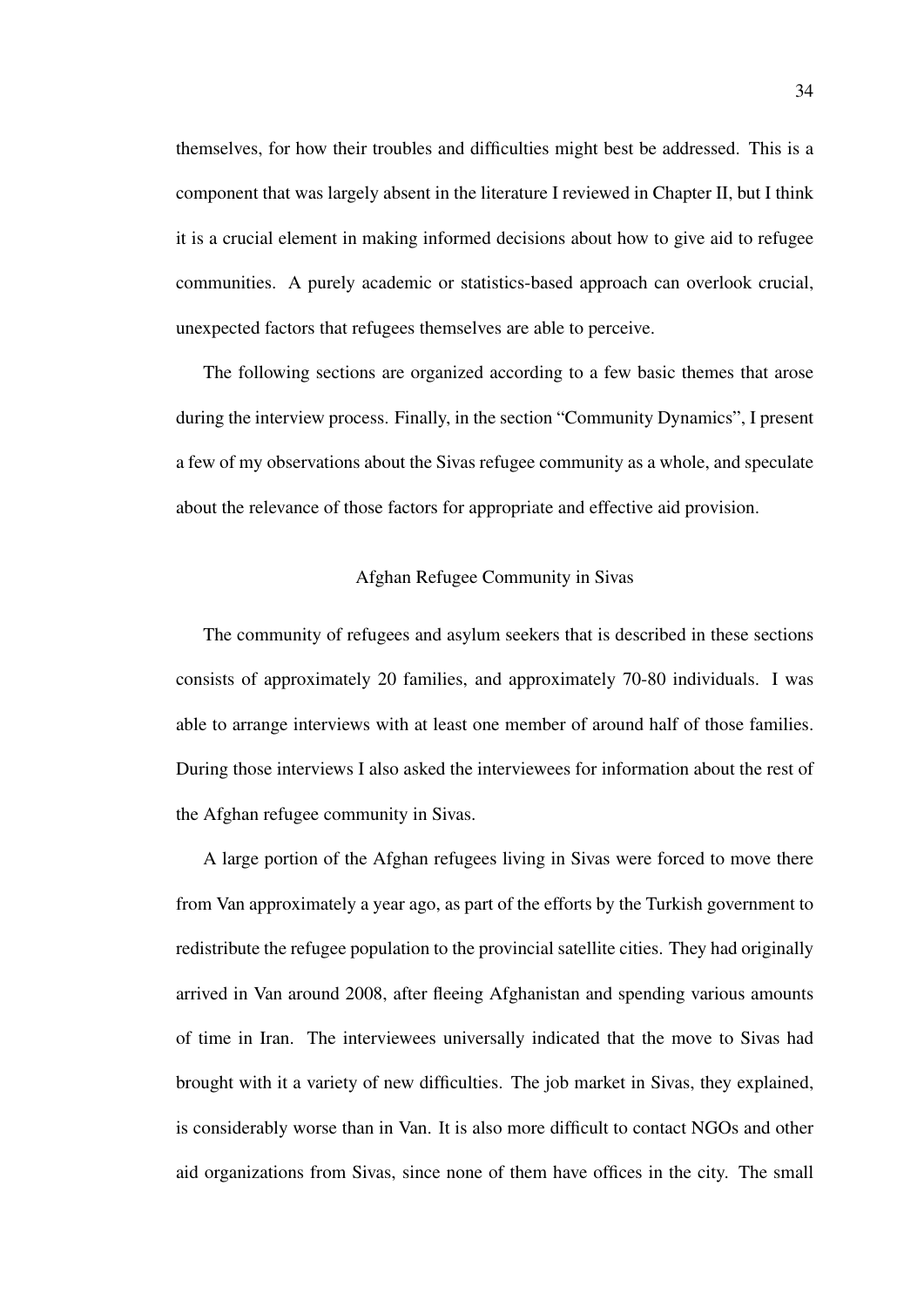size of the Afghan community in Sivas compared with that of Van also created difficulties in terms of organization and community support with things like translation and interpretation–i.e. in Van it was comparatively easy to find an Afghan who spoke English or Turkish, whereas only a handful of the Afghans in the Sivas community are available to support the community with language issues.

One interviewee estimated that of the 20 families, seven have internet access. Only two individuals, he said, speak fluent English. Four or five individuals speak Turkish well enough to take part in vocational training taught by Turkish instructors–though this number does not include the children who are learning Turkish in public schools.

To simplify the presentation of interview data in the following sections, I have assigned each individual interviewee a boldfaced letter. The following list should serve as a reference, while also providing a few more details about the composition of the community.

- *A., M. and daughter:* As mentioned previously, A. was my main contact in the Sivas Afghan community. He speaks very functional English and Turkish, though he still has difficulties with both languages. He fled Afghanistan as a child, and lived in Iran for eight years before coming to Turkey around three years ago, as conditions for refugees in Iran worsened. He married an Afghan woman while living in Iran, and now lives with his wife and young daughter in Sivas. A. has worked in a variety of jobs, including English teaching and nursing. His wife, M., speaks a small amount of Turkish, and no English. Both are literate in Dari/Farsi. Both are UNHCR-recognized refugees awaiting resettlement.
- *B., wife and four children:* B.'s family came to Sivas 6 months prior to our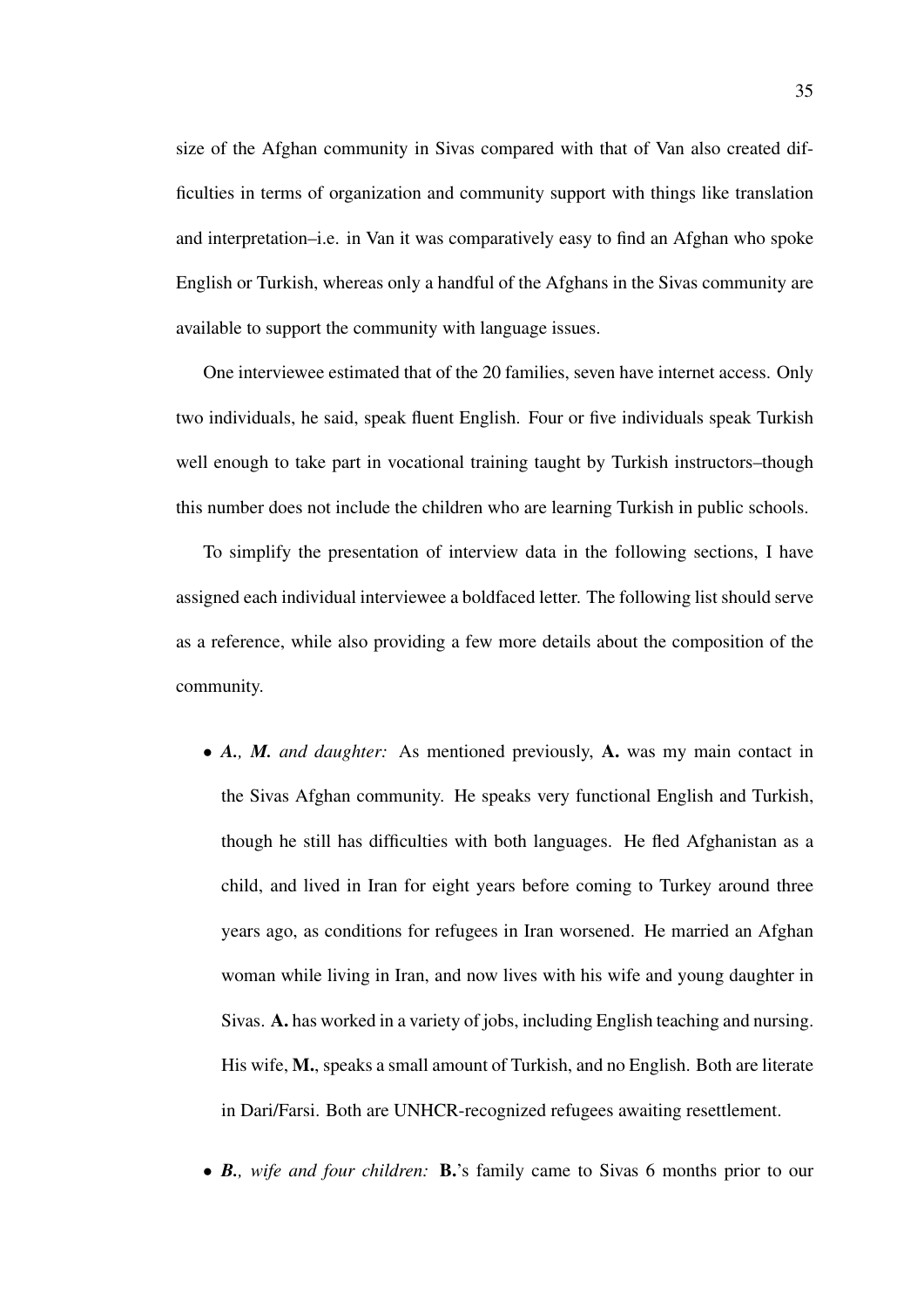interview. Their application for refugee status was rejected initially, and they are currently filing an appeal. B. worked as a tailor in Afghanistan, but has not been able to keep a job in Sivas due to language difficulties. Their oldest child is 10, and all four are in Turkish schools.

- *C., wife and three children:* C.'s children are 13, 17 and 18 years old. His youngest child is attending Turkish school. C. worked as a commander in the Afghan army, and also worked in agriculture and knows "how to work with horses". He as not found the chance to work in these areas in Sivas. The two oldest children support the family by working in restaurants.
- *D. male, no children:* The wife of D. lives somewhere besides Sivas (the details were unclear). D. worked as a mechanic and a carpenter in Afghanistan, and has done both types of work in Sivas. D. is waiting on the appeal process after not being granted refugee status initially.
- *E., wife and family:* I only spoke briefly with E. so some details are missing. He worked as a plumber in Afghanistan, but has not been able to do plumbing work in Sivas because of the language barrier.
- *F. and family:* F. worked at a confectionery in Afghanistan, but cannot do that work here because the things he made there are not produced in Turkey.
- *G., wife and two children:* G. worked as a stone-cutter and as a soldier in Afghanistan, but works various short-term jobs in Sivas. His children (five and nine years old) are both attending Turkish school.
- *H., wife and three children:* H.'s three children are all attending Turkish schools.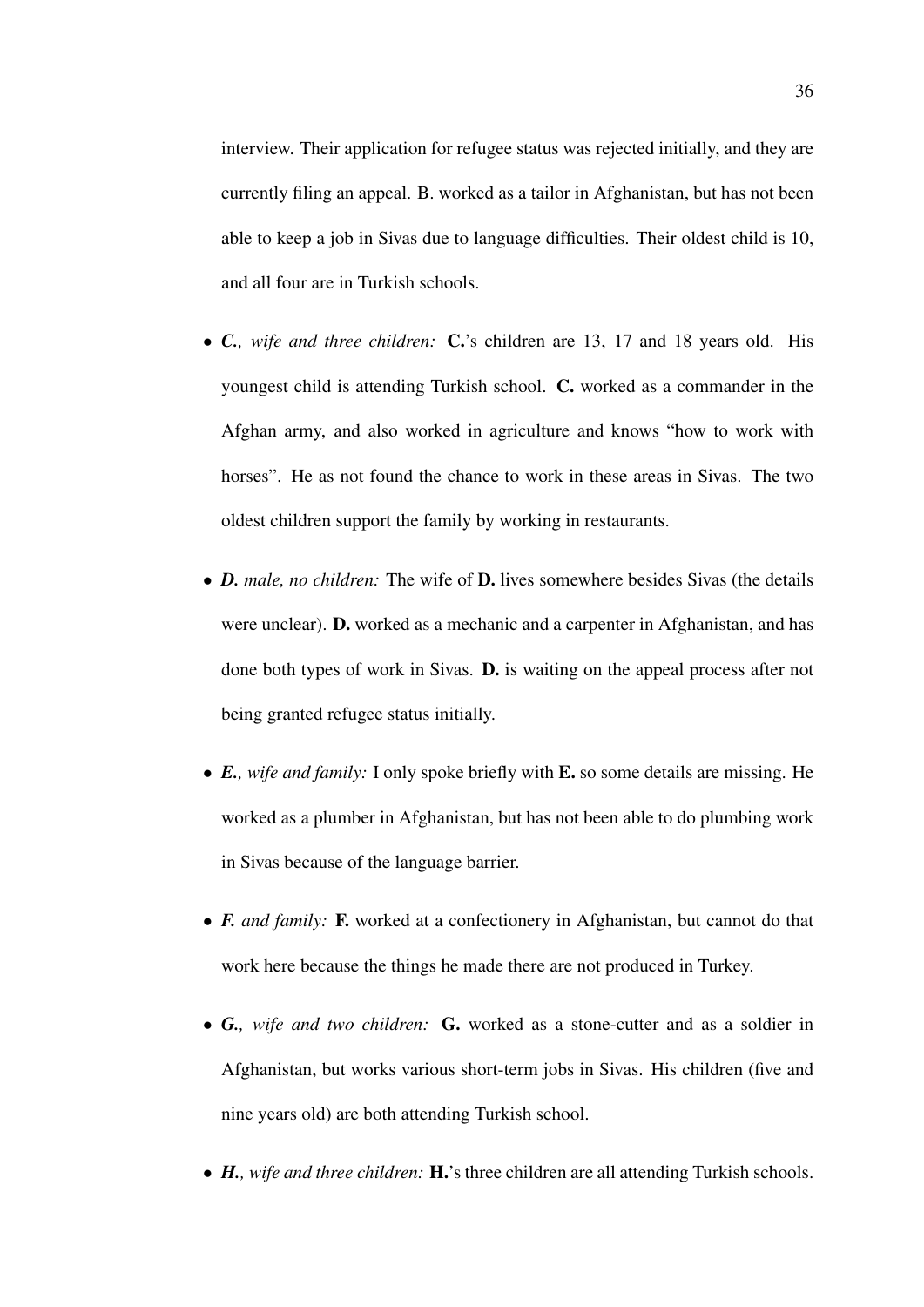- *I., wife and two children:* I.'s children are 10 and 15 years old. The older child is not allowed to attend Turkish school because she is "already too old", but the younger child attends school. I. worked in agriculture in Afghanistan, as a tractor driver and doing landscaping work. He has not found that sort of work in Sivas, but has done wood-chopping work and worked in restaurants.
- *J. widow, two children:* J. is the only woman I was able to interview directly, aside from M. She has a 17-year-old son and a 20-year-old daughter. Her son works in a restaurant and supports her.

#### Learning Turkish

All of the families I spoke with that had school-age children said that their children were attending schools, in accordance with Turkish law. There was a general consensus that these children were learning Turkish very quickly and very well, quickly overtaking their parents in proficiency– B. for instance often asks his children to read and translate things for him and his wife. Even the children who were too old to be admitted to Turkish schools seem to be learning Turkish with considerably less trouble than their parents, which is most likely related to the fact that the older children in the community seem to be more successful in finding and keeping jobs than their parents.

When asked about their initial encounters with the language after arriving in Turkey, interviewees described a stressful period, exacerbated by the severity of the various other challenges they faced at that time (navigating the legal process of applying for asylum, dealing with financial issues, etc). J., who speaks "no Turkish at all" despite living in the country for three years, recalls breaking down in tears after returning from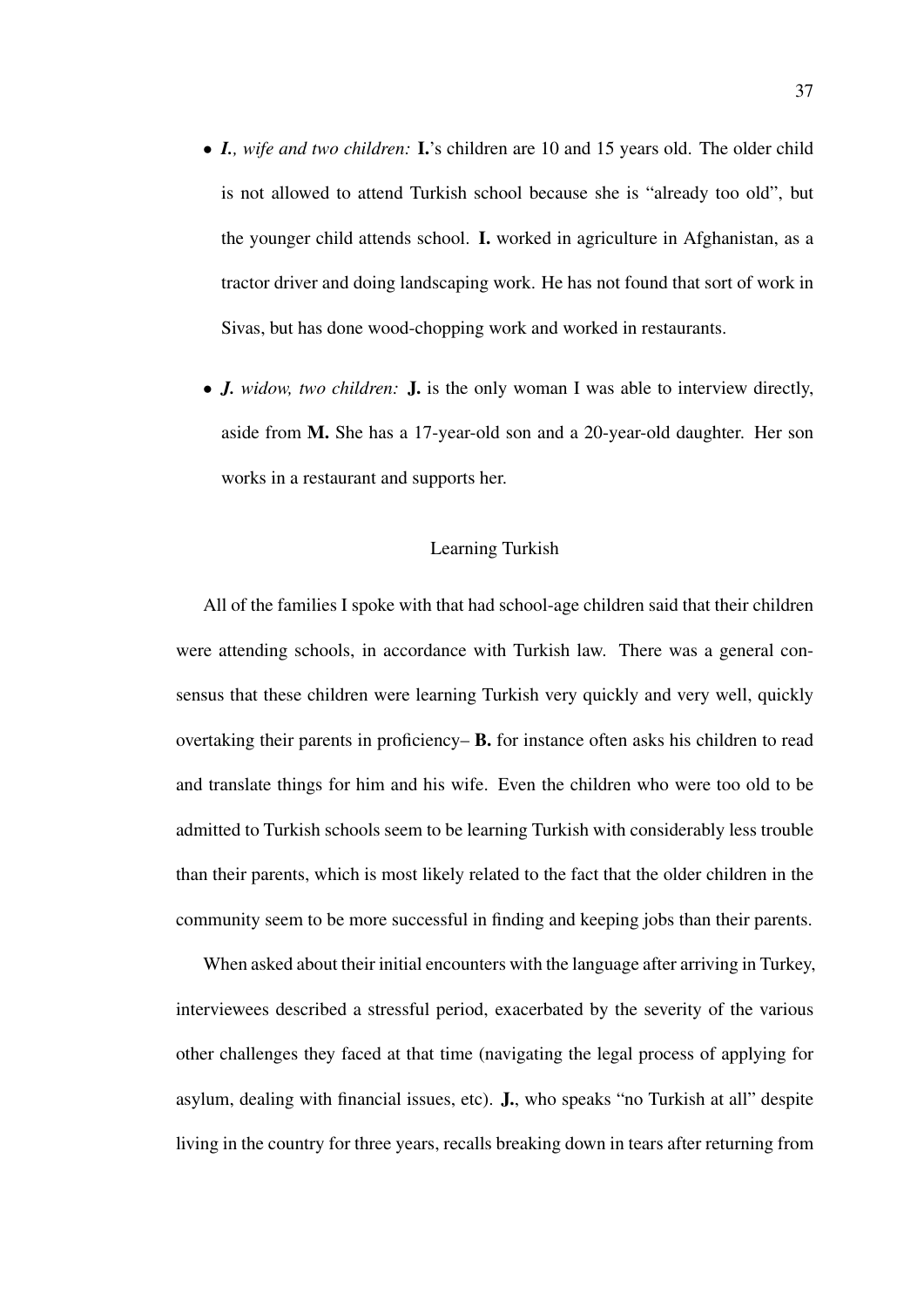an encounter in a market, where she was unable to communicate with the cashier to pay for her groceries. Even D., who had been more successful acquiring Turkish, notes that "we faced a language problem here in Turkey. We don't want to face that problem in another country." B. notes that there was little need to learn Turkish in Van, where the Afghan community was large enough to provide language support and help finding employment, but that the situation was different in Sivas, where it is very difficult to survive without speaking Turkish. G., who speaks functional Turkish, spoke of his difficulties in negotiating compensation for his work: "You go to work, and because you can't speak, you don't even know how much you're earning [...] sometimes it feels like being a slave."

None of the interviewees could recall any sort of formal Turkish-learning support being offered to them in the past. None of them had ever had any form of formal Turkish instruction, for any length of time. F. notes that while he did try to learn Turkish, it was quite hard, because he is illiterate in his native language, which means that he cannot take advantage of written introductions to Turkish. The handful of adults in the community who can communicate in Turkish have learned by interacting directly with Turks. The most successful self-learner in the community is surely A., who has made Turkish friends in Sivas, and is currently attending training as a healthcare provider, which is carried out entirely in Turkish. A. has the advantage that he spoke English at a high level when he arrived, and has had constant access to the internet, where he has been able to look up words and phrases, check spellings, and learn about grammar. Several of the interviewees mentioned that one of the major obstacles to their learning Turkish is the lack of availability of Turkish-Farsi dictionaries. My impression is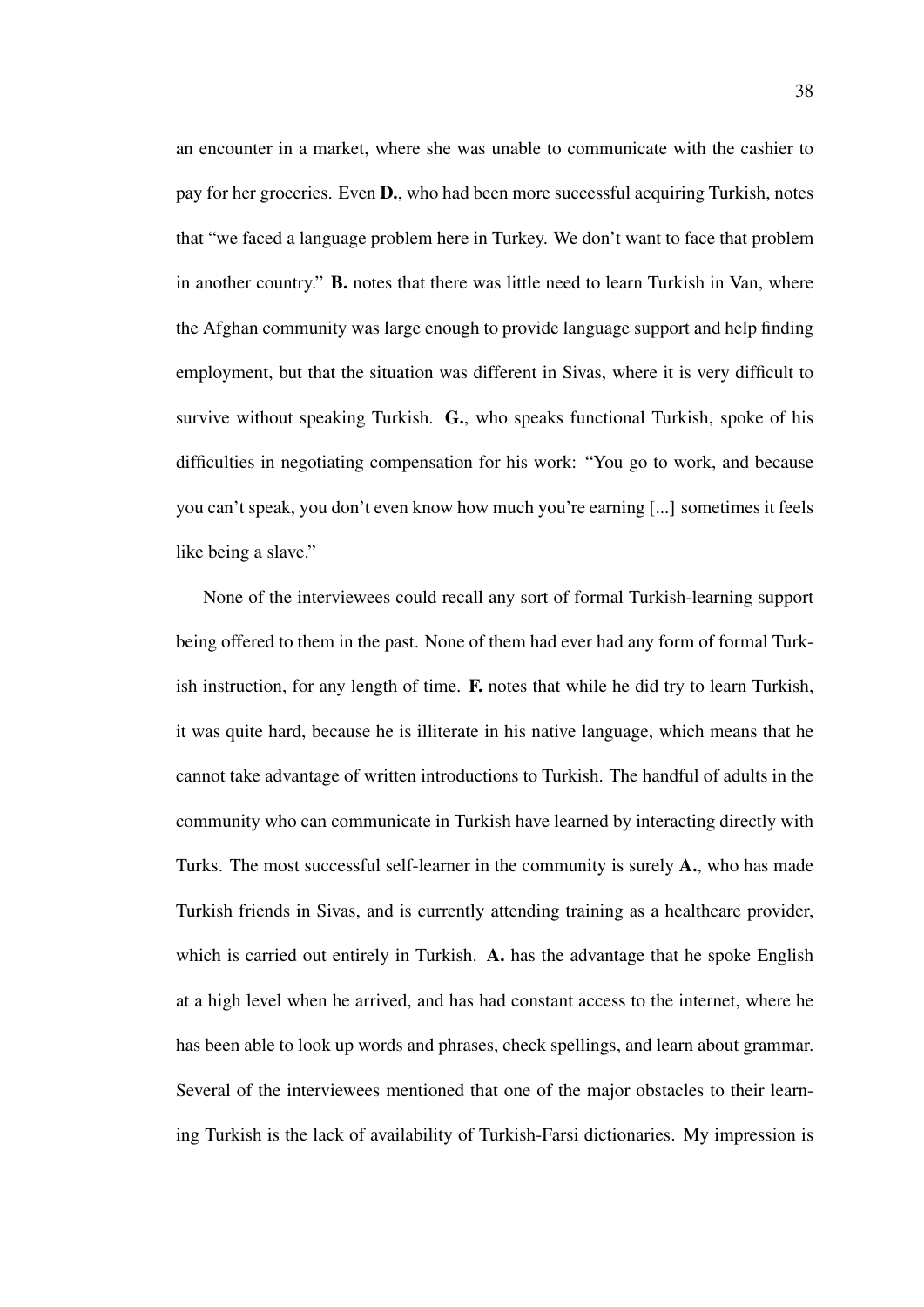that even a simple list of 2-300 common Turkish words and phrases, and their Farsi translations would be be immensely helpful to those who can read Farsi.

As mentioned in the section "List of Language Aid Programs" above, refugees and asylum seekers living in Sivas have the opportunity to take part in free Turkish courses offered by the National Education and Health Ministries. Participants need to have a valid residence permit, and for a course to be established, at least 10 students must be found. It is important to note that the Afghan refugee community in Sivas, which has been in the city for over a year, was completely unaware of the possibility of taking these National Education and Health Ministries courses until a few weeks prior to my interviews. A. found out about the courses by chance, while talking to a Turkish friend, and went in and inquired further to learn how he could join. If A. had not happened to discover the MESB, the entire community would still be unaware of its existence.

But as I observed A. telling the other interviewees about the MESB course offerings, some additional obstacles to participation became apparent. First, the MESB courses would be taught entirely in Turkish, since the instructors would be Turks who do not speak Dari/Farsi. While this would be unproblematic for the Afghans who already spoke some Turkish, the complete beginners were worried about the idea of an immersion course. Another problem for the course dynamics would clearly be the large variety of different levels and skills present in the Afghan community. A., who was most pro-active in trying to gather 10 people and start a course, is also the most proficient Turkish speaker in the community. It is not clear how helpful a course would be in which A. was grouped together with complete beginners, many of whom are illiterate in their native language. The course would necessarily either be too advanced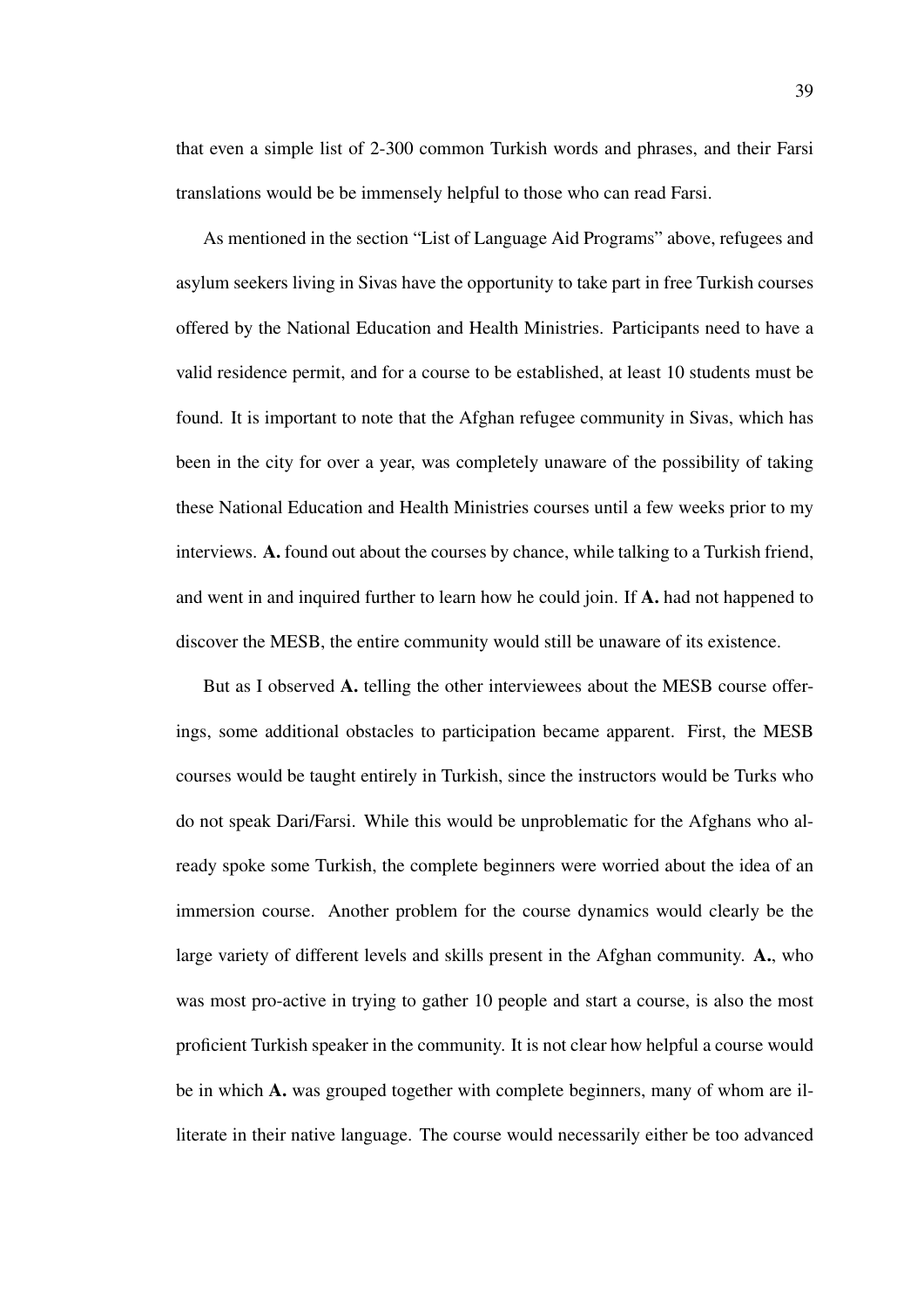for the beginners, or too simple for A.. More practically, many of the interviewees said that while they want to improve their Turkish, they don't have time during the day, because they have to be either working or searching for work. When I asked **H**. whether he would join  $\mathbf{A}$ . for a Turkish course, he hesitated, and then said that he has to work, and his children are already learning Turkish at school, so he probably wouldn't participate. G. had a similar reaction. D., in contrast, immediately said that he would take part, and I. said that his entire family would definitely attend courses with A..

Another, less tangible obstacle to learning Turkish is motivation. As mentioned above, without exception, all of the interviewees said that they would like to know Turkish better, and that they had had major problems with the language since arriving in Turkey. But at the same time, the interviewees are acutely aware of the fact that current laws make it impossible for them to fully integrate into Turkish society. They will never be granted Turkish citizenship, nor will they ever have full citizen's rights. The recognized refugees among them expect to be resettled to English-speaking countries at any time, and are already living their lives in anticipation of that resettlement. This viewpoint is hardly surprising. Language learning is about investing in the future, and the interviewees unanimously indicated that they do not see a future for themselves in Turkey. Since they do not know when they will be resettled, but hope that it will be in the very near future, they are concerned about investing a lot of time and effort into learning a language that could suddenly become useless to them. When asked whether they would prefer a Turkish course or an English course, the interviewees unanimously, and without hesitation, chose English.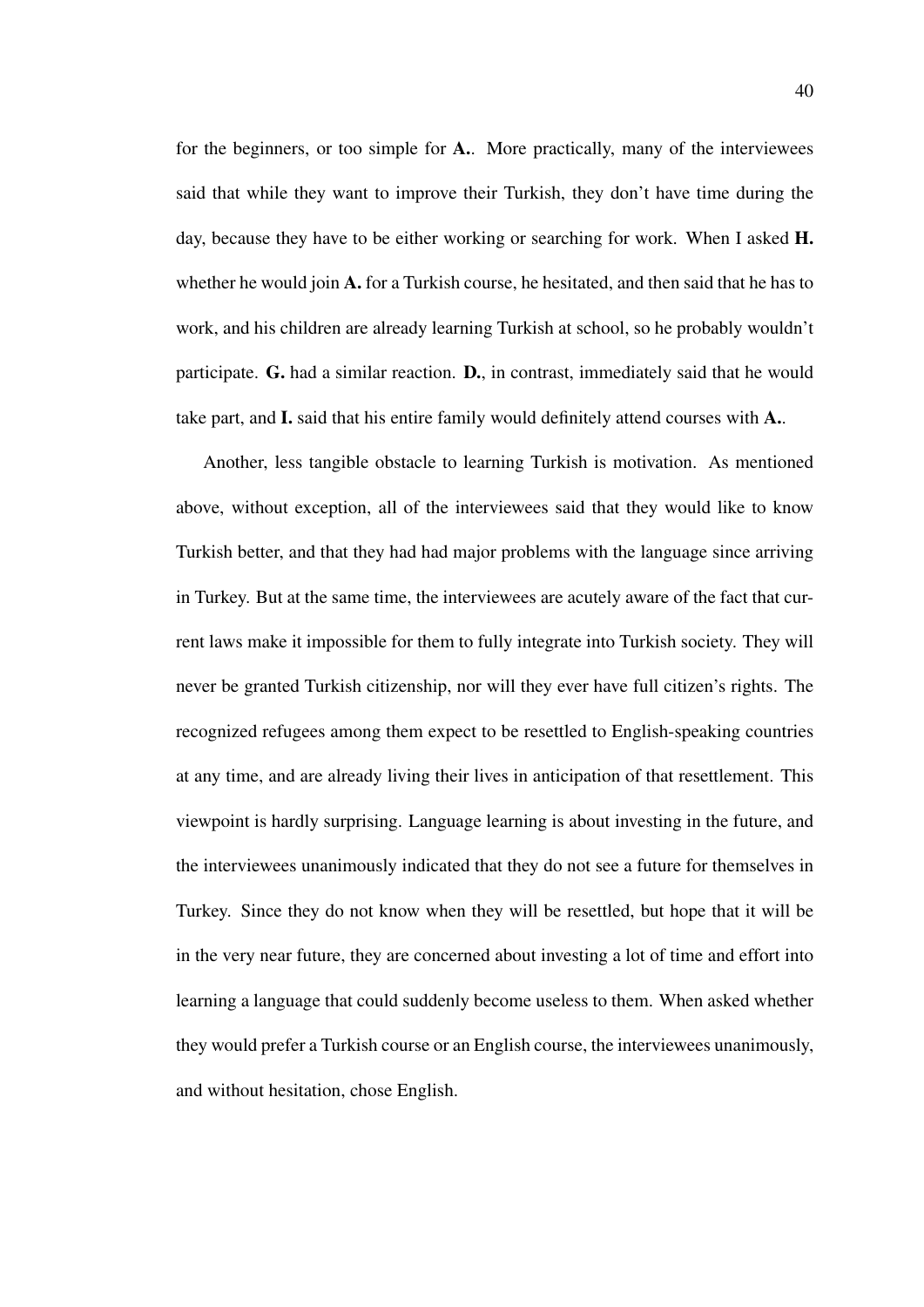## Learning English

While Turkish is clearly more immediately useful to the Sivas refugee community, as mentioned above, there seems to be a very strong tendency, at least among the Afghan refugee community, to prefer to learn English. Most reported that they had specifically attempted to learn English by themselves, but didn't know where to start.

I asked each interviewee whether he/she had books or CDs or other materials that they had used to teach themselves English, and several of them brought out learner's books. G. and D. had both borrowed CDs from A. with Persian-English dictionary software on them. D. showed me a book he had from the "New Headway" series, but said "I have a lot of problems (with the book) because I have no teacher. I must solve all of these problems by myself."

Some other English learning strategies emerged from the interviews as well. A. asked me whether I thought it would be helpful to listen to word lists while sleeping. G. had plans to have A. teach him two new English words every day, so that he could gradually expand his vocabulary. C. showed me a notebook in which he had copied the phrase "whatisyername" dozens of times in an attempt to commit the construction to memory. Several of the interviewees also asked me how they could effectively use their books and materials, and specific questions like whether to watch English films with or without subtitles, showing that they were actively trying to choose effective strategies. In what was surely the most ambitious attempt to learn English made by the community, the refugees asked A. to organize and teach an English course for them.

A. had already taught a similar sort of community-internal English class while living in Van. In Sivas, he decided to offer a class that met 3 times a week for 2 hours,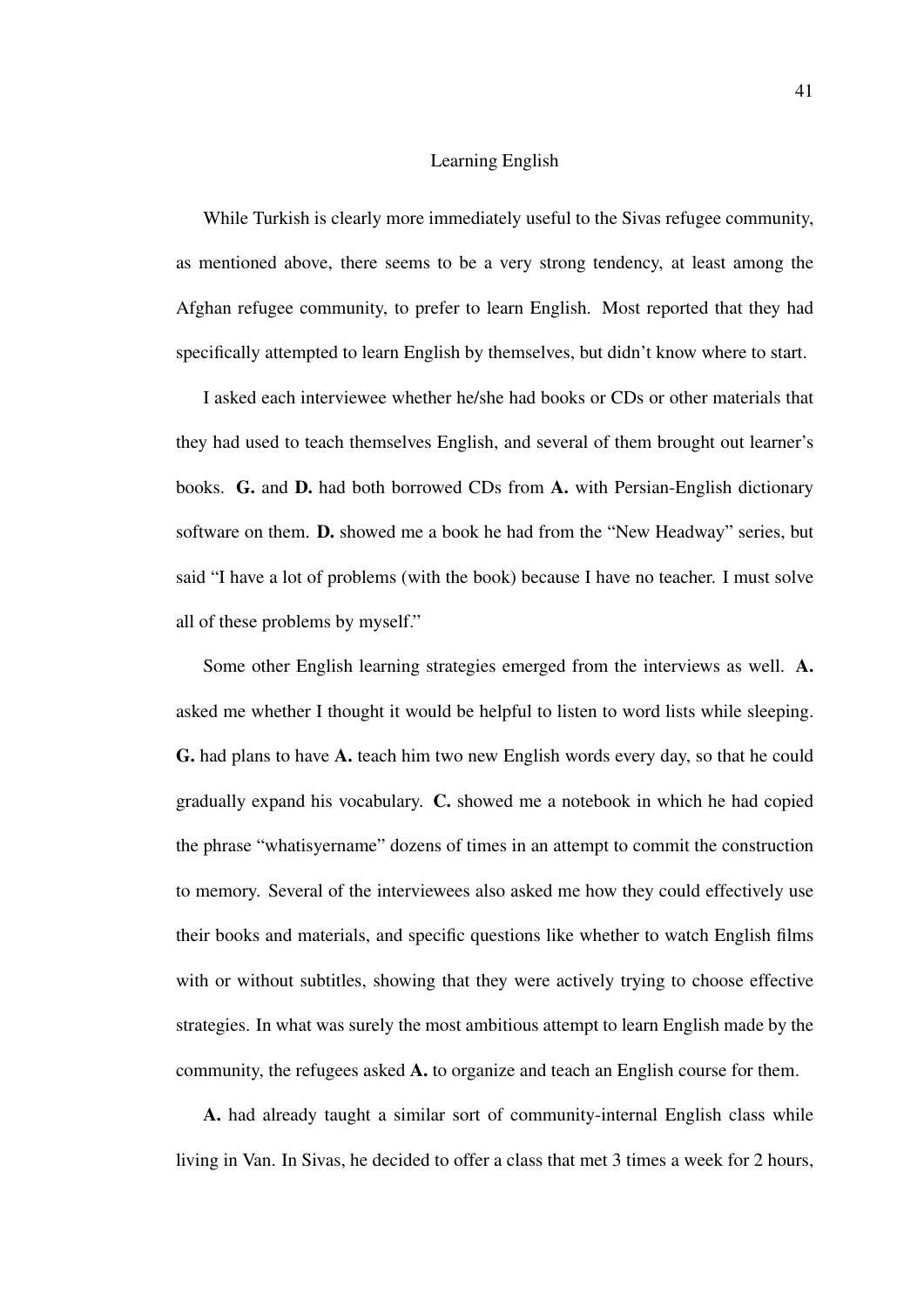for which he charged 15 lira per month per person. Some of the students were unable to pay this fee, but were allowed to participate anyway. I sat in on a session of this class, which mainly focused on teaching the Latin alphabet and some very basic words and phrases. The methodology was very traditional, with each student being asked to approach a small whiteboard and copy down the alphabet, and then read what they had written. There were 7 students present, and each recitation took some time, so the 2 hour session was finished by the time everyone had been to the board. The participants were all women, including C.'s wife and J.'s daughter.

For reasons that are not entirely clear to me (though not for lack of inquiry), the class was canceled after just a few weeks. A. says that there were disagreements about the schedule and the amount of instruction. This occurred a couple of months before I conducted my main interviews. The question of what difficulties might lead to the failure of a community-internal language course is of course highly relevant to my research aims. After speaking with both A. and several of the former participants, I think the ultimate problem was money. The refugee families in Sivas have more immediate financial issues to deal with than learning English, and while they realize that doing so is a sensible investment in one sense, it is difficult to spend money on the future when it can be of such direct use in the present. Despite this, a majority of the interviewees said that they (and in many cases, their entire families) were strongly interested in joining a similar course in the future, if A. were to offer it again. The major benefit of learning English from A. is of course that he can use Dari-language instruction at the beginning, which is perceived as considerably less intimidating than instruction that uses nothing but English from the start. This community-internal instruction should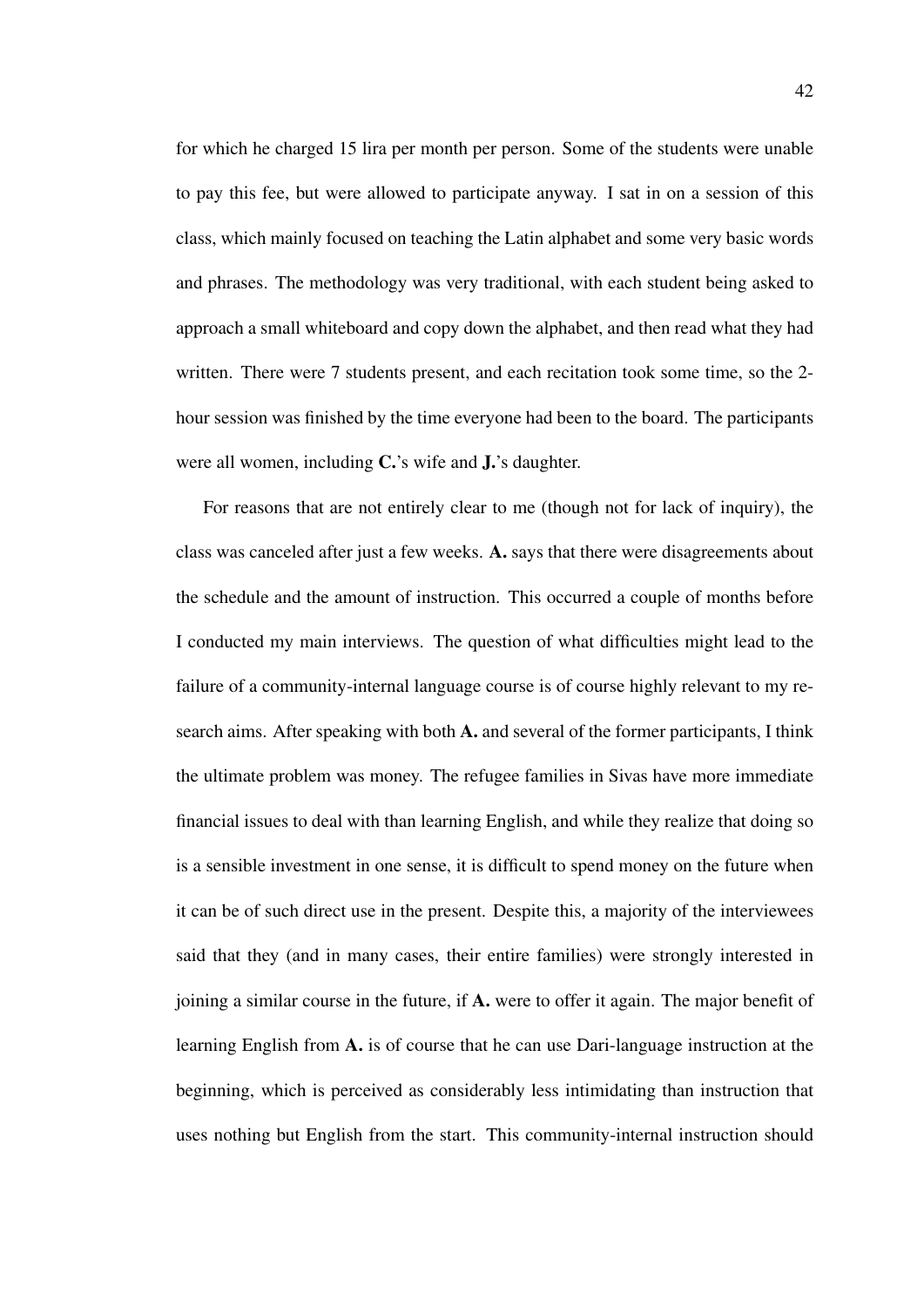remind the reader of Preston (1991)'s first phase of refugee education, from Chapter II.

# Suggested Solutions

Every single refugee and asylum seeker, as well as all aid organization representatives I spoke with in relation to this thesis, agree that language is a major problem for transit refugees in Turkey, and that a solution should be actively sought. This section presents the suggestions made by the Afghans I interviewed in Sivas. Chapter V presents my own suggestions, based on my interpretation of the data that emerged from this study.

D., F. and G all view the problem with learning English as primarily financial. F. says "We're barely surviving here, just breathing. If the UN could help us [financially], we would continue to learn new things, like English". G. expresses a similar sentiment, "If the UNHCR were to pay us some sort of salary, I would not go to work, and I would be able to work on the English language. We have to learn English, today or tomorrow".

Others simply wanted a proper English course to be offered to them. H. specifically implored that I "please set up an English course for my children". Several other interviewees echoed this sentiment that their primary concern in terms of English was that their children learn the language. F. suggested that UNHCR or ASAM money could be given to A., so that he could teach an official course for Afghan refugees, that would be free for participants.

C., after initially saying that an English class would be much more effective than simply providing learning materials, subsequently corrected himself, saying "on the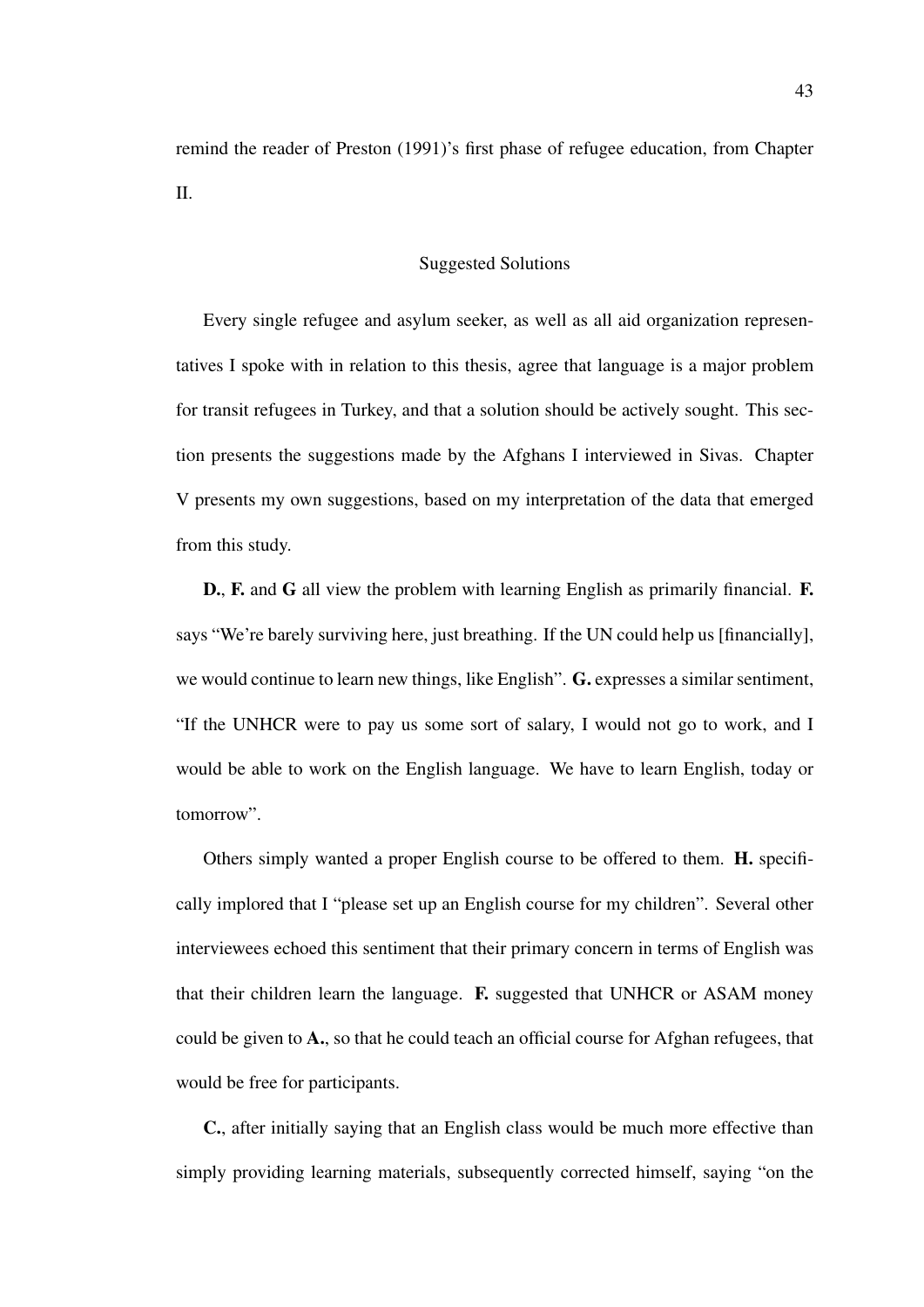other hand, a book is much better! Our children return from work at 12 am, so if we had some resources [to learn at home], it would be much more useful."

In terms of a solution for their problems with Turkish, the interviewees had less to say. I had the sense that they thought that in the case of Turkish, the damage had already been done, and that there was not much sense in looking for a solution now that they had already been in Turkey for around three years, and were focused more on resettlement than on integration and adaptation to Turkish society. G. did make a suggestion for how aid organizations might help newly-arrived refugees. He felt that the main problem with Turkish was the absence of a basis on which to build, saying "The UNHCR should offer a Turkish course for refugees, at least for the first six months, so that they can then go find work. At the very least, they could do this". This sentiment is echoed by **D.**, who says that one motivation for learning English before resettlement is that he does not want to face the same sort of initial problems that he faced in Turkey, having arrived with no knowledge of the language.

# Community Dynamics

In the course of the interview process, I learned quite a lot about the dynamics of the Afghan refugee community in Sivas that should be taken into consideration in designing aid programs. At first glance, the Afghan refugees and asylum seekers in Sivas form a close-knit community. They conduct weekly meetings, which can be attended by any community members. These meetings are ostensibly religious gatherings, but often include discussions of community issues as well. While I was conducting my main set of interviews, I observed community members exchanging ideas and gathering information from one another on a regular basis. While walking from one house to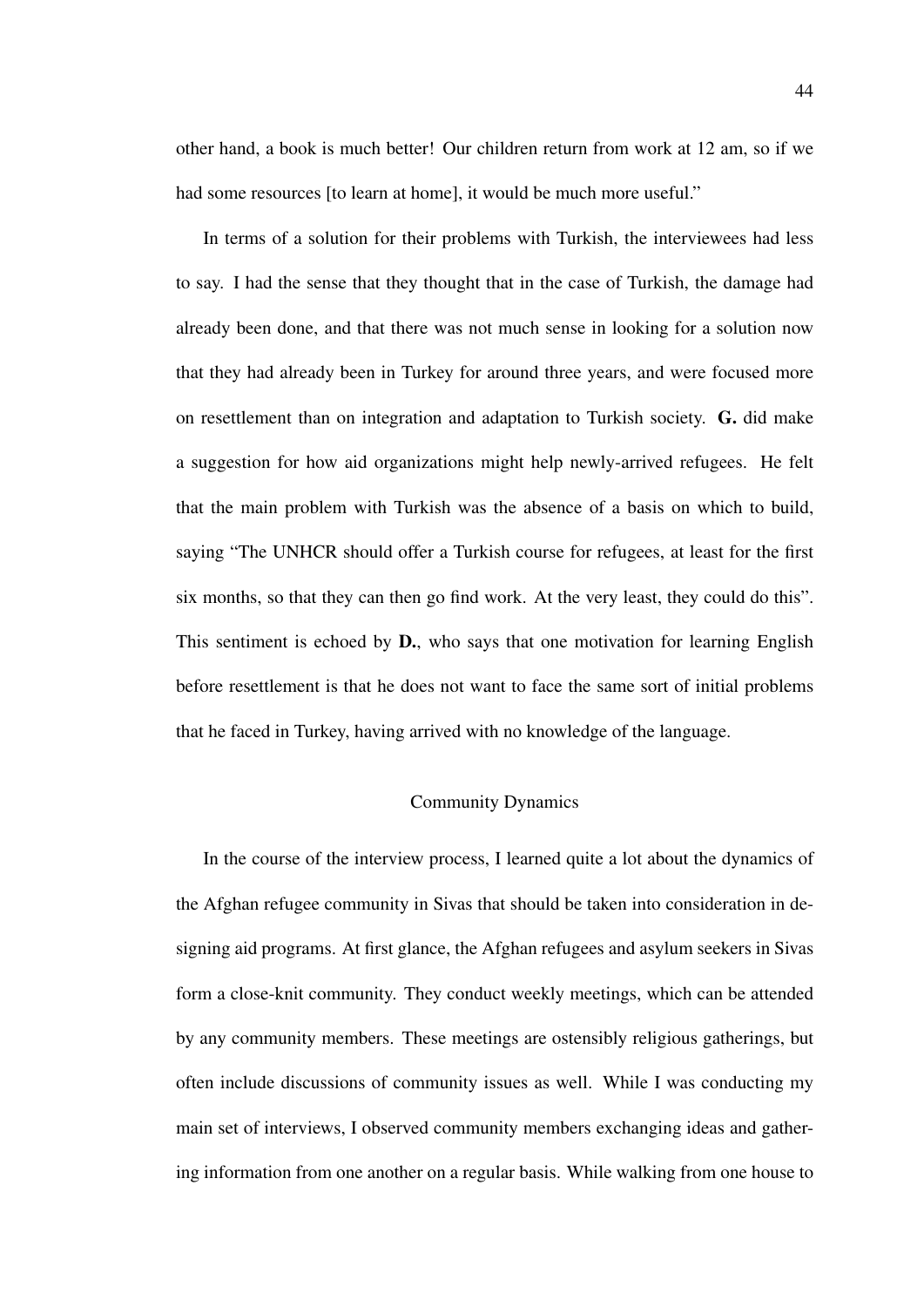another with  $A_{\cdot}$ , for instance, we coincidentally met  $H_{\cdot}$  and  $E_{\cdot}$  on the street, the former with his children, and A. immediately struck up a conversation with them about various community issues. When  $A$ , and I went to see whether  $D$ , was home, we discovered  $E$ . and F. were already at his house, drinking tea, discussing various issues. I was invited to dinner by I., and when I arrived J. and E. were already there, as well as several other community members, and we all ate together. Thus, in the course of just three days, I observed a wide variety of intra-community socializing and information sharing.

But I also got the chance to see a concrete example of this system of word-of-mouth communication. As mentioned in Chapter IV, A. discovered by chance that there were Turkish courses available to refugees and asylum seekers living in Sivas. Considering the difficulties community members described to me about communicating in Turkish, and not having the necessary "6-month basis" to successfully learn the language, it seems logical that out of the 20 Afghan families living in Sivas, A. should have absolutely no trouble finding 10 individuals willing to participate in a free Turkish course. But as A. explained, and as I was able to observe during our interactions with various community members, organizing projects like this is not a trivial task.

The homes of the Afghan refugees in Sivas are scattered over a sizable portion of the city. Most are within walking distance of one another, but visiting a specific community member can often mean a 20 or 30-minute walk both ways. As mentioned above, most of the families do not have internet access at their homes, so email communication is of limited use when it comes to community-wide organizational issues. What this means is that when a community member like A. has new information of interest to the community, that information spreads relatively slowly. More importantly,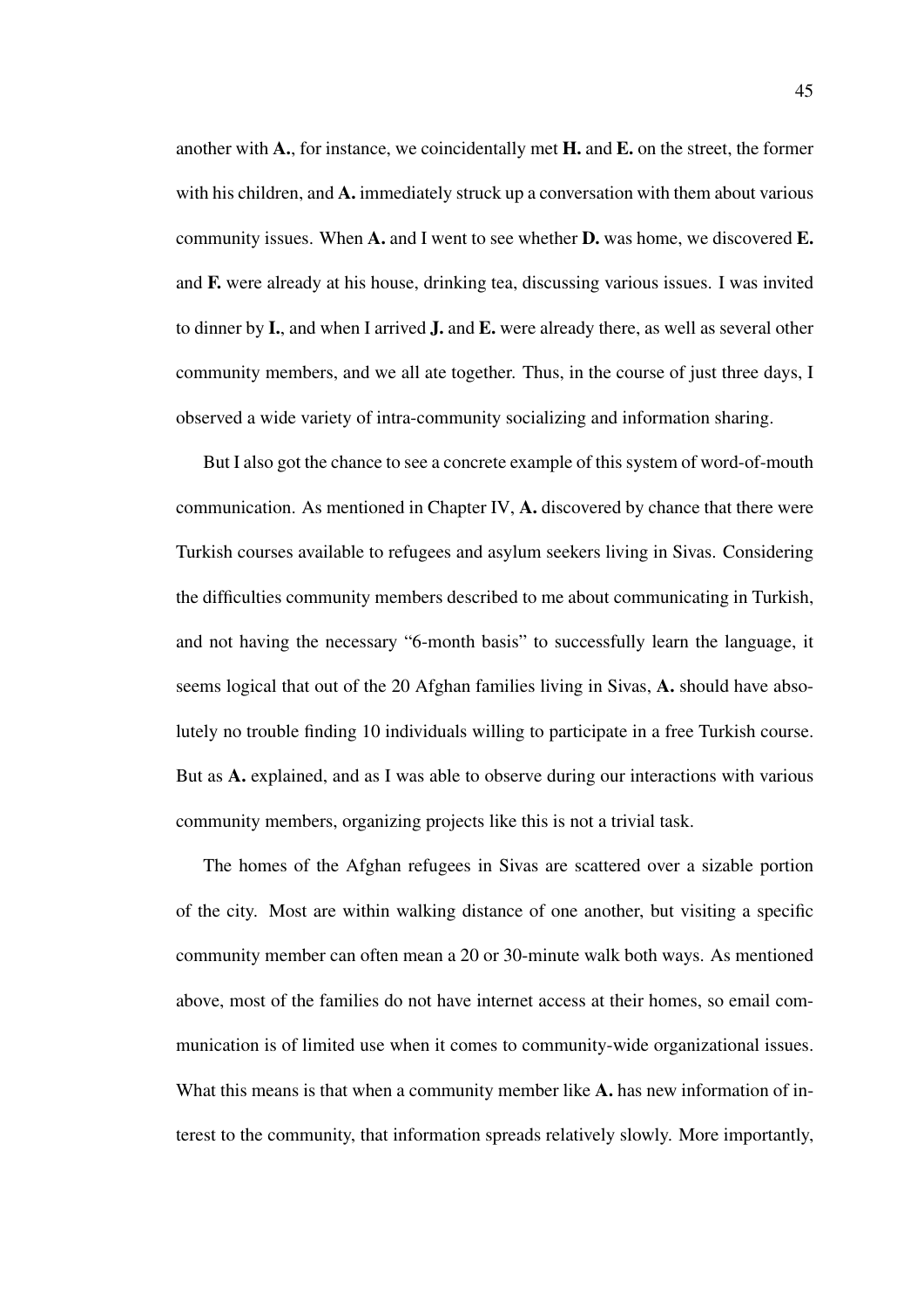when a community member wants to organize something involving other community members (which requires more interaction and discussion than simply passing on information), he or she must speak directly, in person, with a large number of people who live relatively far apart from one another.

Because of these factors, A. found the task of gathering 10 participants for a Turkish course quite daunting. It required him to take responsibility for organizing the course, go to a dozen different houses and convince the others that they should come to the course, make sure that they were serious, coordinate with the MESB throughout the process, find a time appropriate for all of the participants (i.e. meet with them again), gather signatures and copies of residence permits, etc, etc, etc. At the same time, A. stands to gain the least from such a course, out of all of the potential participants. He is already taking part in vocational courses conducted in Turkish, and he regularly interacts with Turkish friends and colleagues, so he is already getting a great deal of Turkish practice. Many of the students who might join A. for the course would be starting from essentially zero knowledge of Turkish. It is hard to imagine a course being of benefit both to the complete beginners and to the advanced learners. It is thus paradoxically the case that the refugees most able and willing to take on organizational responsibilities for setting up a Turkish course are also the refugees who tend to have already put in the time and effort to become proficient themselves, and who would benefit the least from a mixed-level course.

There is more to say about this issue, but this should suffice to show that one of the main obstacles to the success of certain types of initiatives and aid programs is poor community organization. This conclusion is examined in more detail in Chapter V.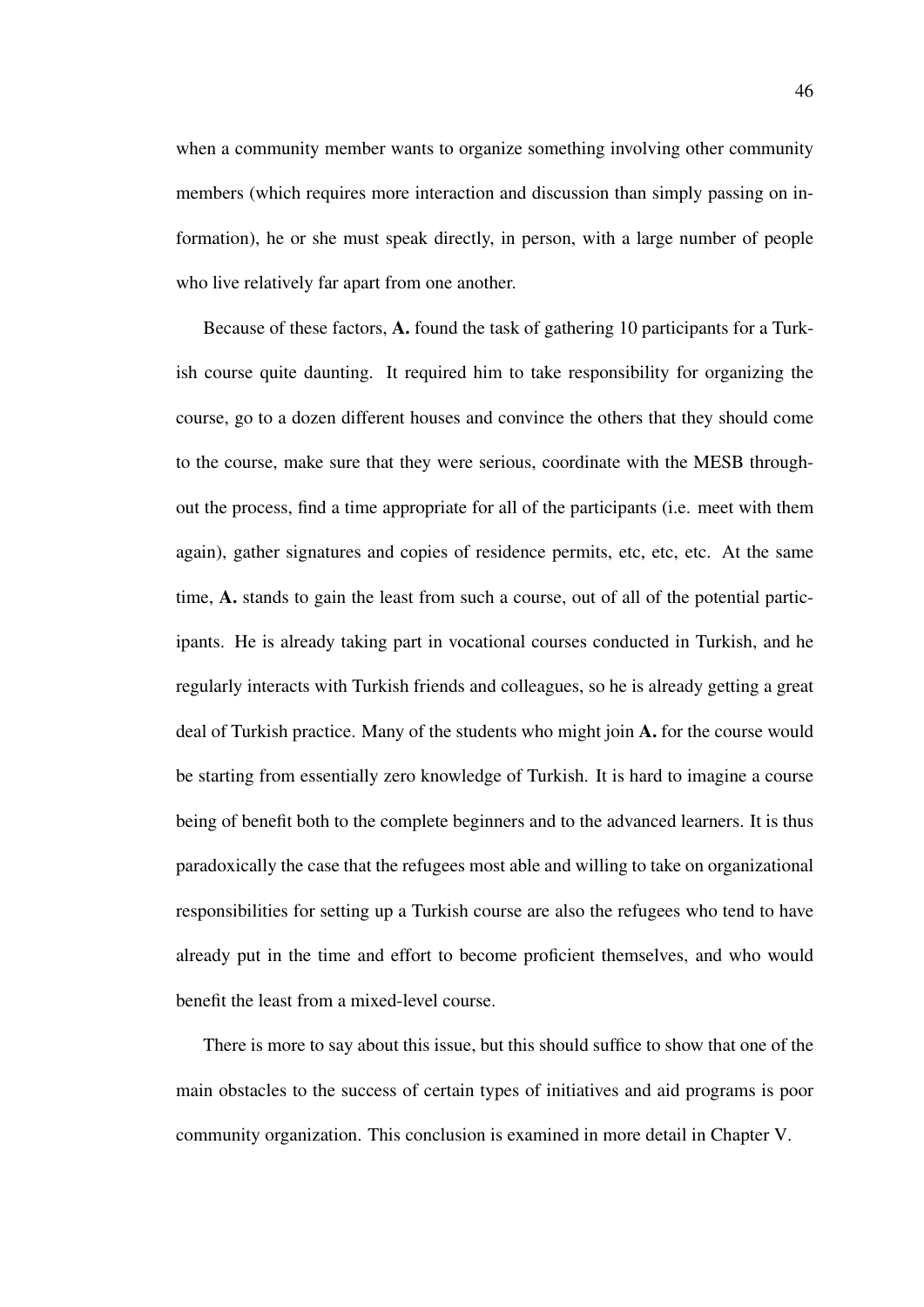# CHAPTER V: DISCUSSION AND CONCLUSIONS

This thesis set out to provide a more detailed picture of the sociolinguistic challenges faced by transit refugees in Turkey than has been given so far in academic or other literature. The two biggest gaps in knowledge seem to be:

- In what ways do transit refugees in Turkey currently receive language support?
- How do these refugees view their sociolinguistic situation? What do they think they need in terms of language support?

These questions, which correspond to the first and second research question listed in earlier in this chapter, are addressed in turn by the two main phases of data collection of the present study. The third research question is the following:

• What are the future prospects for refugee language instruction in Turkey?

The following sections review and interpret the results of the two data collection phases. The third research question is then addressed in the section "Future Prospects and Questions for Further Research", which attempts to synthesize the results given so far and speculate on a few possible future developments.

# What is Available

The most striking pattern revealed in Chapter IV is that the focus of current aid programs is clearly Istanbul and Ankara, despite the fact that long-term transit refugees in these cities are eventually forced to move to satellite cities. Of course, the present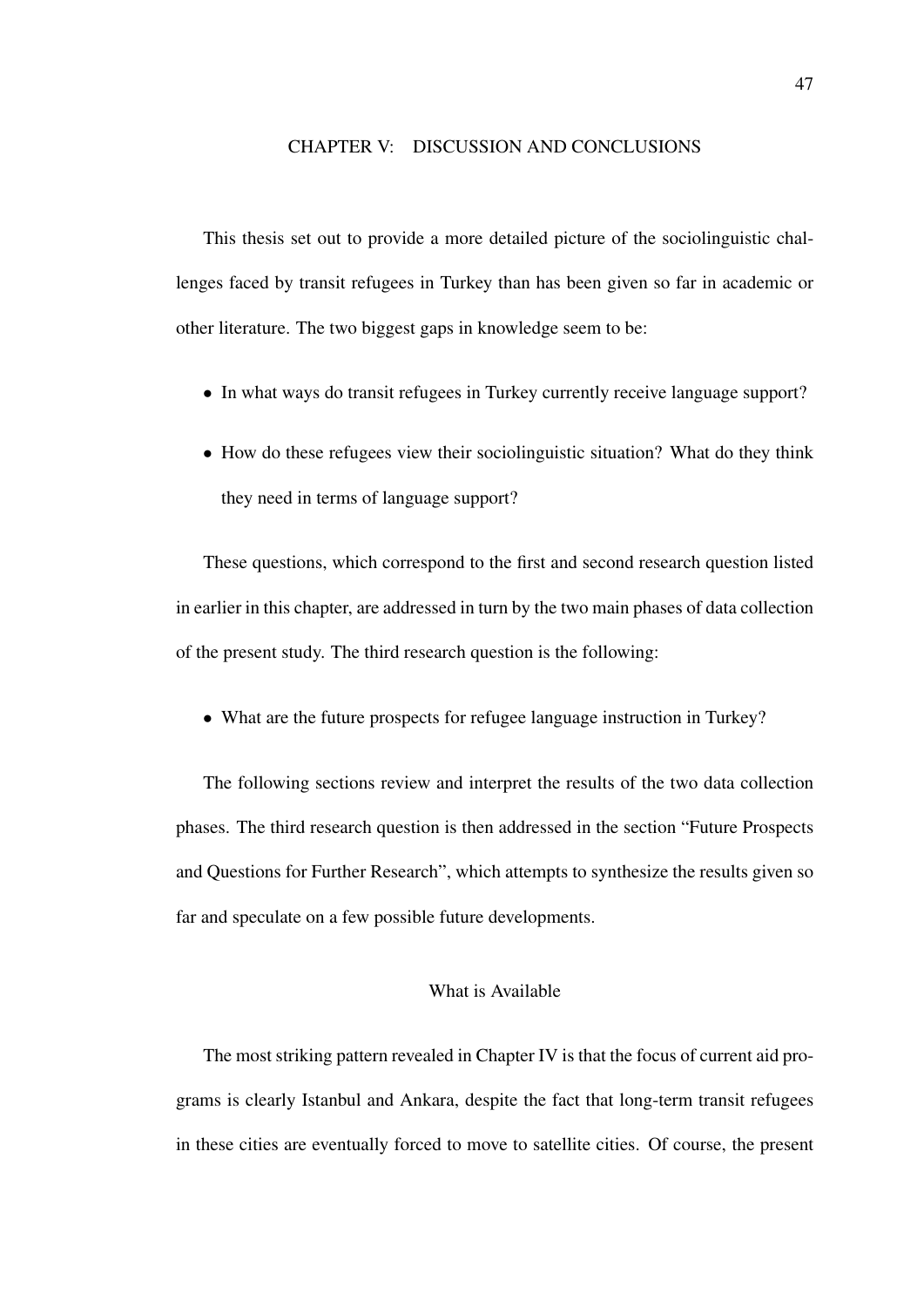study was limited in the sense that I mostly contacted large, well-known aid organizations, and that the only satellite city that I learned about in detail was Sivas. It is conceivable that smaller groups offer English courses in other satellite cities, and that the NGO representatives I corresponded with are unaware of those offerings.

It is not clear, however, whether simply shifting the aid programs of the organizations mentioned in Chapter IV would have the effect of providing more refugees with language education. Only one organization that I corresponded with indicated that they had had trouble finding enough students to participate in their language tutoring program–that of Mülteci Dernegi in Izmir. The other organizations all seem to have ˘ little trouble finding as many refugee students as they can manage to accommodate. If the capacity of these aid programs is already being reached, moving the programs to a different location would not allow more refugees to benefit from them.

What this means is that it is unsurprising that aid organizations with limited resources offer language support only in Turkey's major cities. It is considerably more practical to offer such programs near each organization's base of operations, almost all of which are located in Istanbul and Ankara. The only NGO I could find that has a continuous presence in multiple satellite cities (Eskişehir, Kutahya, Bilecik, Van and Ağrı) was the Human Resources Development Foundation, which does not run any educational programs.

The conclusion that can be drawn from this discussion is that while it is certainly not ideal that most of the language aid available to refugees in Istanbul and Ankara, where refugees are not allowed to stay long-term, that is also no simple solution. Aid provision in the satellite cities would be less economical for aid organizations, and the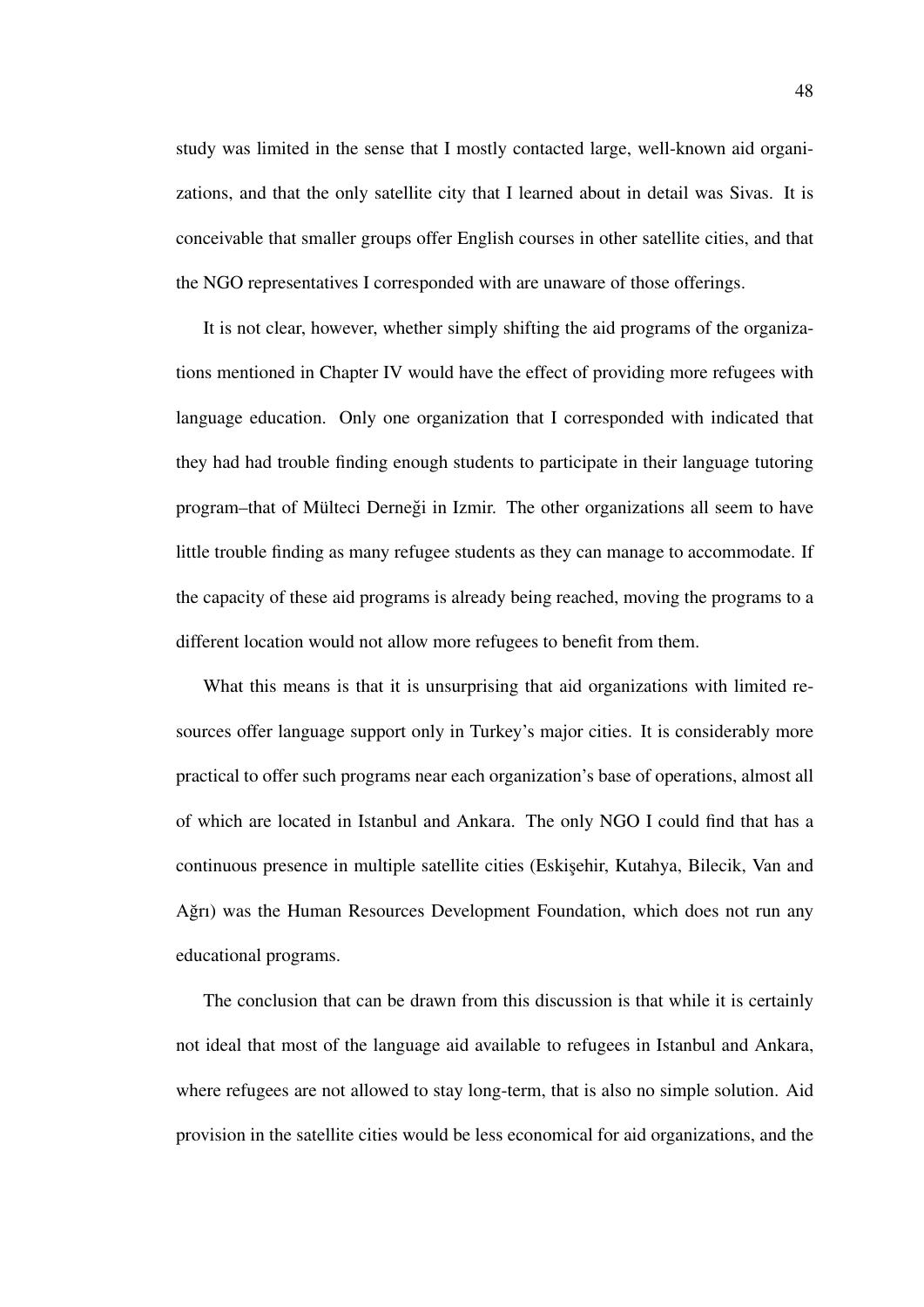aid they are already providing is not going to waste. To illustrate my point with a semispecific example, if Organization X, currently operating in Ankara were to decide that it would like to offer English courses to the refugees living in Sivas, they would be forced to help fewer refugees per dollar invested than if they simply offered additional courses in Ankara. It's expensive to set up an office in a new city, or to pay for teachers to commute six hours each way from Ankara to Sivas.

Directly offering language courses in satellite cities is thus, under the present circumstances, probably not a practical solution. A better approach might be to find inexpensive ways of helping refugees in satellite cities educate themselves. The following two sections provide a variety of suggestions for how this might be accomplished.

# Analysis of Refugee Interviews

Several of the details that emerged from the refugee interview phase of this study's data collection provide some insight into how language aid could be expanded without forcing NGOs to open expensive new field offices.

### Information

One major finding was that while there are government-run vocational and Turkish courses that refugees can join for free, there seem to be no organized attempts to inform refugees of these possibilities, at least in the case of the Sivas refugee community. If these courses are indeed suitable for refugees with no knowledge of Turkish, they could potentially serve as "crash courses", as envisioned by G. in Chapter IV. When Afghan refugees arrive in Van (the initial residence of the entire Afghan refugee community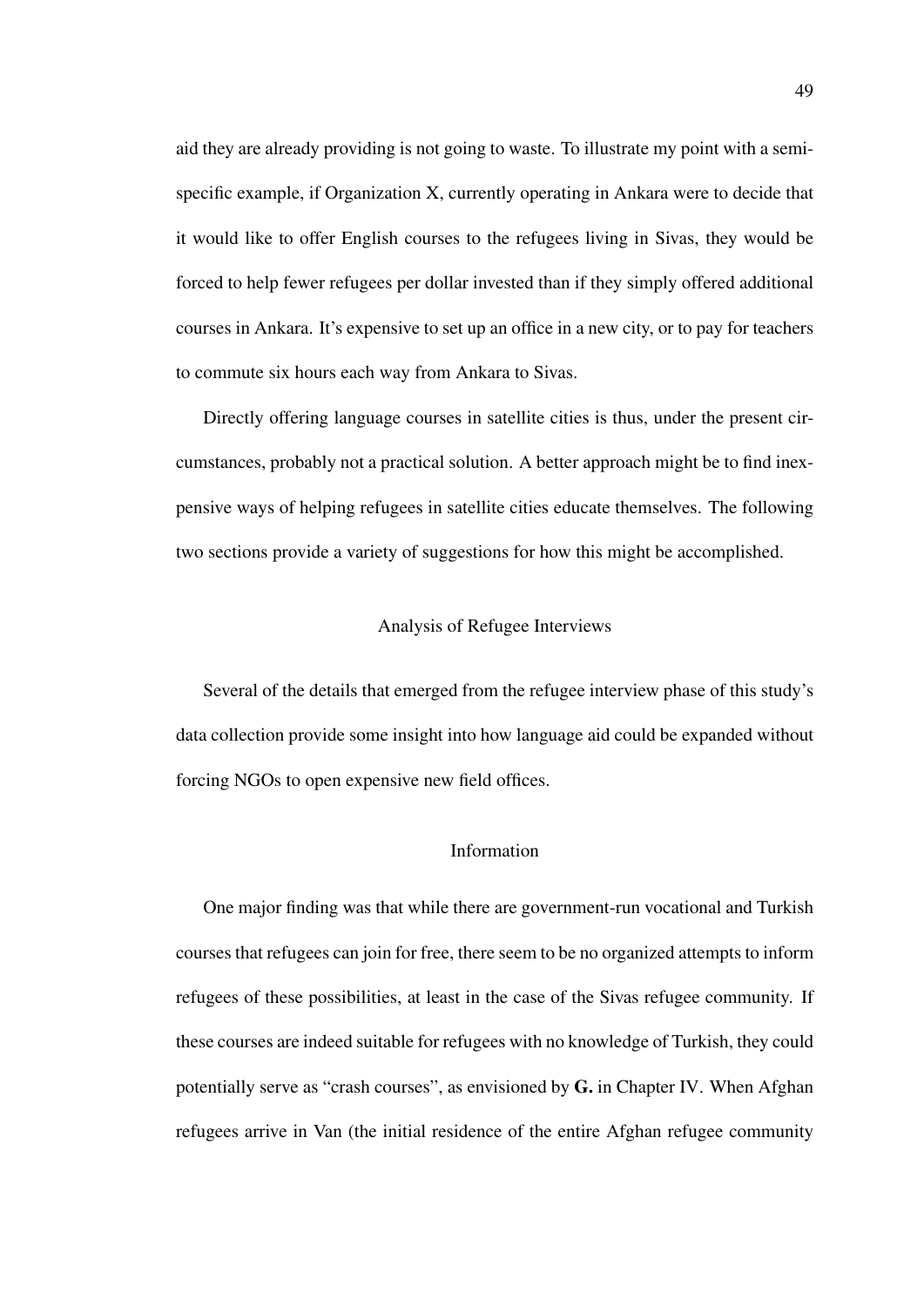in Sivas), they could be given information on how to attend government-run Turkish courses. In that case, the role of an NGO might be to simply distribute information, or it might take a more active role in coordinating the courses, and helping the National Education and Health Ministries design courses appropriate for Dari speakers. This sort of coordination work would be considerably less expensive than arranging courses entirely from scratch.

This solution of course puts pressure on the programs of the National Education and Health Ministries, and could lead to a flood of new applicants for their courses. Any such action would need to be coordinated closely with that institution.

# Formal English Instruction

As noted in Chapter IV, the refugees I interviewed in Sivas all indicated that they would prefer to learn English, rather than Turkish. The situation might of course be different for refugees who have recently arrived in Turkey (all of my interviewees had been in Turkey for over a year). A few of the interviewees even indicated that they did not intend to take part in the free MEB courses, because there was no sense in learning Turkish when they would not have any use for it after resettlement.

The Ministry of Education does not seem to offer English courses in Sivas, so NGOs interested in helping refugees learn English cannot simply improve advertising for already-existing courses. As mentioned above, directly setting up and providing formal language courses is also an impractical strategy for an NGO, when they could serve as many people for less money in Istanbul or Ankara.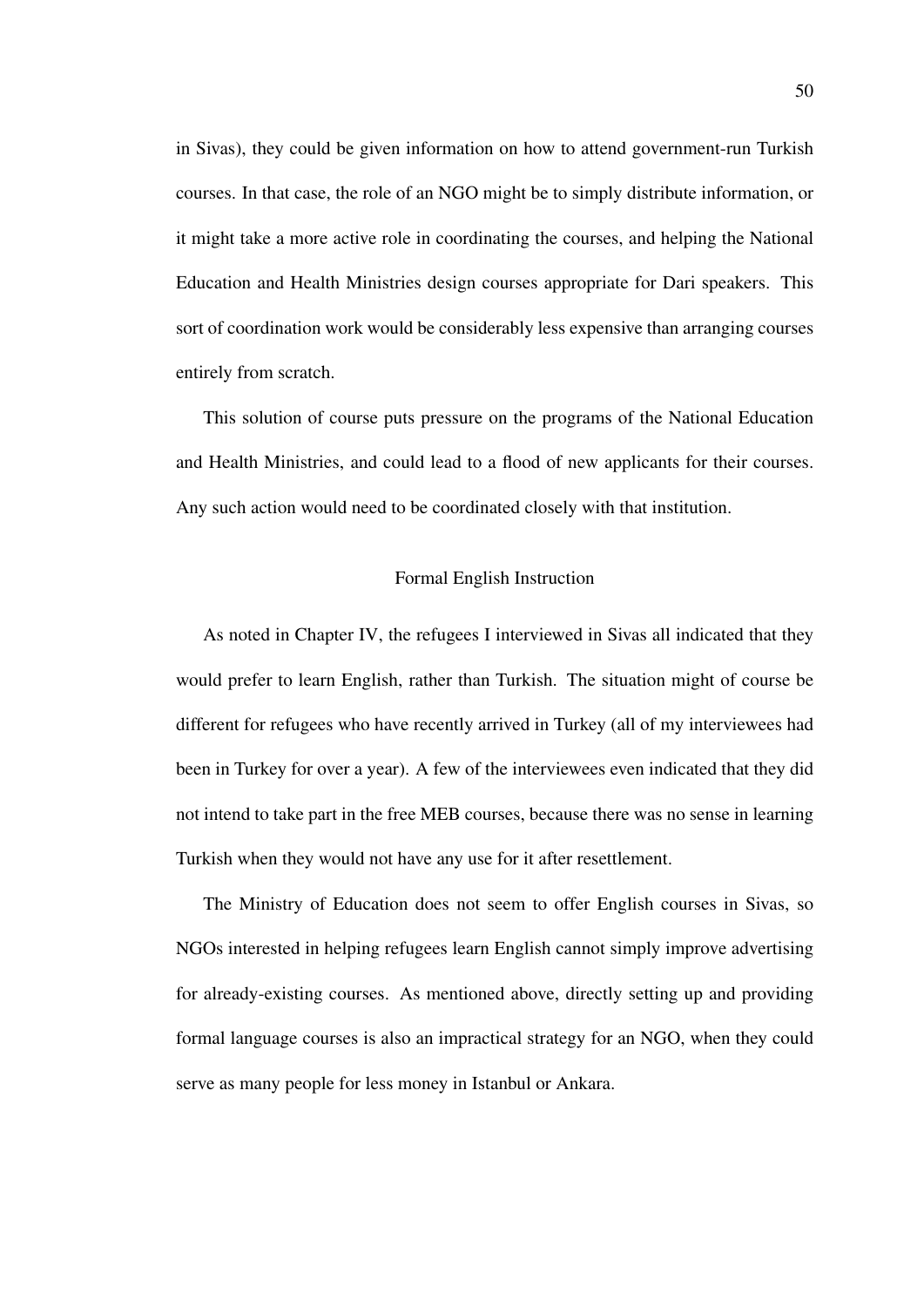# Materials Distribution

But there are several ways that educational support could be provided, aside from offering full-fledged courses. One simple option would be to distribute free learning materials to refugees in satellite cities. The books being used by my interviewees were outdated, English-only and often at an inappropriate level. As mentioned in Chapter IV, C. specifically indicates that it might be easier for refugees to learn from good materials than from a course, since those refugees who have steady work would have difficulty attending a course during the day, but they could study materials whenever they have time. What sorts of materials would be most appropriate for this situation, how they might be effectively distributed and what sort of explanations or training refugees would need to get the most benefit from them are questions that would need to be explored in detail before implementing such a program. At the very least, I would suggest, it would be necessary to include instructions for effective use of the materials in the refugees' native language.

# Community Instructors

Another way to help refugees in satellite cities learn English would be to provide encouragement and support for intra-community language instruction, like A.'s informal course. There are several advantages to this solution, compared with more formal approaches. Community-internal instructors will be fluent in the language of the local community, and also be aware of that particular community's dynamics and issues. If an organization like the UNHCR were to pay a member of a refugee community to teach English to his or her community, the money spent would also achieve two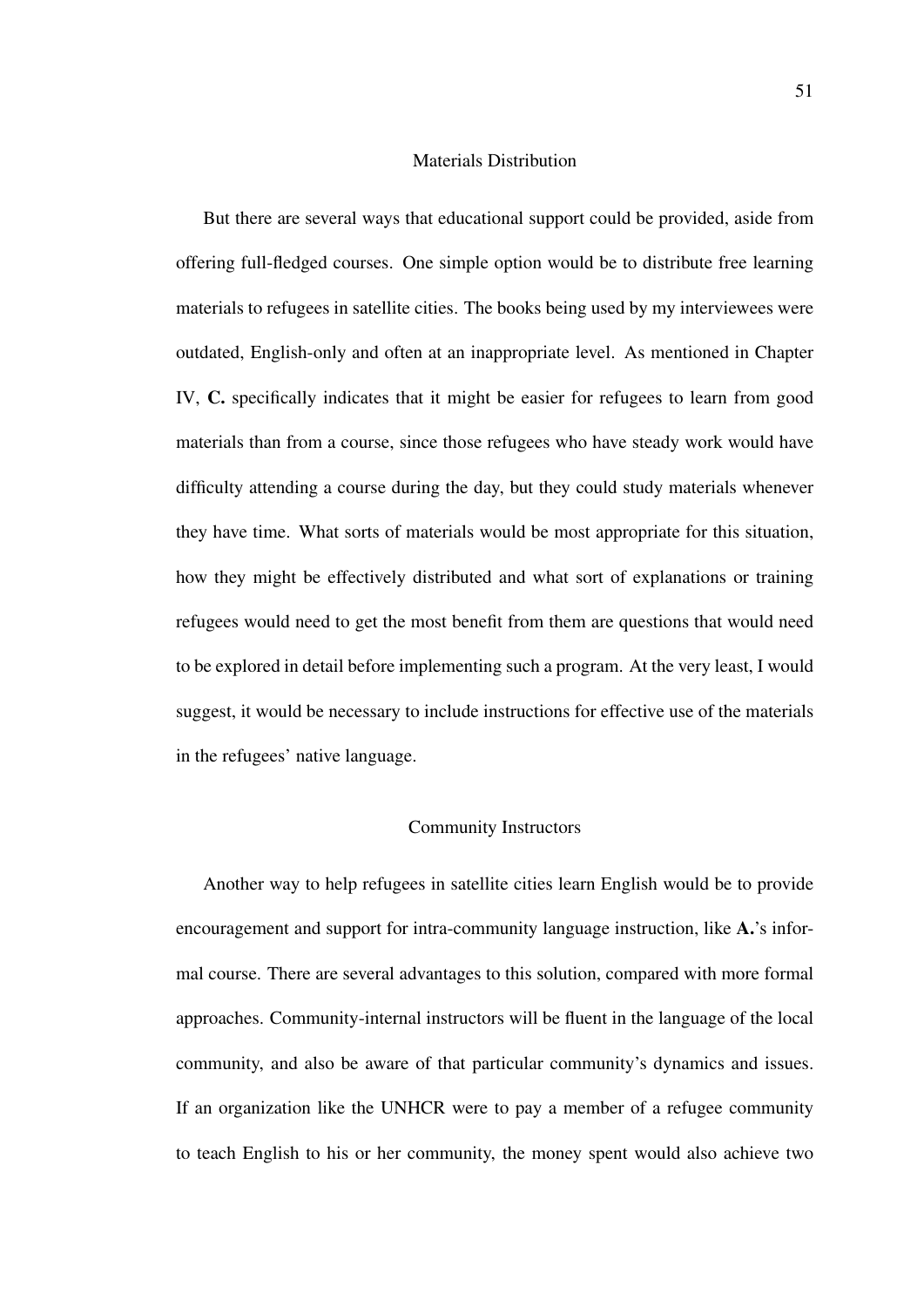purposes–helping stabilize the financial situation of the instructor, while simultaneously helping provide language education to the community. There are some difficulties with this approach as well, however. A refugee must be found in the community whose English proficiency level is high enough for him/her to sensibly teach such a course. Also, a refugee-taught course would be difficult to monitor and evaluate, in the absence of a nearby field office. Another difficulty would be giving qualified refugees enough tips and guidelines for effective language teaching to make their courses effective. It is unlikely that a suitable candidate will be able to be found in most refugee communities in the satellite cities, who is both highly proficient in English and trained as a teacher. Another difficulty with this strategy is that a refugee instructor would be faced with the same problems of mixed levels and L1 illiteracy that were discussed in previous chapters, and less equipped to deal with such issues than a properly trained teacher. One more difficulty with community-internal instruction is that conflicts among community members might prevent some refugees from gaining access to instruction. If community member  $X$  is given money to teach his/her community English, but does not get along with Family Y, a fair distribution of aid might not be maintained. Such problems would also be very difficult for aid organizations to find out about and address.

# Organizational Support

I looked a issues of community organization in Chapter IV. This is the area where it seems to me that the most cost-effective support could be provided to Turkey's refugees, regarding language education as well as other issues.

The situation in Sivas is quite telling: 20 Afghan families are staying there, and are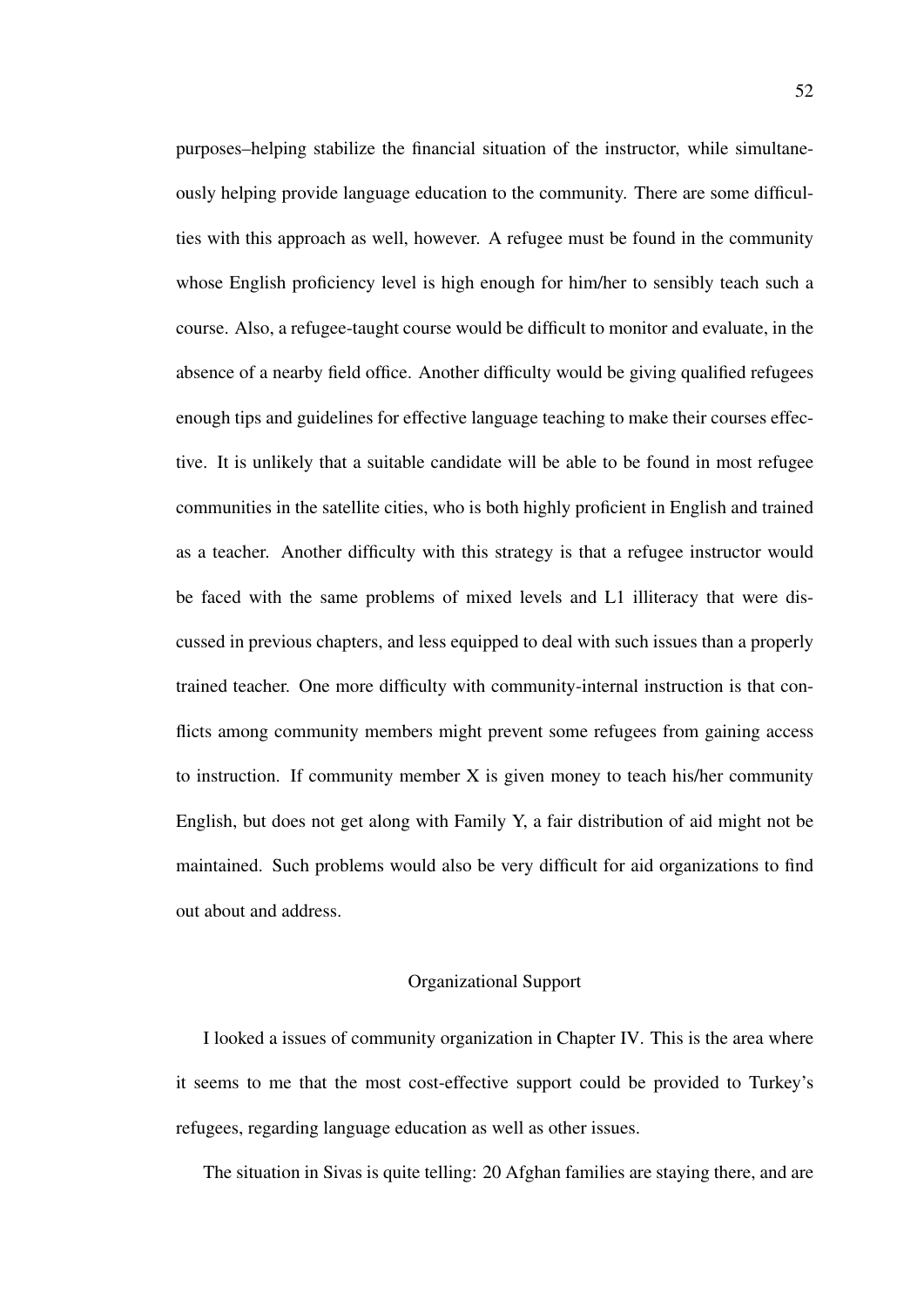fully aware that they will likely have to stay there for several more years. They have major difficulties with the Turkish language on a regular basis, and are in complete agreement, in principle, that it would be a good idea to learn Turkish. One member of the community, A., discovered that there are free Turkish courses available for groups of at least 10 students. This discovery came more than a year after most of the 20 families came to Sivas. Even after the news spread to the community, the task of gathering information from potential participants and coordinating course times has proven quite complex. Those most capable of taking on these organizational tasks are also unfortunately those who have the least need for Turkish instruction.

Organizational problems also prevented A.'s offering of informal English instruction in his home from being successful in the long run. Issues arose regarding communication between A., his students, and other potential students–regarding for instance the frequency of their meetings and the location. Some students stopped coming because they were not offered chairs, which A. did not have enough of, and they were not informed beforehand that they should bring their own.

During my interview sessions, it was also clear that many of the interviewees had not spoken to A. about language-learning materials before. When the subject came up, several of them asked A. to bring them dictionary software (Persian-English) that he had at home. Many interviewees had their own materials, both book-based and electronic, which they were quite willing to share with the community when asked, but which had beforehand been unknown to the other community members.

Each of these issues could be addressed, and possibly even completely resolved, by an easily accessible system of community-internal communication. Community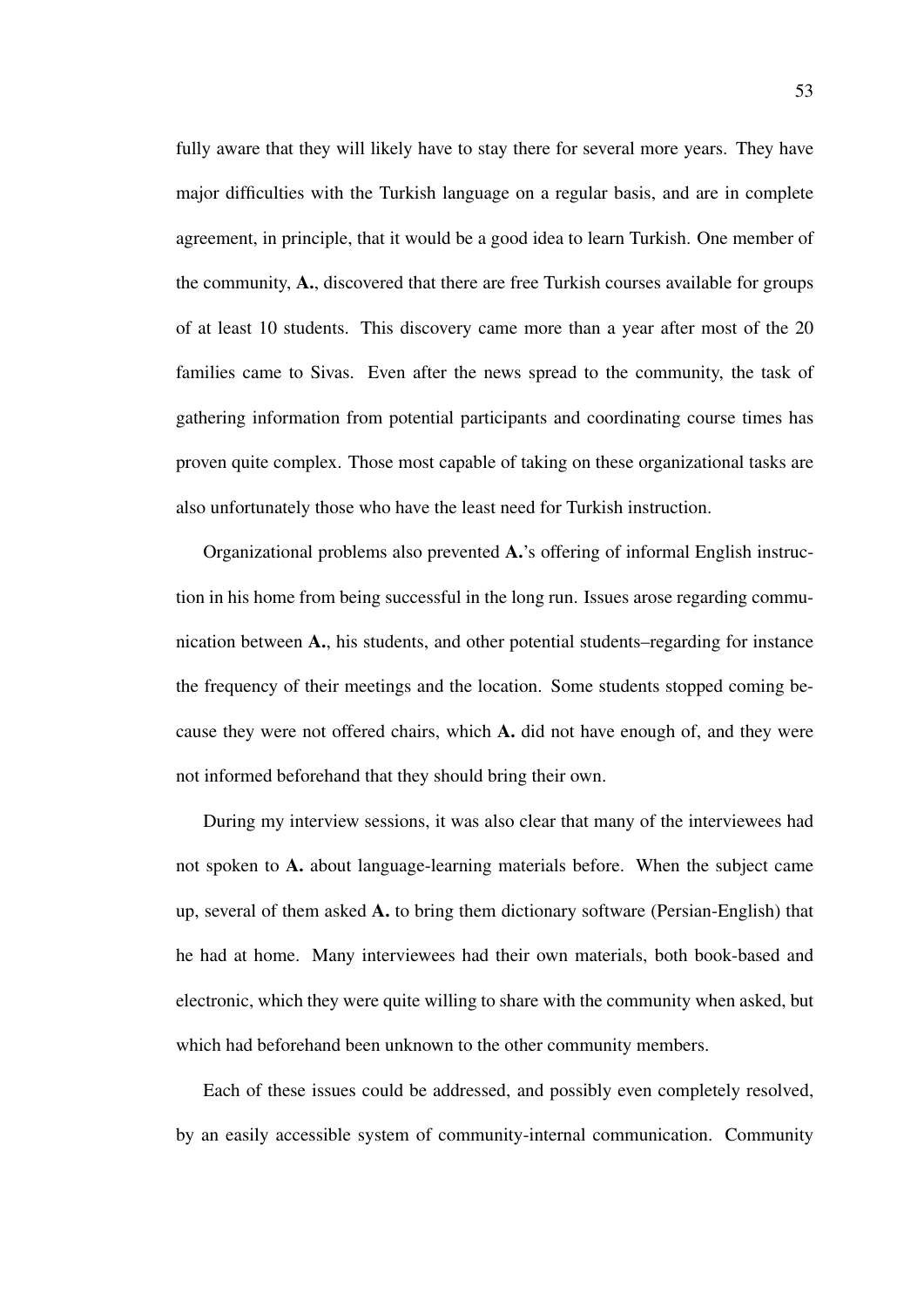members interested in taking part in a Turkish course could quickly contact the entire community and search for additional participants. When new support structures or new legal information emerges, NGOs serving the community could quickly and effortlessly distribute such information to all community members. A community member interested in offering a service to the community, like language instruction, could quickly inform all potential participants of the details, and could easily coordinate with potential students regarding time, location and other details. Community members searching for useful learning materials, whether for learning languages or for other purposes, could quickly ask the community whether someone can give them access to what they need.

There are a few possible forms that such organizational structures might take. All of the families I spoke with have cell phones, but calling 19 other families to ask about small issues like English materials is both expensive and time-intensive. It also seemed to be the case that a given community member would have the phone numbers of only those families with which he or she was directly associated. A central telephone list would mitigate this problem to a certain extent, though it is not clear whether this would improve communication among community members who would not otherwise have communicated with each other.

Regular community meetings could also potentially solve the problems listed above, but in the case of the Sivas refugee community they do not seem to be particularly effective. One issue is that the meetings are not simply intended to serve the goals of community organization, but also to be religious gatherings. At least one of the community members I spoke with avoids coming to the regular meetings because he does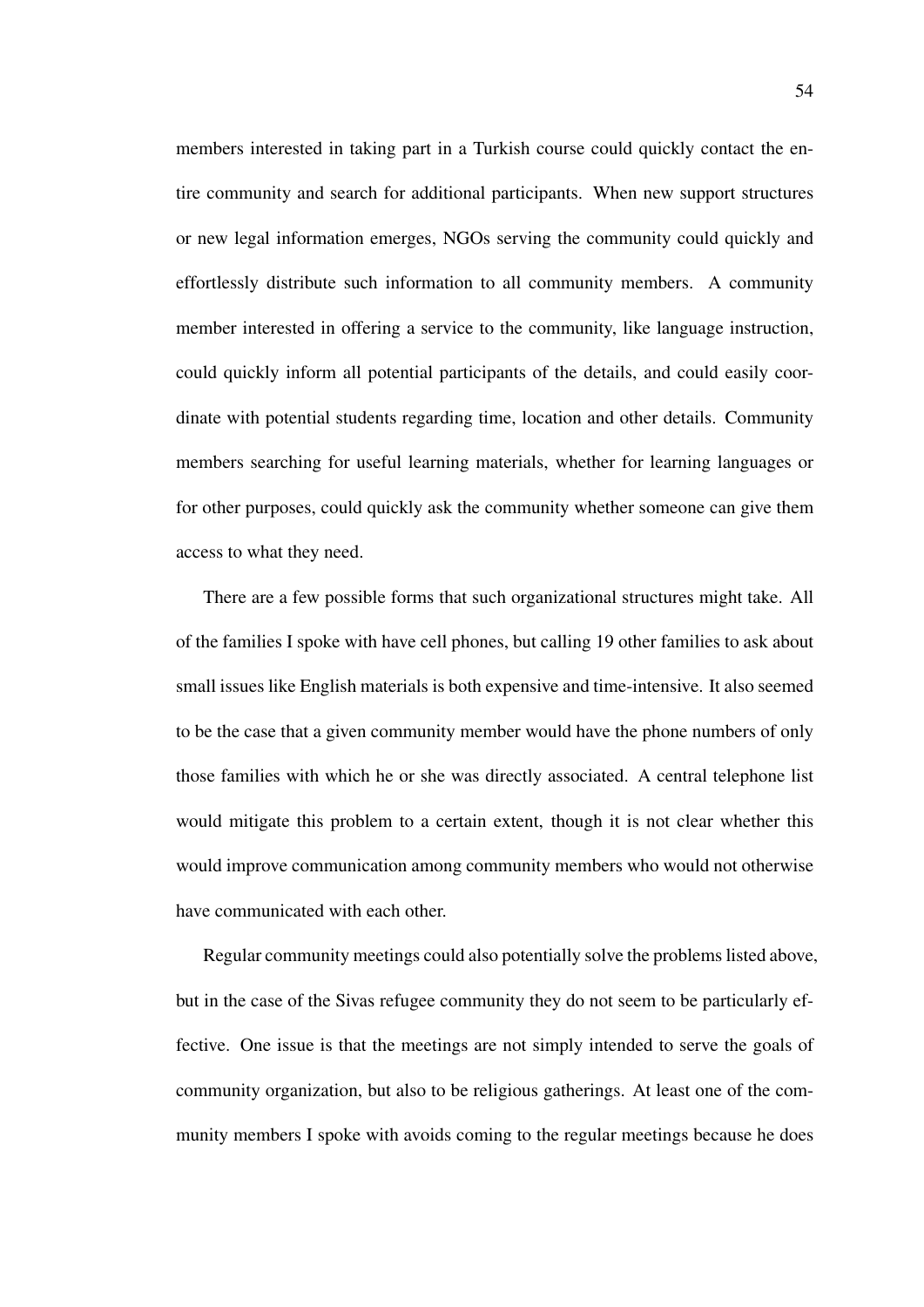not feel that he fits in in such a religious setting. The issue of participation in Turkish courses was apparently also brought up at such a meeting prior to my interview sessions, but many of the interviewees were still unaware that A. was actively searching for new participants. Another possible solution would be to set up an internetbased, Dari (or Farsi)-language community portal, possibly in the form of a forum, where community members could post questions, suggestions and other information that might be of use to the community as a whole. This solution avoids many of the complications of phone communication or in-person meetings, but brings with it the additional difficulty that not all community members have internet access in their homes. However, if such a website were to be set up and used regularly, it seems likely that those without direct at-home internet access would be able to participate by going online at public libraries, internet cafes or the homes of other community members. Another potential problem for this strategy is that families without literate members would not be able to benefit directly from the website.

Several weeks after my interview sessions, A. informed me that he intended to set up a website for Afghan refugees living in Turkey, with goals quite similar to the ones mentioned above, but on a larger scale. The initial reactions to the site that he subsequently created have been quite positive, according to him.

It would be considerably easier for an organization like the UNHCR or ASAM to create a website for specific refugee communities in Turkey. A.'s site is hosted as a free blog website, and news of the site is spread to other Afghan communities in Turkey by word-of-mouth or through Facebook. A large NGO would be able to purchase web space, and inform refugees of the existence of a website for community organization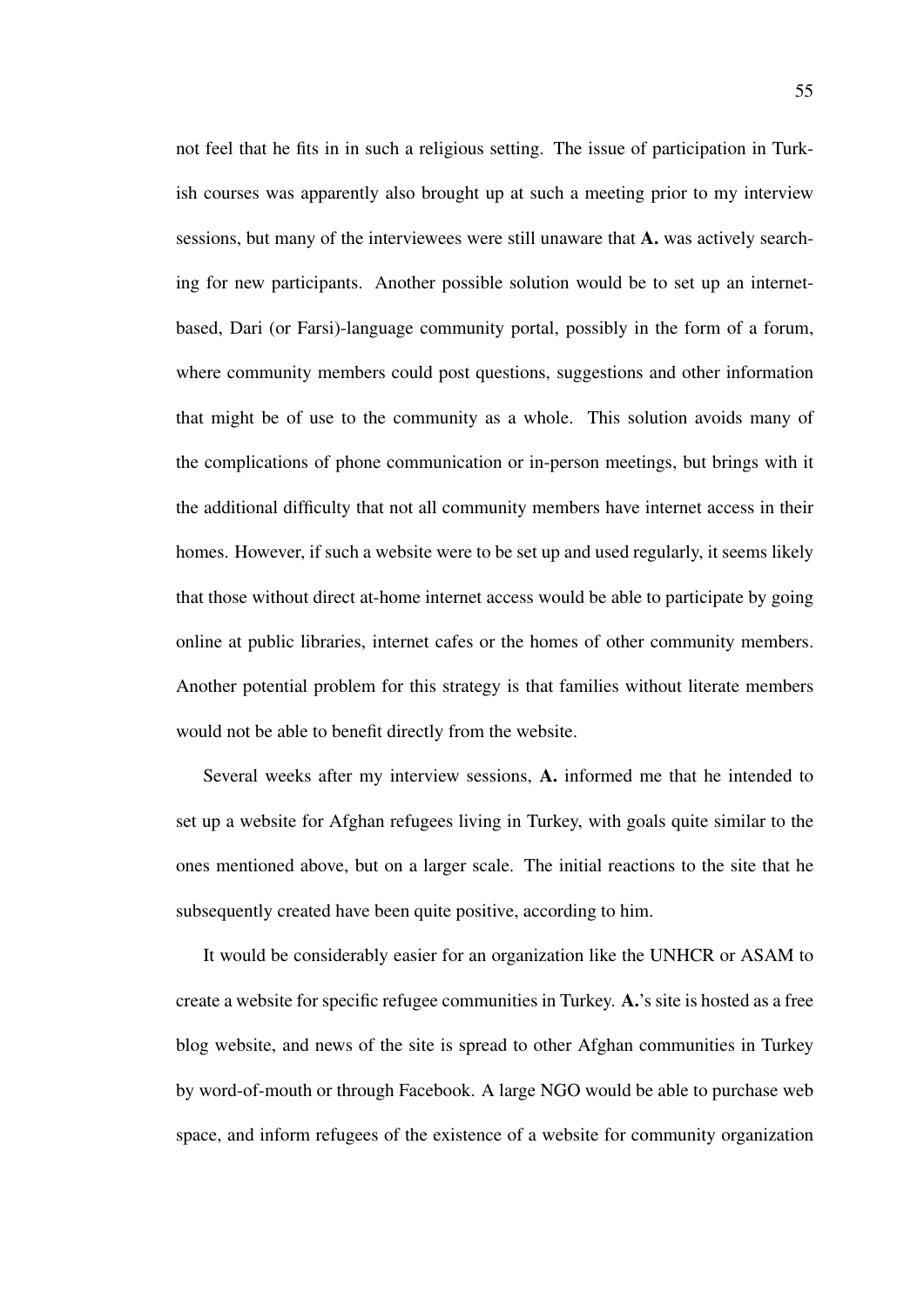much more effectively than an individual refugee.

The benefits of such a web portal are clear, and go far beyond what has been listed so far. Setting up and maintaining this sort of website would also be quite inexpensive compared with other, more direct ways of addressing issues like refugee education.

# Future Prospects and Questions for Further Research

There is some speculation in the literature that Turkey might eventually change its asylum laws, and become a country of first asylum for Asian-origin refugees. Such a development would completely change the sociolinguistic dynamics discussed in this thesis, as the role of Turkish language instruction would become considerably more important both to refugees and to Turkey. Assuming that such a major change will not occur in the next few years, I would like to give some speculation as to how the situation in refugee communities like the Afghan community in Sivas might develop in the near future.

The Afghan refugee community in Sivas is growing, and overcoming some of the initial difficulties that arose during the formation of the community. I suspect that whether or not an NGO takes an active role in facilitating communication, the community will become increasingly well connected. Especially as more and more families gain internet access–a process which I observed in the course of my interviews–various online forums and websites with user-generated content will become more widespread in, and useful for, the community.

In terms of direct language learning, it is not clear whether the situation in Sivas will change without significant outside influence. Increased communication will pre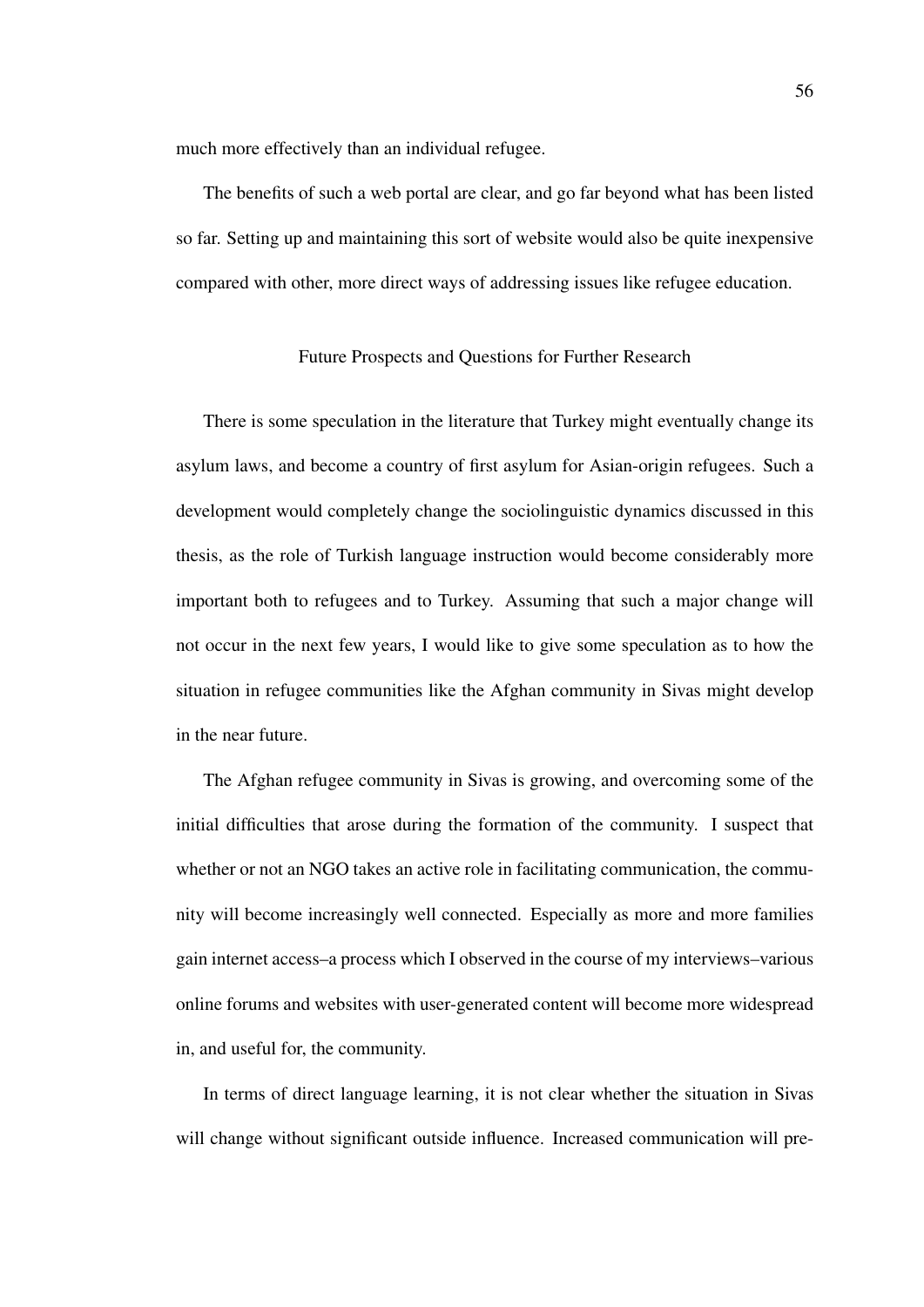sumably help the community coordinate linguistic issues, and could conceivably help community members organize participation in free government-run Turkish courses. English learning showed no signs of development, aside from vague plans for A. to make a second attempt at offering in-home English instruction–which several interviewees said that they would definitely take part in.

Several questions about the current state of language aid provision to Turkey's refugee communities have remained unanswered here, and would require further research to answer properly. The question of whether funding is available for additional education provision to Turkish refugee communities has not been addressed here. It is not clear whether US-based donors and aid organizations would be willing to provide educational support to refugees who have not yet been selected to be resettled to the US. It is also unclear whether diverting funding to language education from other forms of aid would be a sensible step for NGOs operating in Turkey. It has also not been established to what extent the refugees from the Sivas refugee community would follow up on their indicated interest and actually participate in regular language courses–i.e. it is quite easy to recognize that you "need" to learn English, but requires a considerable amount of effort and dedication to regularly take part in courses. It needs to be established to what extent those refugees who indicate that they would like to be offered free English courses would have the time and energy to actually attend.

Another open question is whether free courses like those offered by the National Education and Health Ministries in Sivas can handle a large influx of refugee students, or whether they are already operating near their full capacity, and would have to turn away potential students if demand were to rise significantly. These questions should be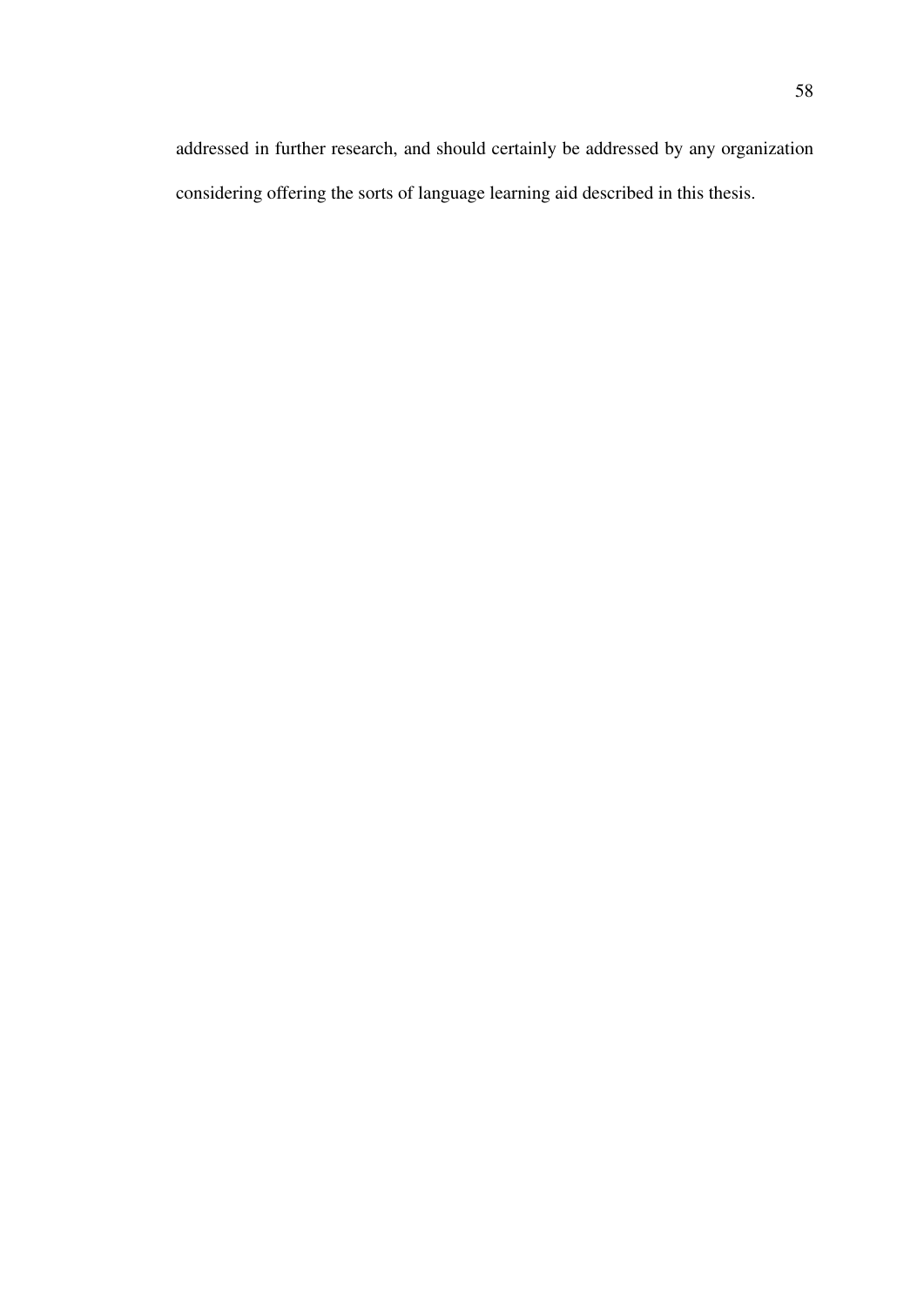#### References

- Akcapar, S. K. (2006). Conversion as a migration strategy in a transit country: Iranian Shiites becoming Christians in Turkey. *International Migration Review*, *40*(4), 817–853.
- Akcapar, S. K. (2009). Re-Thinking Migrants' Networks and Social Capital: A Case Study of Iranians in Turkey. *International Migration*, *48*(2), 161–196.
- Andina, M. (2005). *Education in Emergencies: Standards for Human Rights and Development*. Unpublished doctoral dissertation, Stanford University.
- Bloch, A. (2002). *Refugees' opportunities and barriers in employment and training* (No. 179). London: Corporate Document Services.
- Busch, J. K. (2005). Turkey's Emergency Education Response to Iraqi Refugees and Kurdish Returnees: Politics and Provisions. In D. Burde (Ed.), *Education in emergencies and post-conflict situations: Problems, responses and possibilities vol* 2 (pp. 16–28). New York: Society for International Education.
- Buz, S. (2008). Profiles and Problems of Asylum Seekers and Refugees in Turkey. *European Journal of Social Sciences*, *6*(1), 127–135.
- Columbia University School Of International And Public Affairs. (2010). *Refugee Resettlement in the United States: An Examination of Challenges and Proposed Solutions* (Tech. Rep.).
- Commissioner For Human Rights Of The Council Of Europe. (2009). *Report by Thomas Hammarberg following his visit to Turkey on 28 June – 3 July 2009* (Tech. Rep.).
- Courtney, L. (2007). *Voices on Education in Protracted Refugee Situations: Reflections and Recommendations of Sudanese Refugees*. Unpublished doctoral dissertation, Stanford University.
- Frantz, E. (2003). *Report on the Situation of Refugees in Turkey: Findings of a Fiveweek Exploratory Study December 2002-January 2003* (Tech. Rep.). American University of Cairo.
- Godin, J., & Renaud, J. (2002). The Impact of Non-Governmental Organizations and Language Skills on the Employability of Refugee Claimants: Evidence from Québec. *Canadian Ethnic Studies*, *34*(1), 112–131.
- Hanbury, C. (1990). The adult language program in Chi Ma Wan closed camp for Vietnamese refugees in Hong Kong. *Convergence*, *23*(3), 59.
- Inquai, S. (1990). Refugees and distance education. *Convergence*, *23*(3), 37.
- IOM. (2008). *Migration in Turkey: A Country Profile.* International Organization for Migration.
- Kaya, I. (2008). Legal Aspects of Irregular Migration in Turkey. *CARIM Analytic and*